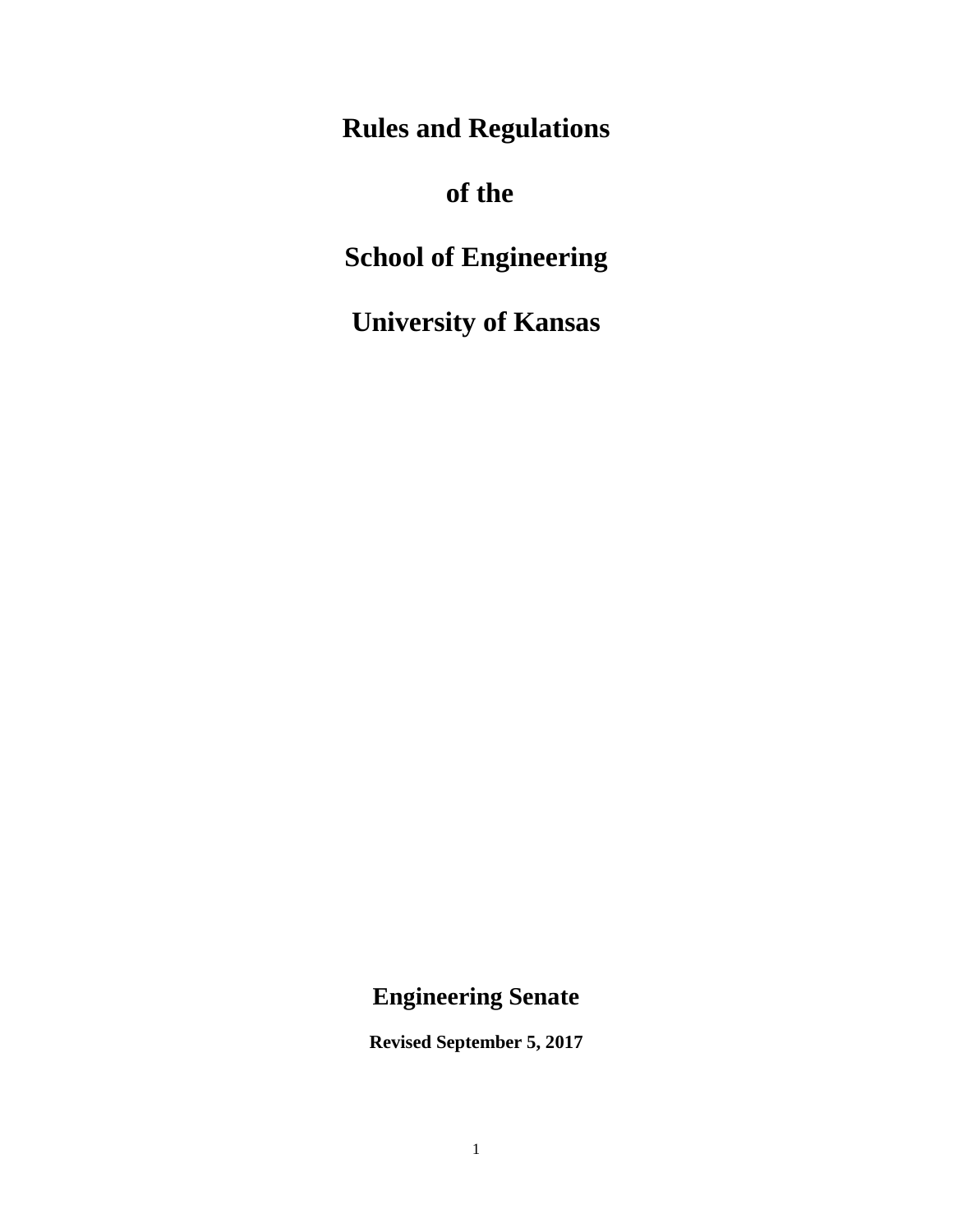## **TABLE OF CONTENTS**

| <b>ARTICLE Ir</b>                                                    | <b>GENERAL STATEMENT</b><br>4                                                      |  |  |  |  |  |
|----------------------------------------------------------------------|------------------------------------------------------------------------------------|--|--|--|--|--|
| <b>ARTICLE IIr</b>                                                   | 5<br><b>ACADEMIC SCHEDULES</b>                                                     |  |  |  |  |  |
| Section 1                                                            | <b>Class Schedules</b>                                                             |  |  |  |  |  |
| Section 2                                                            | <b>Final Examinations</b>                                                          |  |  |  |  |  |
| <b>ARTICLE IIIr</b>                                                  | ACADEMIC WORK AND ITS EVALUATION<br>6                                              |  |  |  |  |  |
| Section 1                                                            | <b>Withdrawal Policies</b>                                                         |  |  |  |  |  |
| Section 2                                                            | Grading                                                                            |  |  |  |  |  |
| Section 3                                                            | Undergraduate Student Retention, Probation, Dismissal, and<br>Reinstatement        |  |  |  |  |  |
| Section 4                                                            | Graduate Student Retention, Probation, Dismissal, and<br>Reinstatement             |  |  |  |  |  |
| Section 5                                                            | Enrollment                                                                         |  |  |  |  |  |
| Section 6                                                            | Academic Misconduct                                                                |  |  |  |  |  |
| <b>ARTICLE</b><br><b>IVr</b>                                         | <b>GRADUATION AND DEGREES</b><br>18                                                |  |  |  |  |  |
| Section 1                                                            | Requirements for Graduation with the Bachelor's Degree                             |  |  |  |  |  |
| Section 2                                                            | <b>Granting of Degrees</b>                                                         |  |  |  |  |  |
| Section 3                                                            | <b>Graduation with Scholastic Honors</b>                                           |  |  |  |  |  |
| <b>ARTICLE Vr</b>                                                    | ADMISSION TO THE SCHOOL<br>20                                                      |  |  |  |  |  |
| Section 1                                                            | Requirements for Undergraduate Admission                                           |  |  |  |  |  |
| Section 2                                                            | Evaluation and Acceptance of Advanced Standing Credits                             |  |  |  |  |  |
| <b>ARTICLE V1r</b>                                                   | PROCEDURES AND GUIDELINES FOR CONDUCTING<br>PROMOTION AND TENURE EVALUATIONS<br>23 |  |  |  |  |  |
| Section 1                                                            | Introduction                                                                       |  |  |  |  |  |
| Section 2                                                            | Procedures of the Evaluation Process                                               |  |  |  |  |  |
| Section 3                                                            | <b>General Criteria for Promotion</b>                                              |  |  |  |  |  |
| Section 4                                                            | Categories of Evaluation                                                           |  |  |  |  |  |
| Section 5                                                            | Documentation of the Evaluation                                                    |  |  |  |  |  |
| Section 6                                                            | Documentation of Teaching, Research, and Service<br>Performance                    |  |  |  |  |  |
| Relative Percent Effort of the Categories of Evaluation<br>Section 7 |                                                                                    |  |  |  |  |  |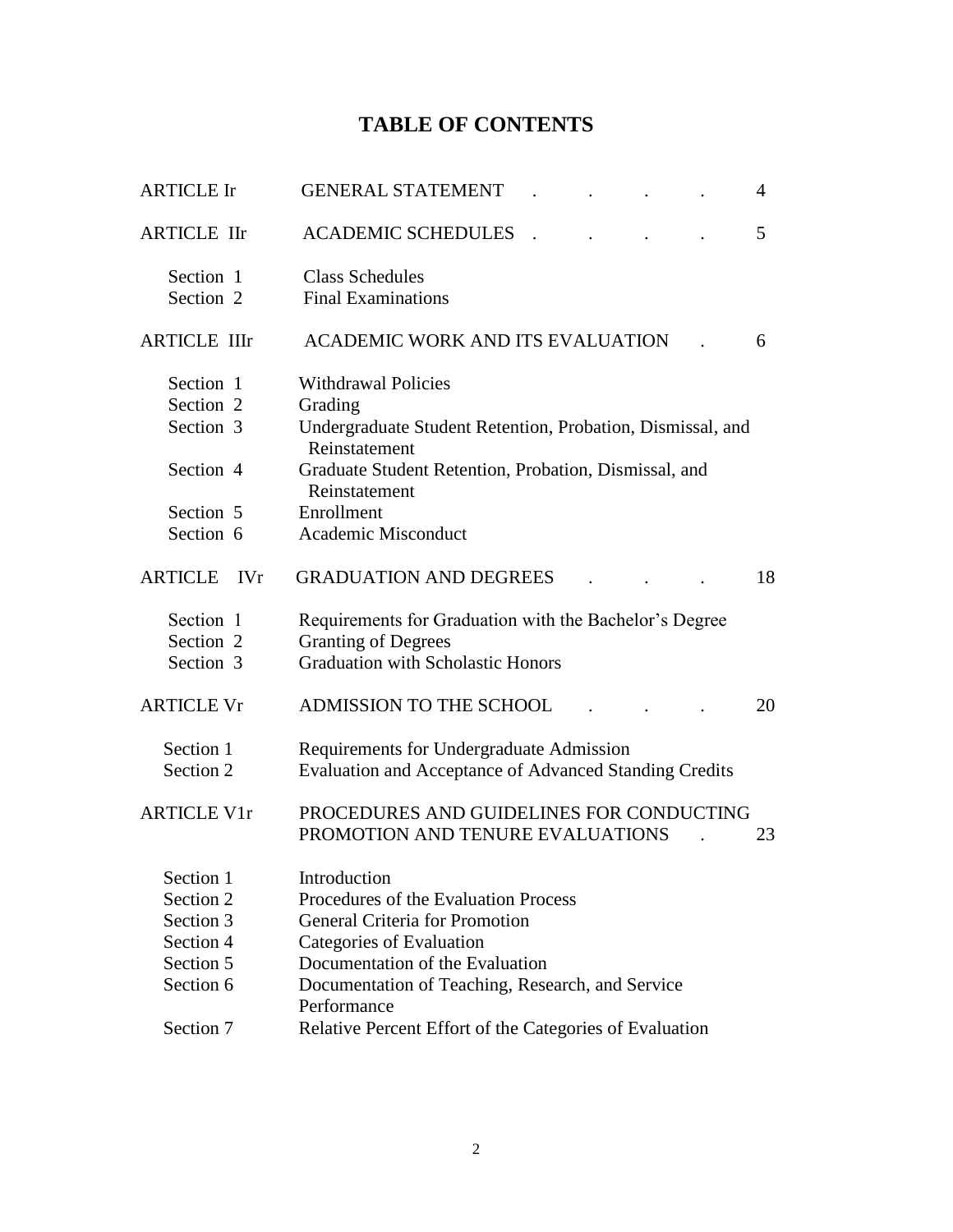| <b>ARTICLE VIIr</b>    | <b>SABBATICAL LEAVES</b>                           |  |  | 42 |
|------------------------|----------------------------------------------------|--|--|----|
| Section 1<br>Section 2 | Policy<br>Procedure                                |  |  |    |
| <b>ARTICLE VIII</b> r  | <b>GRIEVANCE PROCEDURE</b>                         |  |  | 43 |
| Section 1<br>Section 2 | <b>Committee Formation</b><br>Policy and Procedure |  |  |    |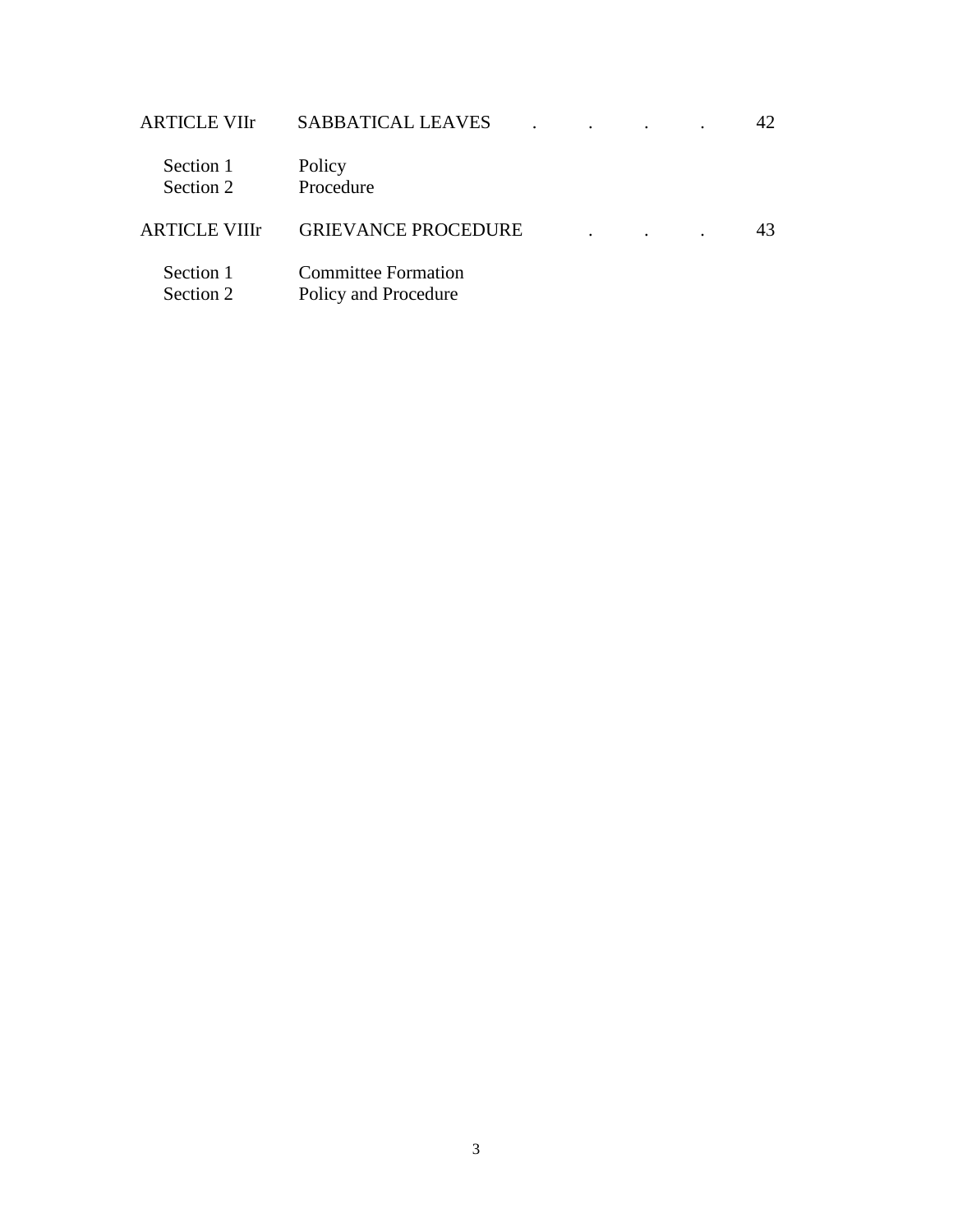## ARTICLE Ir GENERAL STATEMENT

The University Senate Rules and Regulations (USRR) shall be the primary Rules and Regulations of the Engineering Senate. The Engineering Senate may choose to make rules and regulations which are more restrictive than those of the University Senate when allowed to do so by the Rules and Regulations of the University Senate.

In those matters about which the University Senate is silent, the Engineering Senate shall have the right to develop, promulgate, and enforce rules and regulations which promote the professional aims of the School of Engineering with respect to educational and research activities.

### ARTICLE IIr ACADEMIC SCHEDULES

- Section 1 Class Schedules
	- 2r.1.1 Each of the departments and other academic programs of the School of Engineering shall prepare appropriate schedules of the courses they plan to offer, and then representatives of each of the departments and programs shall meet as a group with the Director of Academic Services in the Office of the Dean to finalize the days, times, and room assignments for each course.
- Section 2 Final Examinations

 2r.2.1 "The instructor of a course shall decide whether a final examination is necessary unless the department in which a course is given makes that decision." (USRR 1.3.3). Whether or not a final examination will be prescribed shall be made known to all of the enrolled students during the first week of the classes. "Except for those excused in advance by the instructor, all students are required to take the final examinations when prescribed." (USRR 1.3.4). The basis for the excusing of any student shall be made known to all of the enrolled students during the first week of classes. "The faculty of the School may also prescribe conditions under which individual students may be exempted from final examinations, provided that such exemption is based on grades received in the course prior to the time of the final examination." (USRR 2.1.3).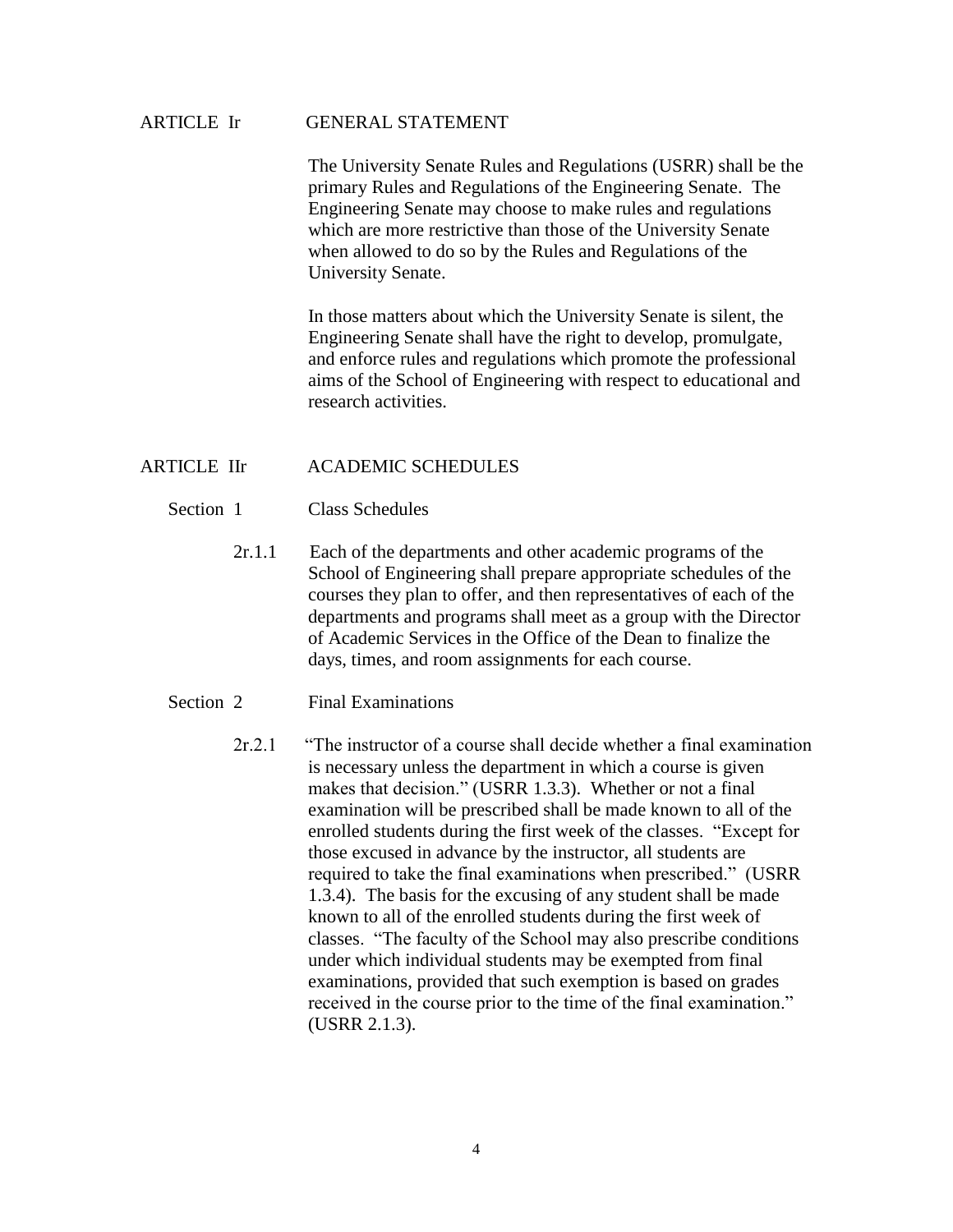## ARTICLE IIIr ACADEMIC WORK AND ITS EVALUATION

### Section 1 Withdrawal Policies

- 3r.1.1 The University Senate has developed regulations for withdrawal from a course. The School of Engineering will follow the University regulations, USRR 2.2.
- 3r.1.2 Withdrawal from any course at the University of Kansas in Period 2 must be recorded in advance by the student's faculty adviser, or, in departments which do not have assigned advisers, the department chair. The withdrawal must also be acknowledged via a stamp issued by the Dean of Engineering's office. The withdrawal form must be completed and submitted to the appropriate Registrar's office before the University's deadline.
- 3r.1.3 No student shall be allowed to repeat for credit a course in which he or she has already received college credit either at KU or elsewhere, except by consent of the Dean of the School in which credit is to apply for a degree and by the Chair of the department which offers the course unless the University retake policy applies. In the event that a student circumvents this rule and is discovered, the student will be notified by the School of Engineering's Associate Dean for Undergraduate Programs that he or she has been administratively disenrolled from the course, or if the student has completed the course, that any grade obtained has been changed to a "W" by the Associate Dean for Undergraduate Programs.
- 3r.1.4 Retroactive Withdrawal: Students may petition to retroactively withdrawal from one or all courses in a semester per USRR 2.3.3. The committee reviewing the petition is appointed by the Dean and chaired by an Associate Dean. A written policy on retroactive withdrawal from engineering courses is available in the Office of the Dean.

## Section 2 Grading

 3r.2.1 "Individual schools or colleges may adopt the use of plus or minus to describe intermediate levels of performance between a maximum of A and a minimum of F. Intermediate grades represented by plus or minus shall be calculated as 0.3 units above or below the corresponding letter grade." (USRR 2.4.1—in part). The faculty voted to implement the option of applying plus/minus grading in all School of Engineering courses starting Fall 2017. While faculty will have the option to use this grading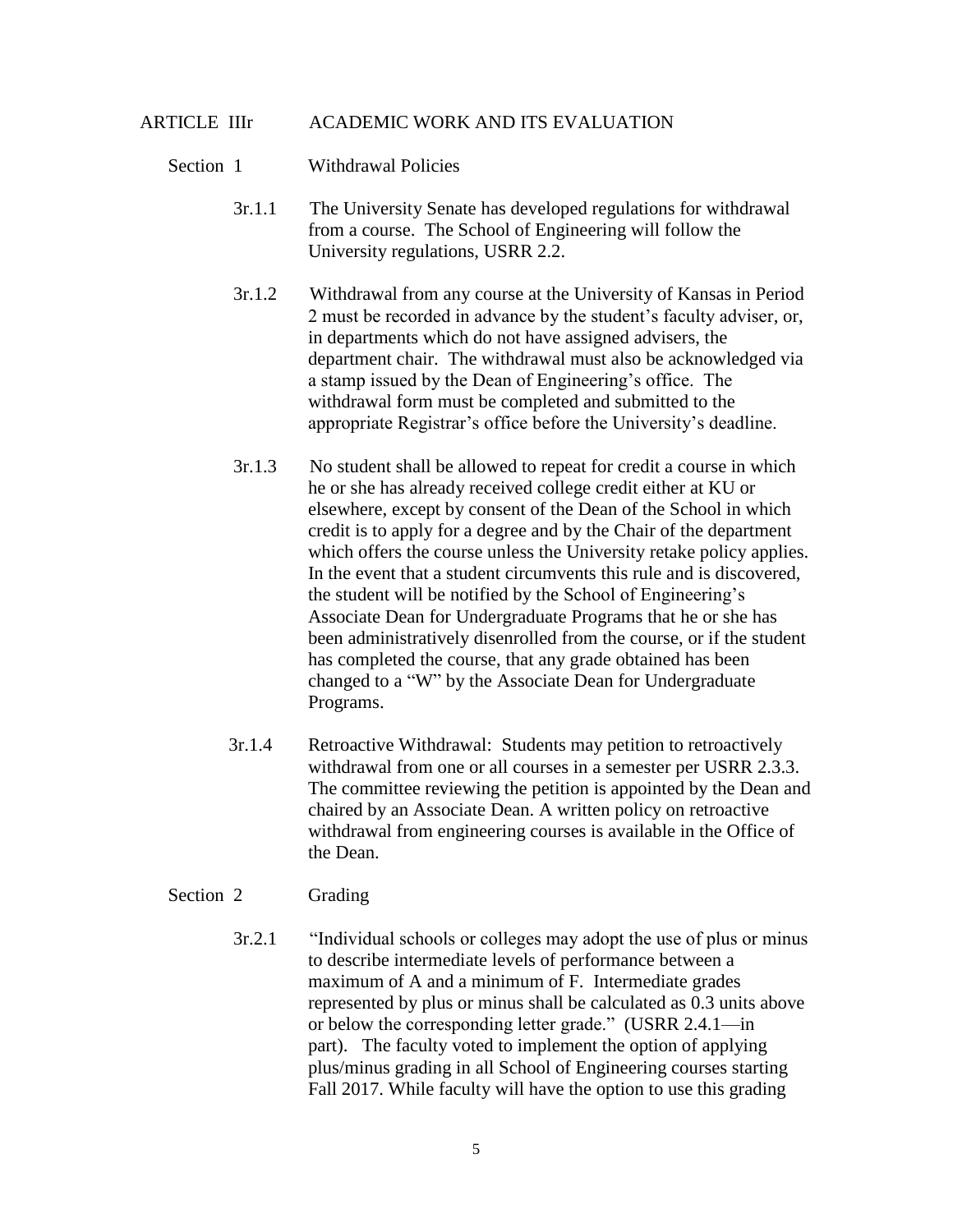system, they are not required to do so. Faculty will be able to assign an A through D- grade. There will be no plus/minus on a grade of F. Faculty are strongly encouraged to clearly explain in their syllabi starting Fall 2017 whether they will be using plus/minus when assigning their final grades, and if so, how that will be done. Final grades will still be assigned through Enroll & Pay, but the options will look a little different. The plus/minus grading system will not be applied retroactively.

 3r.2.2 Within the first week of every course offered by the School of Engineering, the instructor of that course shall make available to each student, in writing, the policy to be used in determining the student's final grade in that course.

> Students enrolling in the course after the first week shall bear the responsibility of informing themselves of the grading policy.

- 3r.2.3 A student has the right to appeal their final grade within a fixed period of time after the grade is received by the student. The period shall be limited to two months following the first day of the subsequent semester, summer school excepted. The student shall first make an effort to resolve the problem by appealing directly to his or her instructor. Should this approach fail, a formal appeal may be made as outlined in Section 3r.2.5
- 3r.2.4 The basis for such an appeal is that the student proposes that the criteria for arriving at the final grade were not those criteria stated in the grading policy distributed during the first week of classes as required by Section 3r.2.2.
- 3r.2.5 The appeal shall be made in writing to the Dean of the School of Engineering within the time period specified in Section 3r.2.3. The instructors involved shall be promptly informed of the appeal made against them. The Dean will then appoint an appeal committee comprising a faculty member from the department offering the course, a faculty member from the School of Engineering (but not of the same department offering the course), and an Associate Dean of the School of Engineering. This Associate Dean will chair the committee. This committee shall be appointed within one week following the receipt of the formal appeal.

Before the first meeting, the student making the appeal shall be informed of the committee membership and be given the opportunity to object to any of its members. If, in the opinion of the Associate Dean chairing the committee, any of the members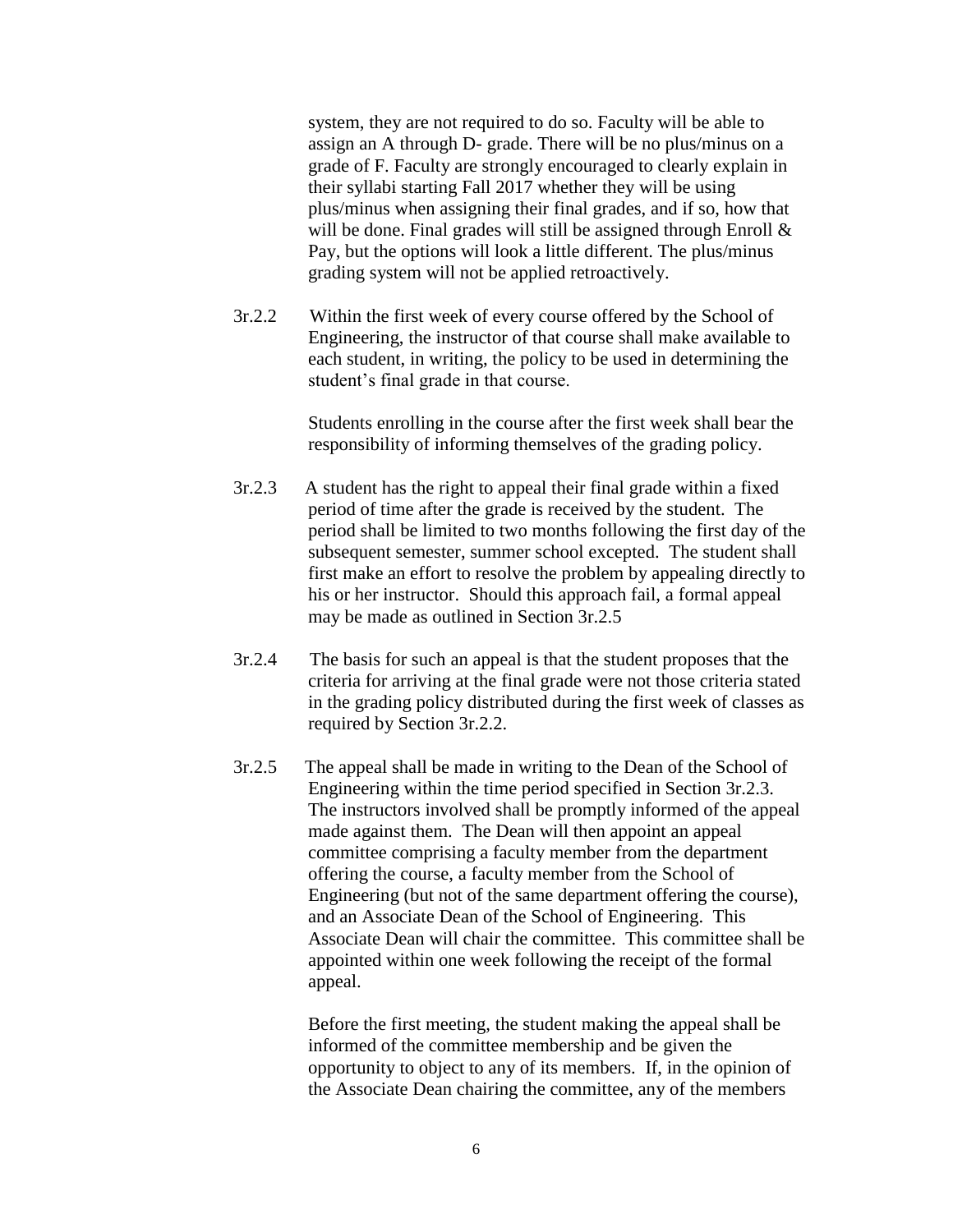should be dismissed for cause, vacancies shall be filled as necessary.

The committee will set a hearing date. Such hearing will take place within one month of the date of the appeal. Both the instructor giving the grade and the student shall have the opportunity to argue their respective positions. The hearing proceedings shall be audio recorded.

- 3r.2.6 The appeal committee will render its decision within one week of the hearing. The decision of the committee is final. Should a change of grade be recommended, the proper change of grade shall be completed by the instructor within one week of the decision of the committee.
- Section 3 Undergraduate Student Retention, Probation, Dismissal, and Reinstatement
	- 3r.3.1 A student whose University overall or Engineering grade-point average in any semester is less than a 2.00 will be placed on probation.
	- 3r.3.2 A student on probation may be dismissed for failure to enroll in at least 12 credit-hours that count toward his or her degree and earn a grade-point average of at least 2.00 in the next semester or for failure to retain a University overall or Engineering cumulative average of at least 2.00 for two consecutive semesters.
	- 3r.3.3 A student on probation may be returned to good standing if in the next semester the student's University overall or Engineering cumulative and semester University and Engineering grade-point averages are 2.00 or higher while the student was enrolled in at least 12 credit-hours that counted toward his or her degree and the student earned a "C" or better in all mathematics, science, and engineering courses. The student will be continued on probation if the semester average is above 2.00 but the University overall or Engineering cumulative average is less than 2.00.
	- 3r.3.4 A student on probation in the School of Engineering who has been dismissed for poor scholarship may appeal for special consideration by presenting a written petition to the Associate Dean for Undergraduate Programs. A student does not automatically become eligible to re-enroll after a certain period of time.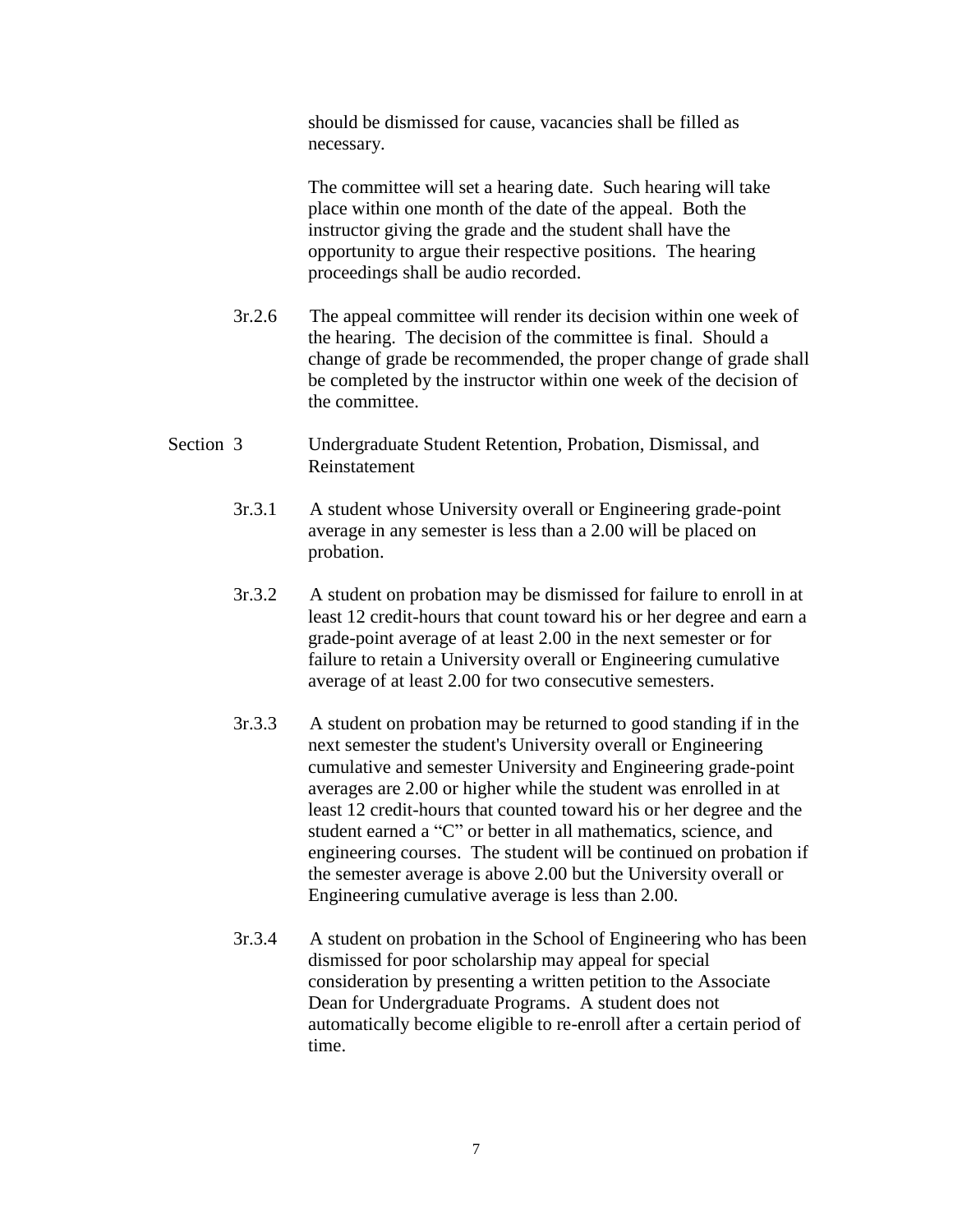| 3r.3.5 | A First-Year General Engineering non-degree student will be         |
|--------|---------------------------------------------------------------------|
|        | placed on probation after the first semester completed if she or he |
|        | does not meet the admission criteria for a KU School of             |
|        | Engineering degree program. A First-Year General Engineering        |
|        | student will be dismissed from the School of Engineering after one  |
|        | academic year (two semesters and one summer session) if he or       |
|        | she does not meet the admission criteria for a KU School of         |
|        | Engineering degree program.                                         |

- Section 4 Graduate Student Retention, Probation, Dismissal, and Reinstatement
	- 3r.4.1 GPA Requirement: All graduate students in the School of Engineering must earn a grade of "B" or better in any undergraduate course(s) which they may be required to take to make up background deficiencies.
	- 3r.4.2 English Proficiency Requirement: All graduate students in the School who are required to take courses at KU's Applied English Center must complete those requirements within two semesters of their initial enrollment by passing the University English Proficiency Test. Failure to complete the English proficiency requirement within this time will result in dismissal from the graduate engineering program.

## Section 5 Enrollment

- 3r.5.1 No undergraduate student in the School of Engineering may enroll for more than 19 credit-hours per semester, or nine credit-hours during the summer session, except by permission of the Associate Dean for Undergraduate Programs.
- 3r.5.2 The School of Engineering reserves the right to deny enrollment in courses offered by the School to any student who is officially admitted to another division of the University and who does not meet the standards established by the School of Engineering for admission or re-admission. The School also reserves the right to limit enrollment of students in another division to a course to provide enough space for regularly-admitted engineering students.

#### Section 6 Academic Misconduct

 3r.6.1 Definition: Academic misconduct and sanctions which may be imposed are defined and described by Article II, Section 6 of the University Senate Rules and Regulations.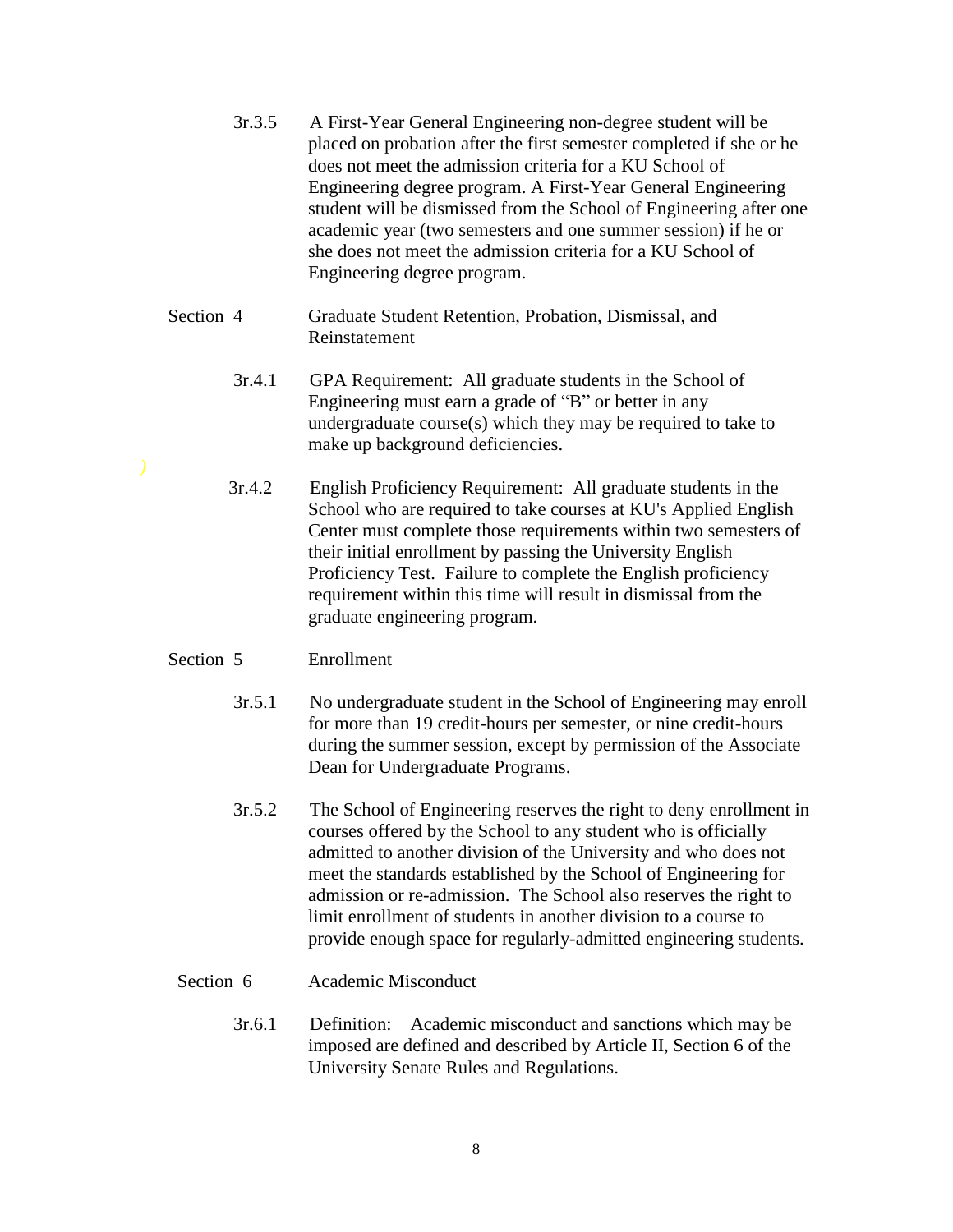Academic misconduct by a student shall include, but not be limited to, disruption of classes; threatening an instructor or fellow student in an academic setting; giving or receiving unauthorized aid on examinations or in the preparation of notebooks, themes, reports or other assignments; knowingly misrepresenting the source of any academic work; unauthorized changing of grades; unauthorized use of University approvals or forging of signatures; falsification of research results; plagiarizing another's work; violation of regulations or ethical codes for the treatment of human and animal subjects; or otherwise acting dishonestly in research.

Other forms of academic misconduct as defined by University Rules and Regulations and Codes are also included in this definition. Charges filed alleging dishonesty in research or the ethical treatment of human or animal subjects will be communicated to the Office of the Dean of the School of Engineering and the Research Integrity unit of the KU Office of Research.

In addition to these policies, certain forms of misconduct including sexual harassment are also addressed by University Senate Rules and Regulations and Codes of Conduct.

## 3r.6.2 Initiation of Action:

a. Student Academic Misconduct

When an instructor determines that a student has committed academic misconduct as described above, the instructor may charge the student with academic misconduct. Instructors must proceed in accordance with Processing Details, 3r.6.12.

An attempt shall be made to resolve the issue directly with the student. An instructor may impose a sanction of censure-warning or reprimand or reduction of grade. The Dean or Associate Dean may impose more severe sanctions including: 1) transcript citation of academic misconduct, 2) suspension from a specific course, 3) suspension from the University of Kansas, and 4) expulsion from the University of Kansas. Should the student not wish to contest the finding or sanction, the matter ends. However, should the student request hearing, any previously-imposed sanctions shall be suspended and a hearing will be held. The hearing must be held within 30 days following the request from the student. If the 30 days ends during a semester break, the hearing must be held within 30 days of the start of the following Fall/Spring semester.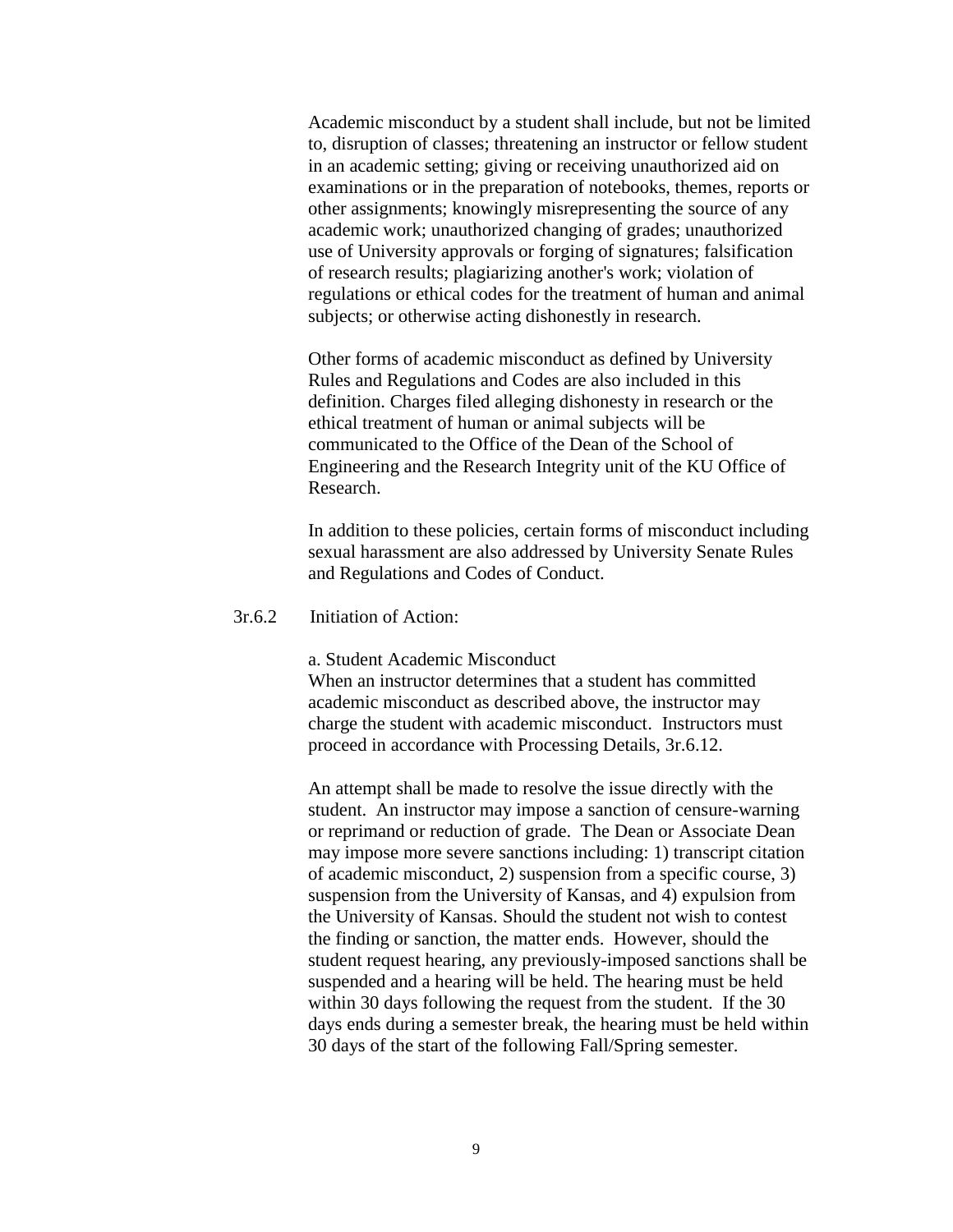If the student petitions the University Judicial Board Chair for a Judicial Board hearing, specifically alleging reasons why a fair hearing cannot be obtained at the School level, and the Judicial Board Chair grants the petition, the hearing will be held before a Judicial Board panel. A copy of any such petition shall be made available to the opposing party, who shall have the opportunity to respond.

b. Instructor or School Administrator Misconduct The student shall attempt to resolve the issue directly with the charged party, or failing that, with the appropriate Departmental Chair and/or the Dean. Should a resolution satisfactory to the student not be obtained, a hearing will be held in accordance with appropriate University Senate and Faculty Senate Rules and Regulations.

 3r.6.3 Hearing Panel: If a hearing is necessary, the Dean or his or her designee shall appoint a hearing panel to consider the case and to make a recommendation to the Dean for its disposition.

> The Hearing Panel shall be composed of at least five members to include three faculty and two students. Members should be from departments different from that of the charged party. The Chair of the panel shall be designated by the appointing authority. Members of the panel should be told the identity of the charged party so that a member can recuse him/herself if there is a conflict of interest. Before the first meeting, the charged party shall be informed of the membership and given the opportunity to object to any of the panel members. If, in the opinion of the appointing authority, any of the panel members should be dismissed for cause, vacancies shall be filled as necessary.

- 3r.6.4 Statement of Charges: A written statement of all charges shall be provided by the complainant to the charged party before the appointment of any hearing panel. The charged party may provide a written response to the charges if he or she so desires.
- 3r.6.5 Documentation: At the first meeting of the Hearing Panel, the panel members, the complainant, and the charged party shall each receive copies of the statement of charges, any written reply from the charged party, and any documents provided by either party for presentation to the panel. Other documents may be provided later only with permission from the Hearing Panel and with the stipulation that the opposing party be given reasonable time to provide any rebuttal documentation. All materials concerning the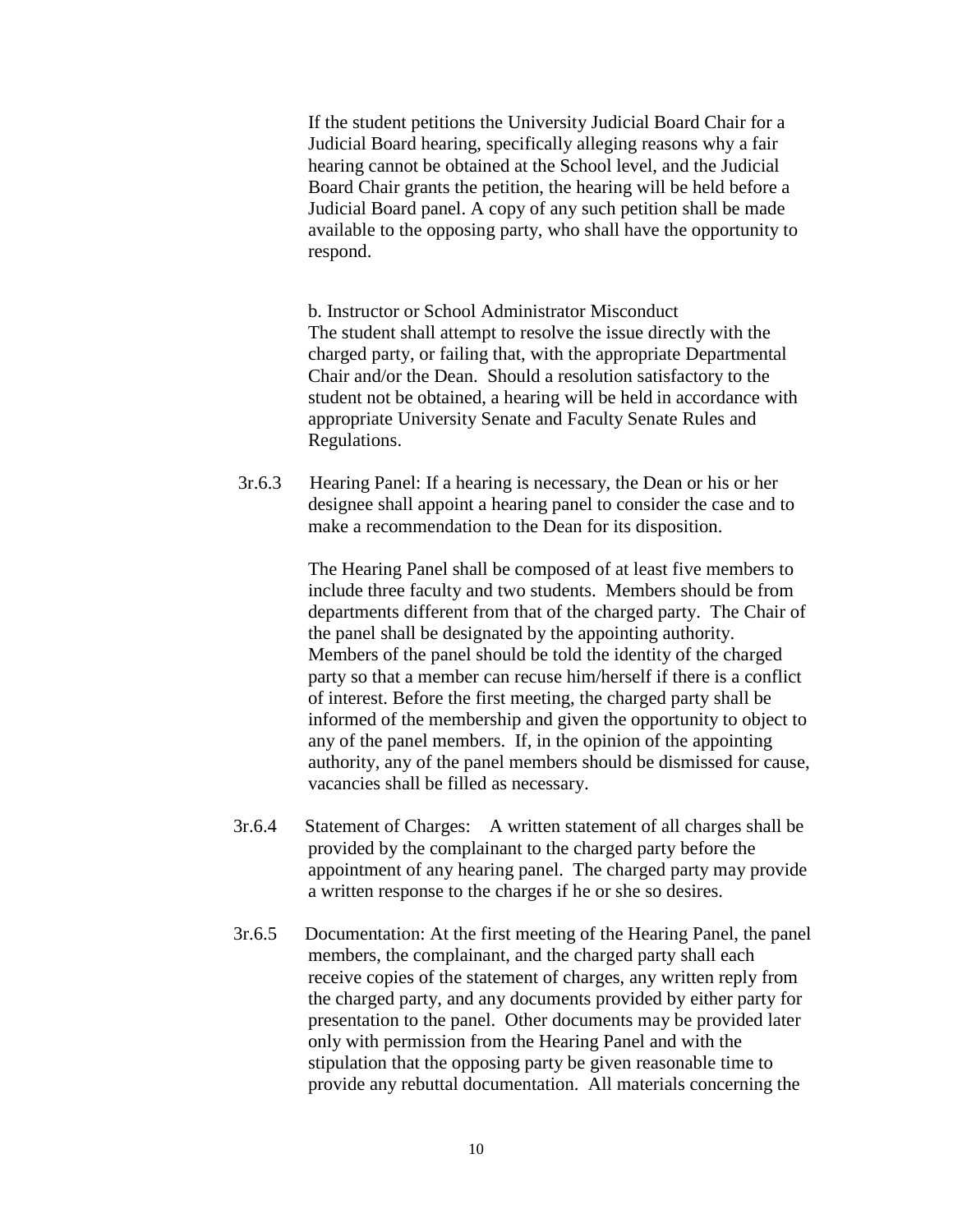alleged violation shall be treated as confidential and shall be returned to the Dean after the hearing.

- 3r.6.6 Representatives: Each party may have one supportive friend or representative in attendance at the hearing. However, if such a person is to be present, the Chair of the panel must be informed at least 24 hours before the hearing including whether the representative is a lawyer. If the representative is a lawyer, the University General Counsel shall be informed and asked to attend the hearing also.
- 3r.6.7 Witnesses: One witness at a time may be called by the complainant, the person charged, or the hearing panel.
- 3r.6.8 Hearing procedures: A hearing may be held even if one or both complainant and charged party fail to appear. Hearings shall, at a minimum, provide for the procedural guarantees as outlined in Article XII, Section 2 of the University Senate Code. Unless altered by the Chair of the Hearing Panel, the hearing shall be conducted in accord with the following outline:
	- a) Introduce the hearing panel members, the complainant, the charged party, and representatives, if any.
	- b) Explain the hearing procedures which follow.
	- c) The charged party may choose to remain silent and not reply to the charges.
	- d) Review the charges which led to the hearing, including possible sanctions.
	- e) Allow the complainant to explain the alleged incident or event which led to the charge of academic misconduct.
	- f) Allow the charged party to reply and explain the alleged incident or event.
	- g) Hear any witnesses.
	- h) The two parties may question one another and any witnesses appearing. Hearing Panel members may ask questions of either party and of any witness.
	- i) The complainant has the responsibility to persuade the panel by a preponderance of evidence that an act of academic misconduct has occurred.
	- j) The hearing's proceedings shall be audio recorded.
- 3r.6.9 Findings and Recommendations: Immediately after the hearing, the panel members shall reach a determination of their recommendations for what specific sanctions, if any, should apply. The Chair of the panel shall compile comments, rationale, and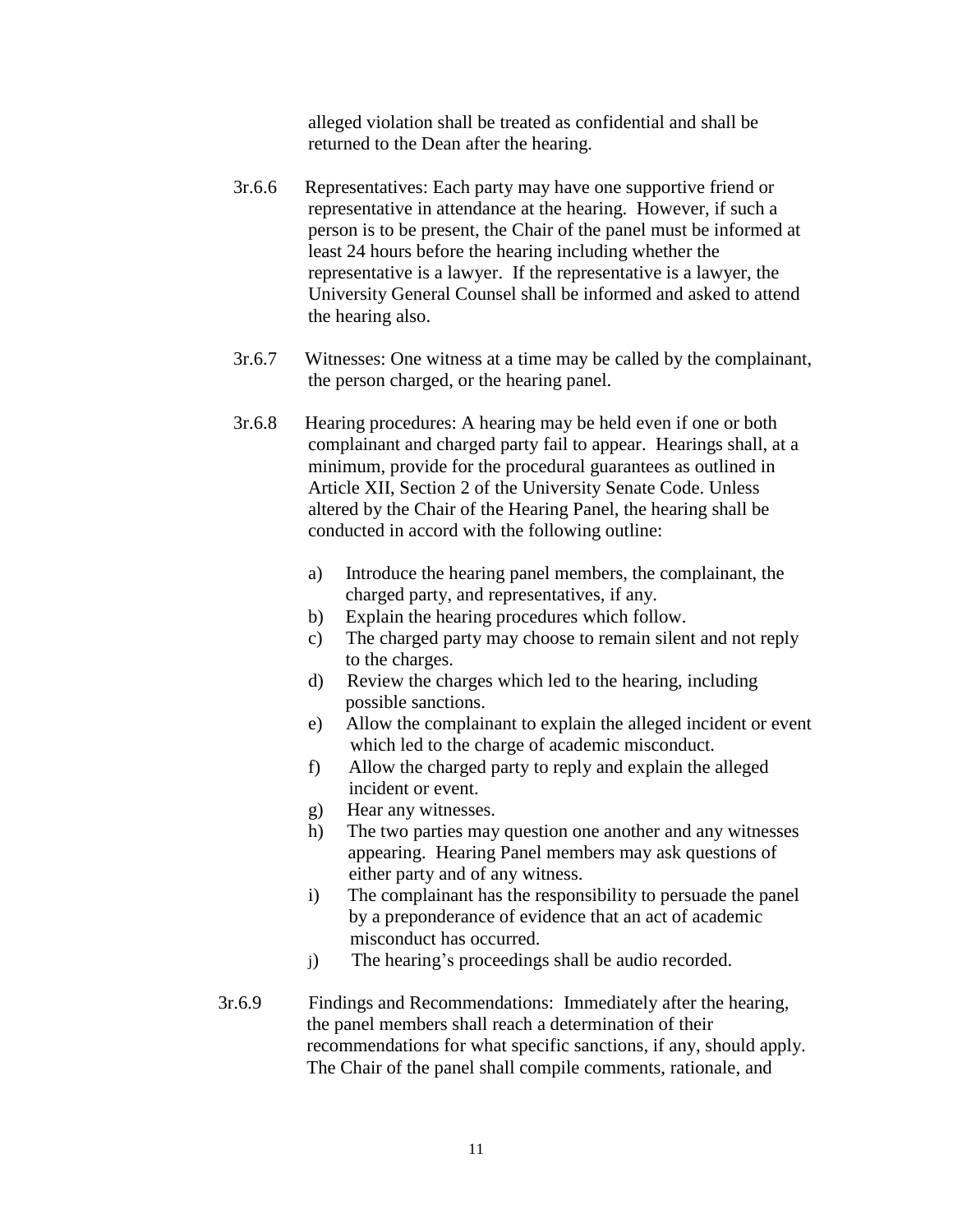recommendations in writing and forward them to the Dean within seven calendar days after the hearing.

- 3r.6.10 Action: The Dean shall review the report of the hearing panel, its recommendation and any relevant information, and may impose the sanctions of admonition, warning, or censure upon a student and reduction of grade, or disciplinary probation upon a student, and with notice to the Provost, a sanction of suspension or dismissal of a student. The determination of the charge and any sanction shall be communicated in writing to the two parties involved within 30 days from the hearing.
- 3r.6.11 Appeal: Within thirty days after receipt of notice of action, either party may appeal the action to the University Senate's Judicial Board as specified by University Senate Rules and Regulations Article VI.
- 3r.6.12 Instructor/Departmental Processing of a Charge of Academic Misconduct:
	- 1. When an instructor determines that a student has violated academic integrity, the instructor may charge the student with academic misconduct by completing the academic misconduct form available from the Dean's Office. The instructor must complete and submit the form within 21 calendar days from the point of the discovery. Any reduction in a student's grade due to academic misconduct must be accompanied by the completed form.
	- 2. To complete academic misconduct form, briefly document the alleged academic misconduct, and review the case with your department or program chair.
	- 3. Recommend by the instructor one or more sanction listed below:

\_\_\_Censure-written warning or reprimand Reduction of Grade for Specific Work (Indicate grade: zero,  $F, D,$  or other  $\qquad$ Reduction of Grade for the Course (Indicate grade: F, D, or other \_\_\_\_\_\_\_\_\_\_) \_\_\_(Not Eligible for Course Repeat Policy, Withdrawal, or Retroactive Withdrawal)

 University Senate Rules and Regulations Information is available at:

<https://documents.ku.edu/policies/governance/USRR.htm>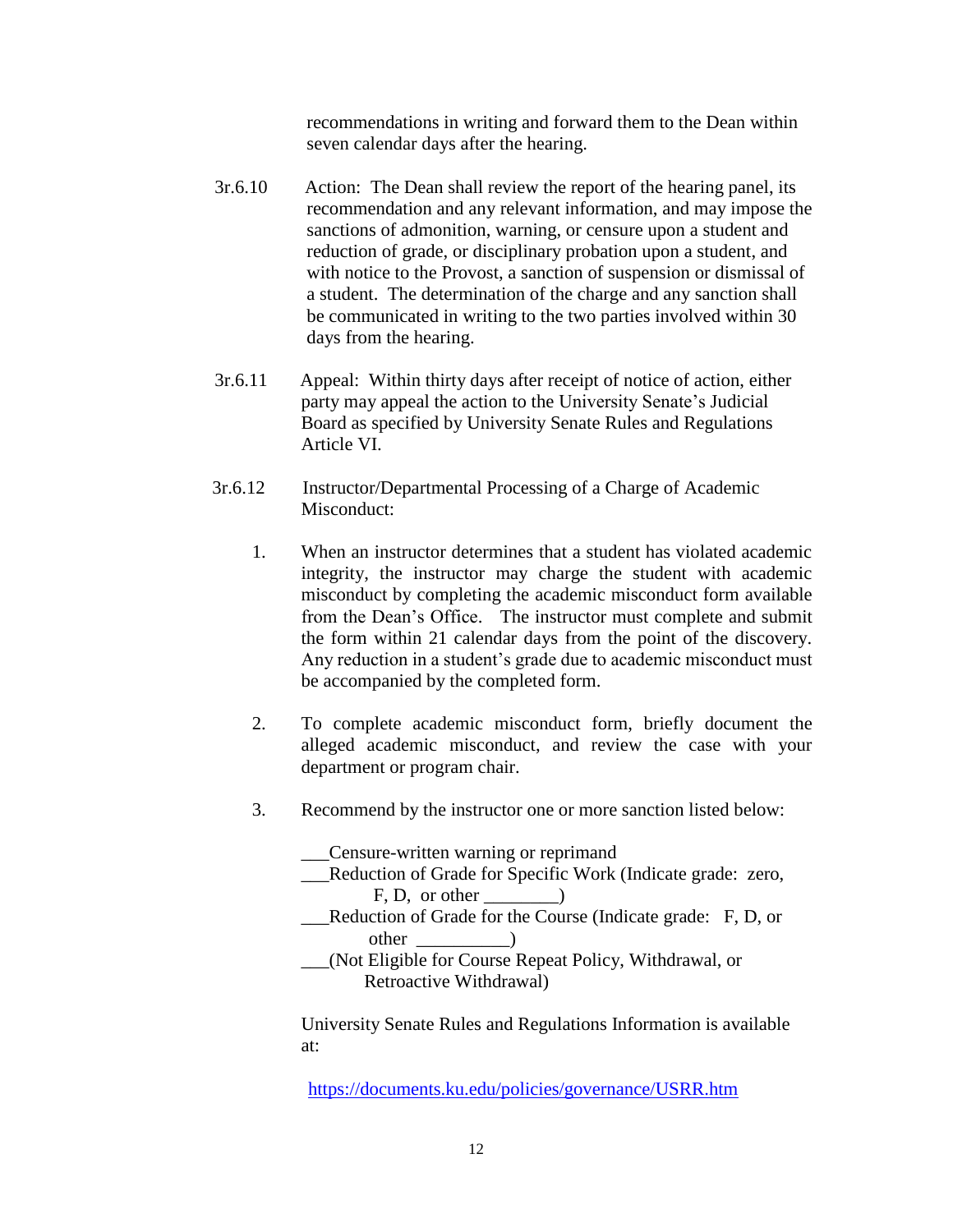- 4. Both the instructor and department/program chair must sign and date the academic misconduct form. The signature of the department/program chair indicates awareness of the charging instructor's charge, not necessarily agreement with the charging instructor's recommendations. If the department/program chair is also the charging instructor, the undergraduate or graduate coordinator in the department or program reviews and signs on behalf of the department/program. If a course is cross-listed, the department/program of the instructor making the charge files the charge and processes the case.
- 5. Student notification of the Charge of Academic Misconduct must be sent as soon as possible, not to exceed 30 days from the date of the instructor's filing of academic misconduct charges.The department or program chair is responsible for contacting the student to sign and return the form. If it is possible, present the form, notification letter, and policy to the student in person, and obtain his/her signature on the misconduct form, explaining the deadlines for signing and returning.
- 6. If initial attempts to contact the student by phone or email are not successful within 10 days, notification must be sent by certified mail to the student's: 1) permanent address on file if courses are not in session or the student is not enrolled; or 2) to local address on file if student is enrolled in the current semester. Do not send the original charge form, but send a copy of the charge form along with a letter of explanation. Mail materials to the student by certified mail with return receipt requested. Retain copy of original packet before mailing.
- 7. The student is given the opportunity to select one statement below in response to the alleged charge of misconduct:
	- \_\_\_I admit to the above charge of academic misconduct and accept the recommended sanction.
	- \_\_\_I admit to the above charge of academic misconduct but wish to appeal the recommended sanction.
	- \_\_\_I deny the charge of academic misconduct and wish to appeal the recommended sanction.

 Students may submit additional information or a written statement if they choose.

8. The student must be given 10 calendar days to review the document and determine his/her response. Students cannot be given the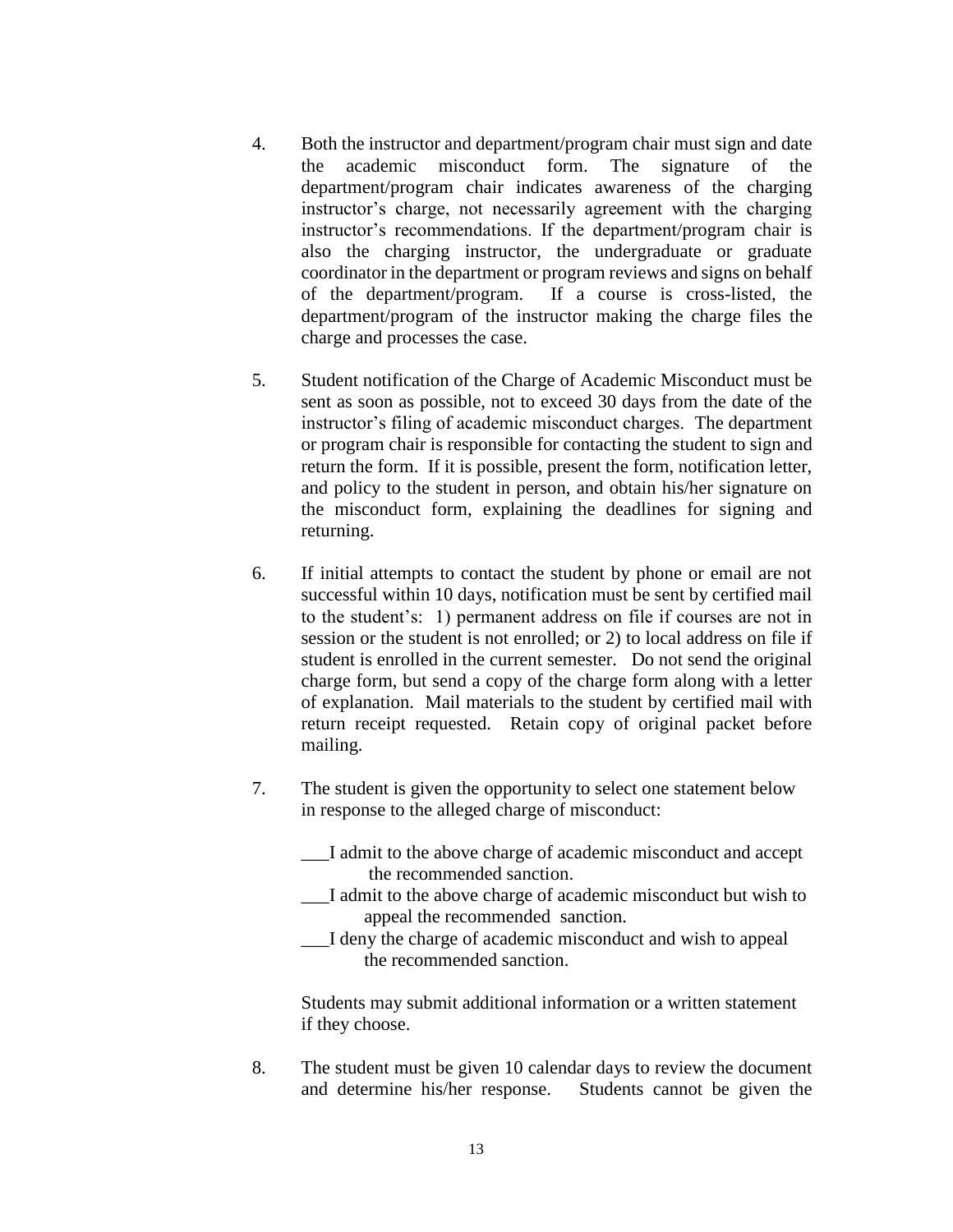impression that they are required to respond immediately. Informing the student that the document will be available for his/her signature in the Department or Program Office during the 10 day period is a common practice.

- 9. Failure of the student to respond within 10 calendar days of notification will be judged to indicate the student's agreement with the charge and sanctions. If a hearing is desired, the student must request a hearing within 10 calendar days of notification.
- 10. When a signed form is received from the student, or 10 days have elapsed since the student's notification, proceed as follows:
	- a. If the student admits to the charge and does not wish to appeal recommended sanctions of Censure, Reduction of Grade for Specific Work, or Reduction of Grade for the Course, process charge and impose sanction.
		- 1. Document the final sanction on the academic misconduct form.
		- 2. If the sanction requires changes to the student's transcript, submit a grade change online using the reason of academic misconduct for the grade change, or submit to the School of Engineering Dean's Office a Change of Grade Form noting the grade determined and a notation of academic misconduct for the explanation of the change.
		- 3. Retain a copy of the academic misconduct form for the department files, send a copy to the student, and send any remaining copies (including original) to the Office of the Associate Dean for Undergraduate Programs in the School of Engineering if the student is an undergraduate and the Office of the Associate Dean for Research and Graduate Programs if the student is a graduate student. All evidence presented by the charging instructor should be included.
		- 4. Upon receiving the signed academic misconduct form, the appropriate Associate Dean will review the student's record which shall include contacting the Provost (785-864-4904) to inquire about previous infractions. Previous documented misconduct should be considered in determining elevated sanctions. After reviewing the file, the Associate Dean should make one of the following recommendations:
			- No additional disciplinary action recommended
			- Transcript Citation of Academic Misconduct (Must also indicate grade: F, D, or other  $\qquad \qquad$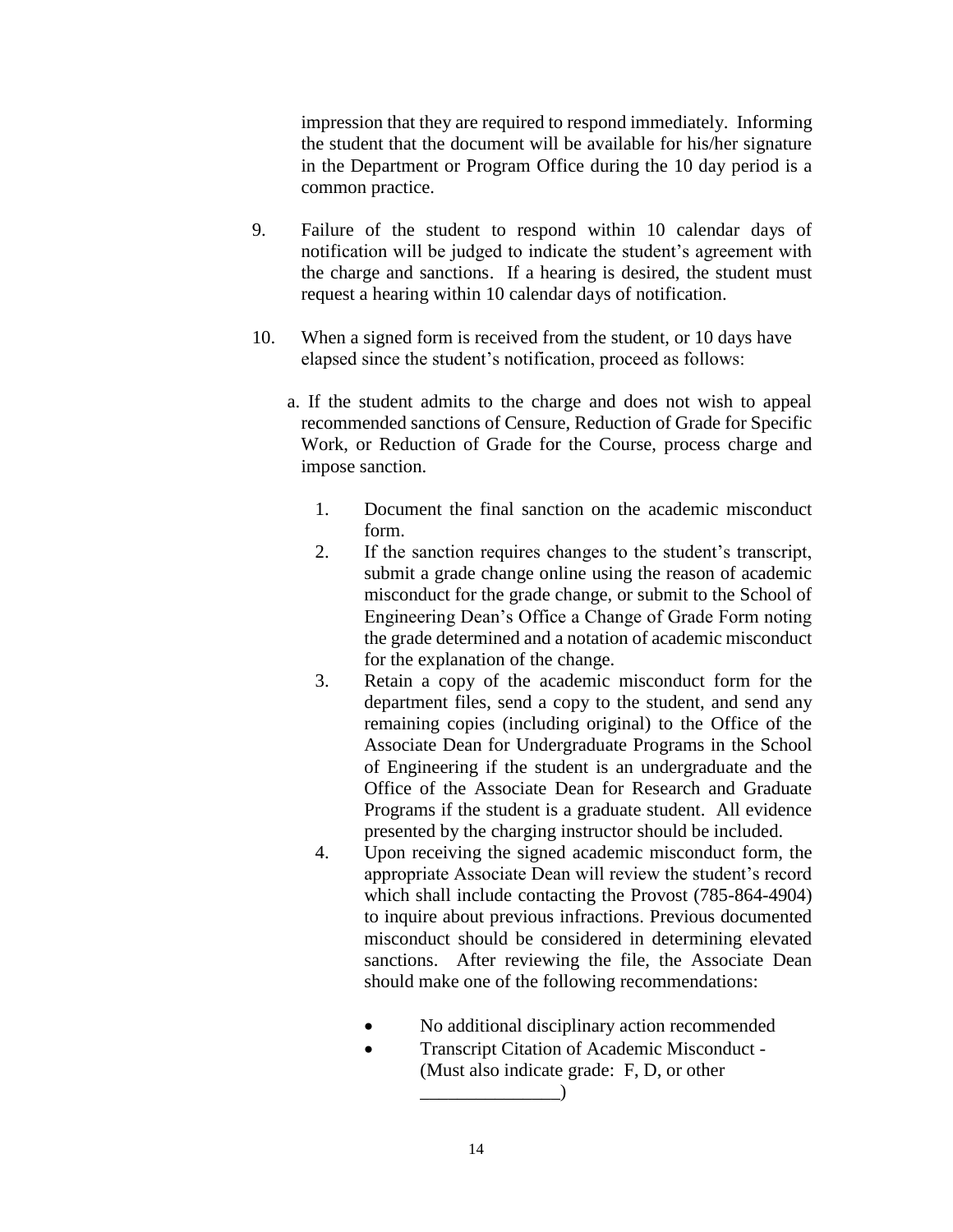- Suspension from a specific course
- Suspension from the University of Kansas Noted on Transcript
- Expulsion from the University of Kansas Noted on Transcript
- 5. Notify the student, charging instructor and the department or program in writing of the actions taken within 30 days. In the event that the Associate Dean in the School of Engineering has recommended additional disciplinary action, the student should also be notified of the right to appeal.

b. If the student wishes to deny the charge and/or appeal recommended sanctions of Censure, Reduction of Grade for Specific Work, or Reduction of Grade for the Course, the Office of the appropriate Associate Dean in the School of Engineering is responsible for scheduling the hearing within 30 days from the date the student submits an appeal.

- 1. The Chair of the department or program to which the student has been admitted and the Chair of the charging department or program will each retain a copy of the academic misconduct form. . Copies of the charge will be sent to the appropriate Associate Dean of the School of Engineering. The Associate Dean will send a copy to the student, and shall retain any remaining copies or scans (including the original) in accordance with FERPA. All evidence presented by the charging instructor will be included.
- 2. Upon receiving the signed academic misconduct form, the Associate Dean of Engineering will review the student's record which shall include contacting the Provost (785-864- 4904) to inquire about previous infractions. Previous documented misconduct should be considered in determining elevated sanctions. After reviewing the file, the Associate Dean should make one of the following recommendations:
	- No additional disciplinary action recommended
	- Transcript Citation of Academic Misconduct (Must also indicate grade: F, D, or other

 $\Box$ 

- Suspension from a specific course
- Suspension from the University of Kansas Noted on Transcript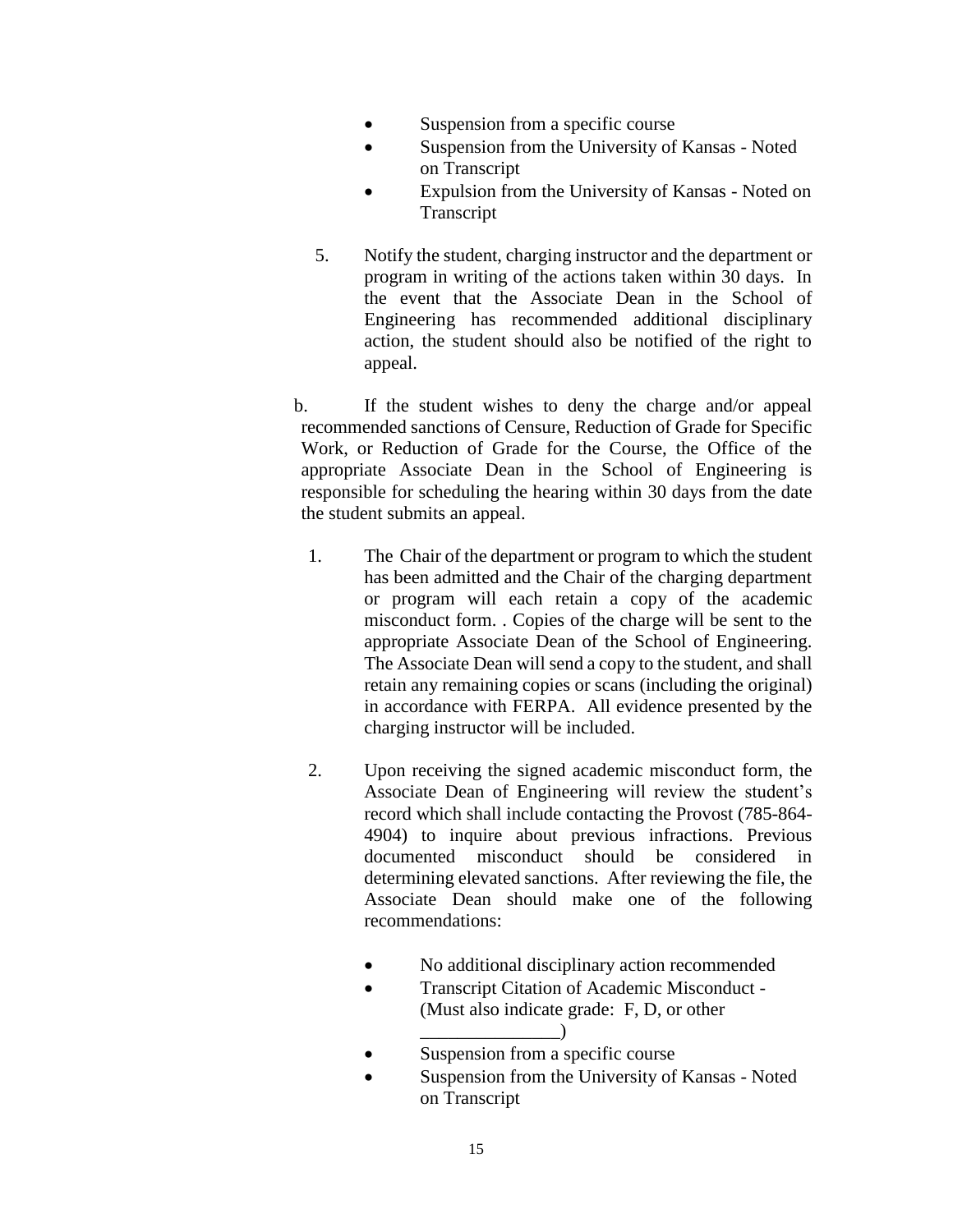- Expulsion from the University of Kansas Noted on Transcript
- 3. Follow School of Engineering policy for scheduling and conducting the hearing.
- 4. In the event that the Associate Dean in the School of Engineering has recommended additional disciplinary action, the student should be notified of these recommendations and the right to appeal in the scheduled hearing.
- 5. If the sanction requires changes to the student's transcript, submit a grade change online using the reason of academic misconduct for the grade change, or submit to the School of Engineering Dean's Office a Change of Grade Form noting the grade determined and a notation of academic misconduct for the explanation of the change.
- 6. Notify the student and charging instructor in writing of the actions taken within 30 days.
- c. If the recommended sanctions include Transcript Citation for Academic Misconduct, Suspension, and/or Expulsion and the student is not a student in the School of Engineering, the other entity on campus should be advised of the Academic Misconduct.
- d. If the student is enrolled in the School of Engineering, the student's department or program should be advised if the charge is from another department.
- 11. If a charge of academic misconduct is pending during an end of semester grade submission deadline, the instructor should temporarily assign a grade of WG (Waiting Grade) to the student. If you have difficulties with successful submission of this grade, please contact the University Registrar at 785-864-4422.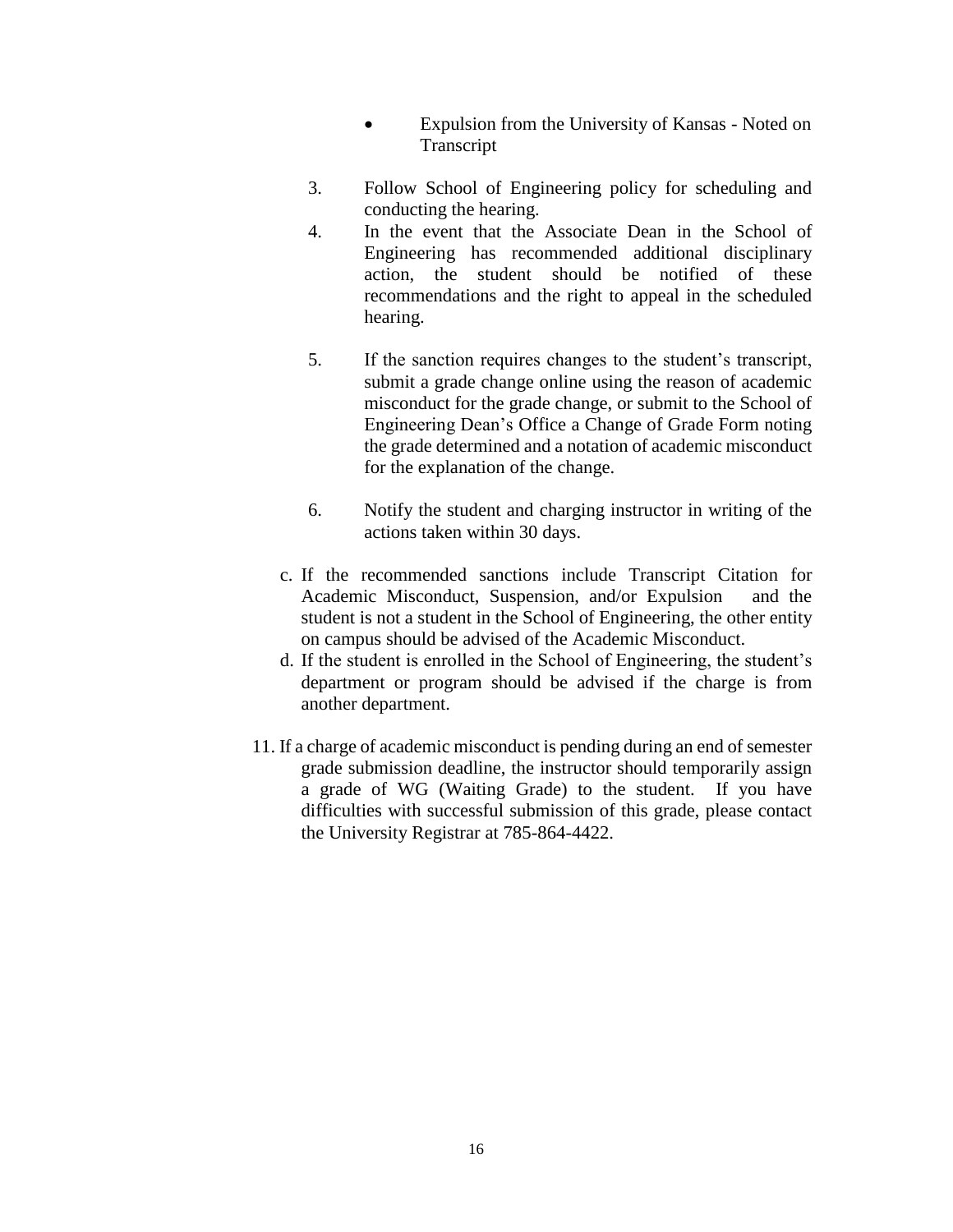#### ARTICLE IVr GRADUATION AND DEGREES

- Section 1 Requirements for Graduation with the Bachelor's Degree
	- 4r.1.1 Grade Point Average

In addition to completing each of the required and elective courses listed in an undergraduate curriculum of the School:

- a) A student must attain a University overall or Engineering cumulative grade-point average of at least 2.00 in the courses applied toward the degree.
- b) In addition to the requirement in item (a), a student must attain at least a 2.00 in all courses taken in the School of Engineering, including those courses not applied toward a degree.
- c) A student entering with advanced standing must attain a University overall or Engineering cumulative grade-point average of at least 2.00 in courses taken at the University of Kansas and applied toward the degree.
- d) In addition to the grade-point policies previously adopted, a student receiving a bachelor's degree from the school must have an all-university (KU) GPA of 2.00.
- e) A student must be officially enrolled in the School of Engineering while completing the last 30 hours of credit to be applied toward the degree. This regulation may be waived under the conditions found in Article IV, Section5 of the University Faculty Rules and Regulations.

## 4r.1.2 Credit for ROTC Courses

Students may enter the Reserve Officers Training Corps to train for commissions as regular or reserve officers. Each engineering department establishes the number of ROTC course credit-hours that count toward the degree. A student who discontinues one of the ROTC programs before completion normally may not apply ROTC credits toward a degree. If the student discontinues the program for the convenience of the military service, some creditshours might be used through the procedure of submitting a petition to the department.

- Section 2 Granting of Degrees
	- 4r.2.1 "Degrees shall be granted by the authority of the Board of Regents upon the recommendation of the faculties of the several schools." (USRR 3.2.1) A list of those who have submitted an application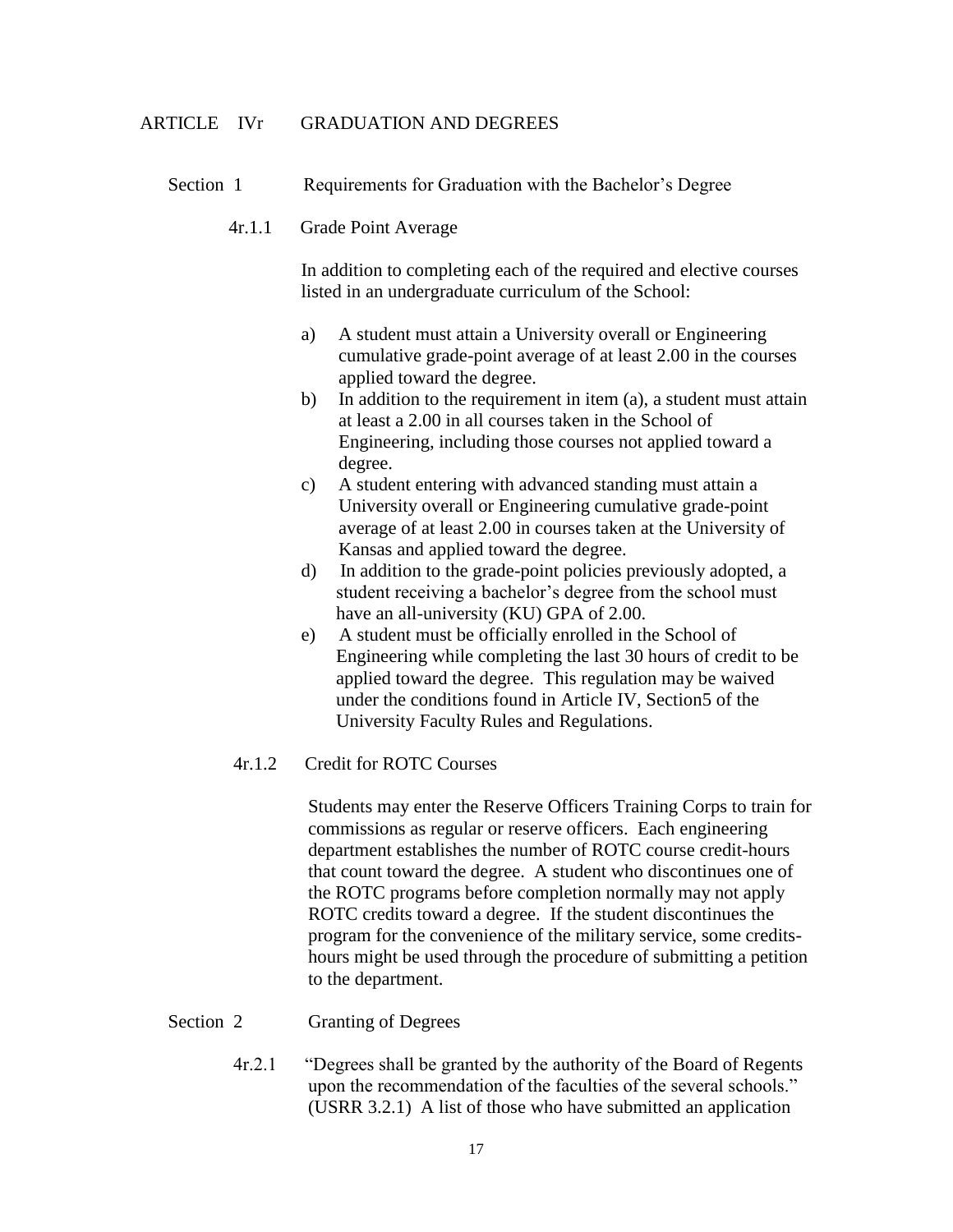for graduation in that semester and fulfilled the academic requirements for the Bachelor's degree shall be presented to the faculty or its designated representatives for consideration for recommendation for the degree. The names of the students so recommended will be forwarded through University officials to the Kansas Board of Regents for their action.

## Section 3 Graduation with Scholastic Honors

Students must have taken at least 64 credit-hours in residence at the University of Kansas to be considered for graduation with School honors. Students with transfer credit must also have overall grade-point averages, including the transfer credit that are in the upper ten percent of the class. Grades marked "CREDIT" on the student's transcript are not calculated into the grade-point average for awarding distinction or highest distinction.

 4r.3.1 Degrees carrying the title "with distinction" may be awarded to students having grade point averages in the upper ten percent of the graduation class of the School.

> Degrees carrying the title "with highest distinction" may be awarded to students having grade point averages in the upper three and one-third percent of the graduating class of the School.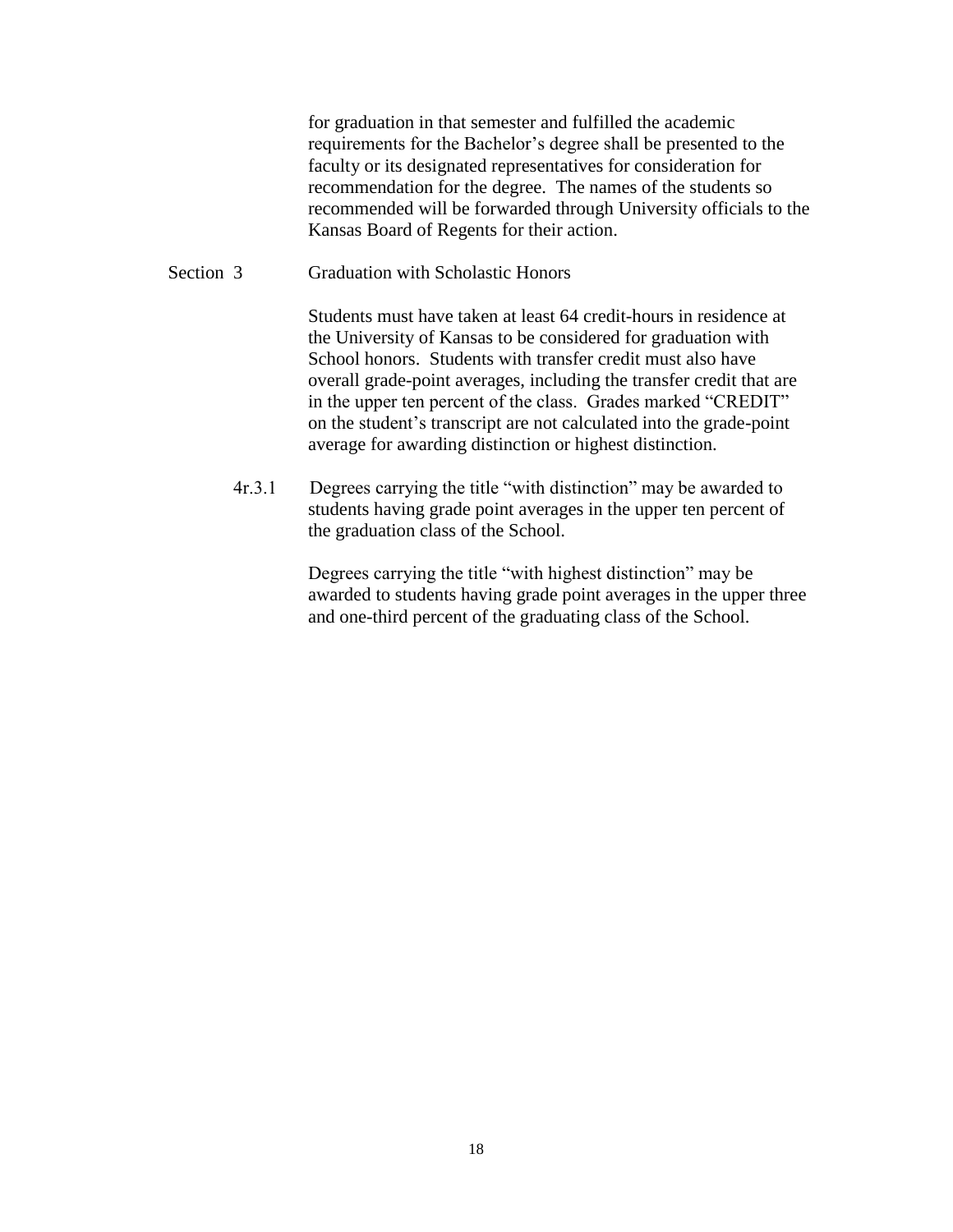### ARTICLE Vr ADMISSION TO THE SCHOOL

#### Section 1 Requirements for Undergraduate Admission

- 5r.1.1 The general regulations for admission to the University of Kansas are covered in Article II, Section 2 of the Faculty Senate Rules and Regulations for first-year students and Article II, Section 4 of the Faculty Senate Rules and Regulations for transfer students. The general regulations for readmission to the University of Kansas are given in Article II, Section 3 of the Faculty Senate Rules and Regulations. These regulations apply to the School of Engineering except as amended herein.
- 5r.1.2 Students may enter directly the School of Engineering, but all admissions -- in-state, out-of-state, and international -- are selective. General requirements for admission to the University are included under Admission in the General Information chapter of the undergraduate catalog.

Applications for admission are judged on several factors, including, but not limited to: high school record, scores on national tests, academic record at the college or university level, and trend of grades. High school transcripts, college transcripts, if applicable, and an official ACT or SAT score report are required.

5r.1.3 Minimum academic standards for admission

A student will be considered for admission to the School of Engineering, and into directly one of its degree programs or into the First-Year General Engineering non-degree program, based on the following minimum standards:

- a) A first-year non-transfer student must have at least a 3.00 GPA on a 4.00 scale (weighted or unweighted) from an accredited high school or the equivalent.
- b) A first-year non-transfer student must also meet the eligibility requirements for MATH 125, or have a minimum Math ACT of 26 or Math SAT score of 600, for direct admission to a School of Engineering degree program.
- c) A first-year non-transfer student must meet the eligibility requirements for MATH 104, or have a minimum Math ACT of 22 or Math SAT score of 540, for admission to the First-Year General Engineering non-degree program. After the first semester at KU, a First-Year General Engineering student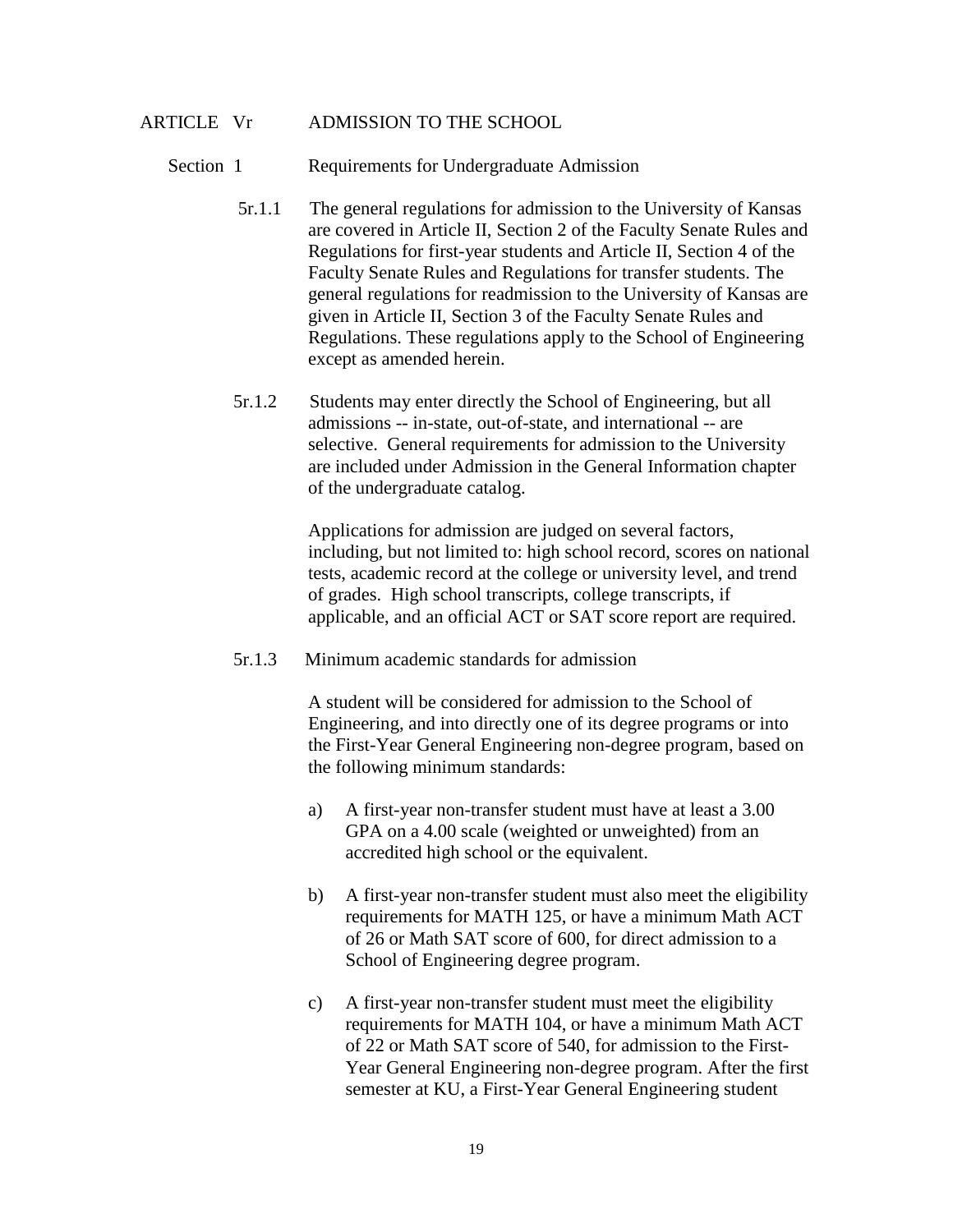must have completed at least 12 credit-hours, earned a "B" or better in MATH 104, earned a "C" or better in all science and engineering courses, and have a semester University gradepoint average of 2.50 for admission to a School of Engineering degree program. Each First-Year General Engineering student has one academic year (two semesters and one summer session) to earn a "C" or better in MATH 125, a "C" or better in all science and engineering courses, and have a cumulative University grade-point average of at least 2.5 for admission to a School of Engineering degree program.

- d) A student transferring from within KU shall have an overall college GPA of at least 2.50. A student transferring from outside KU shall have a transferable college GPA of at least 2.50. All transfer students must have earned grades of "C" or better in their KU School of Engineering degree-applicable courses in mathematics (must include MATH 125 or equivalent), science, and engineering.
- e) Transfers between School of Engineering undergraduate degree programs, including changes from "undecided," must be approved by the Associate Dean for Undergraduate Programs.

Each department may set higher minimum admission standards with the consent of the Dean. Meeting the minimum standards does not guarantee admission to the School of Engineering.

- Section 2 Evaluation and Acceptance of Advanced Standing Credits
	- 5r.2.1 The School of Engineering does not routinely accept course credits from foreign institutions, or from vocational-technical programs in the United States. Before any such courses may be added to a student's official KU record as advanced standing credits, they must be validated by:
		- a) examination by the department or school offering the course on the KU campus,
		- b) earning a grade of "C", or higher, in a course for which the proposed transfer credit is a prerequisite, or
		- c) earning a grade of "C", or higher, in a related course.
	- 5r.2.2 Credits for English composition at a foreign institution of higher education will not be accepted for the required English courses in any engineering curriculum.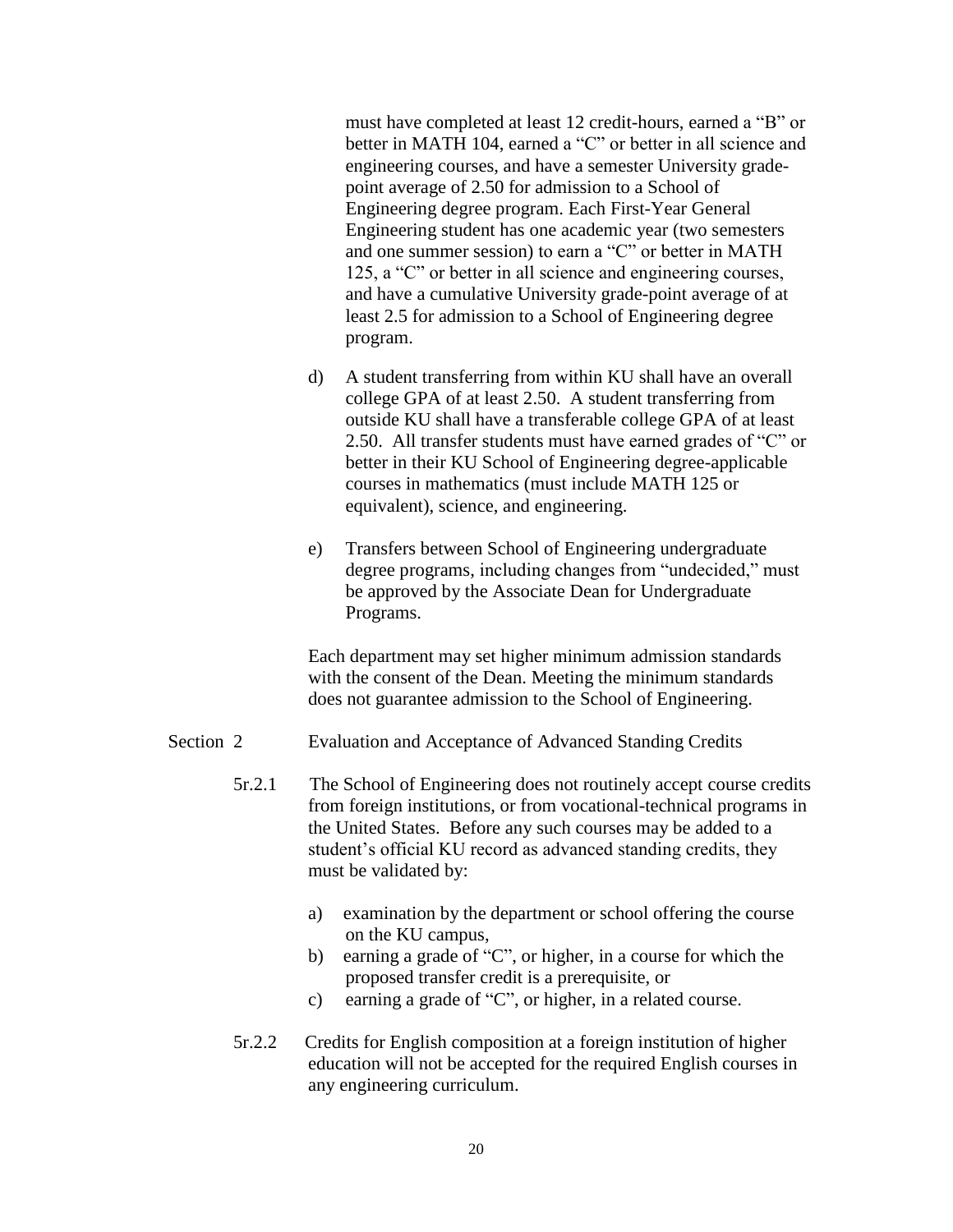- 5r.2.3 A student must be continuously enrolled in ENGL 101 or ENGL 105 until one is passed. Once ENGL 101 is successfully passed, the student must be continuously enrolled in ENGL 102 until it is passed.
- 5r.2.4 Credits from courses completed at the secondary level, whether from U.S. or from foreign schools, will be added to a student's official record of college credits if obtained by the student through one of the following:
	- a) The College Entrance Examination Board's (a.k.a. The College Board) Advanced Placement (AP) tests.
	- b) KU's own credit by examination program.
	- c) The College Level Examination Program (CLEP).
	- d) Other methods approved by the Associate Dean for Undergraduate Programs.
- 5r.2.5 A course from another college or university will apply toward a KU Bachelor of Science in Engineering degree as transfer or nonresident credit only if the grade received is at least a "C".
- 5r.2.6 Courses in upper-level engineering sciences and design normally will not transfer as credit toward the degree unless these courses were taken in an engineering degree program accredited by the Engineering Accreditation Commission of the ABET (EAC/ABET; formerly the Accreditation Board for Engineering and Technology,  $Inc.$ ).
- 5r.2.7 Not more than 64 hours of community or junior college credits can be transferred to count toward a KU Bachelor of Science in Engineering degree. After being classified as a junior at the University of Kansas, a student may not subsequently use community or junior college credits as non-resident credits to be applied toward the degree, except by successful petition in advance of taking the courses.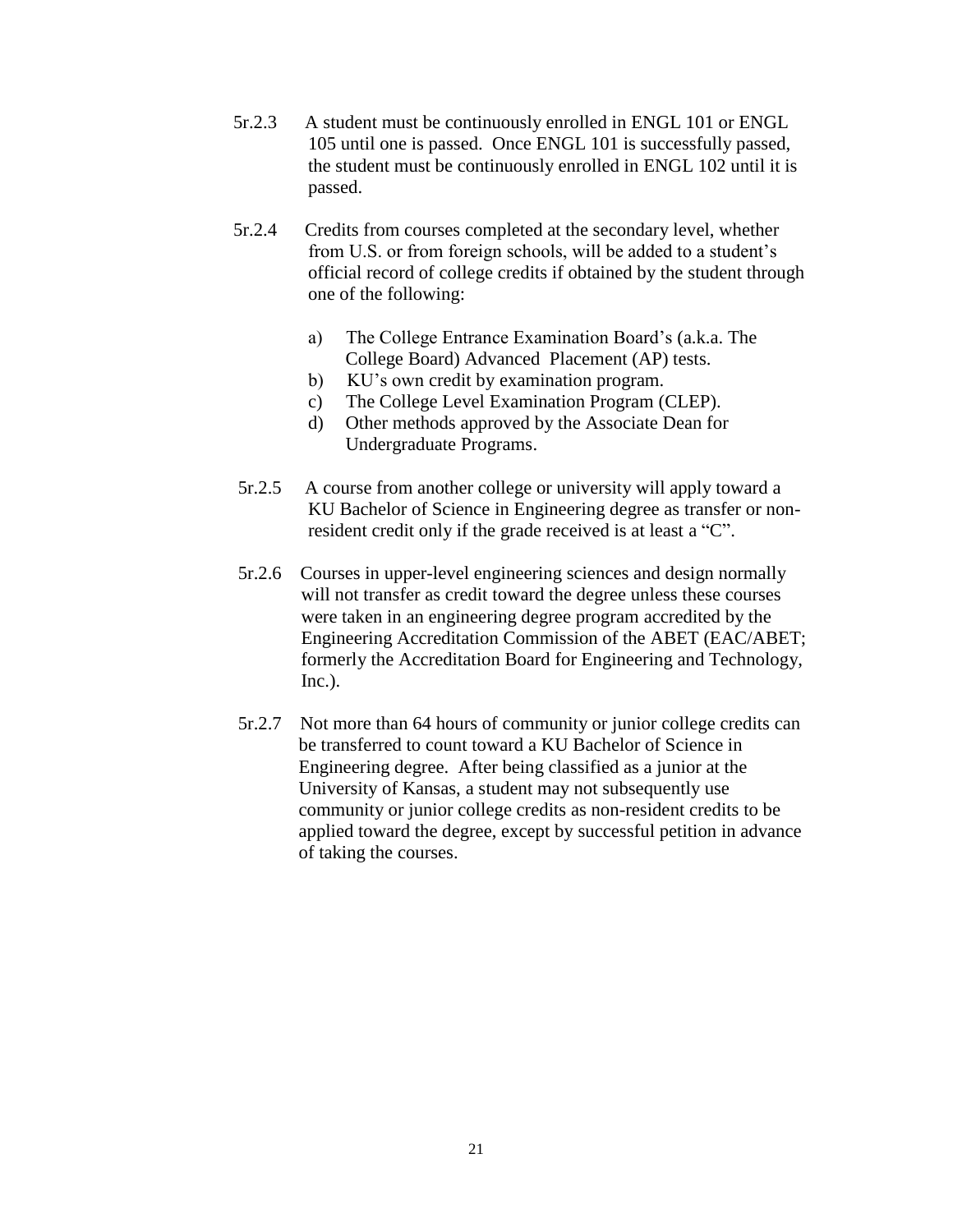## ARTICLE VIr PROCEDURES AND GUIDELINES FOR CONDUCTING PROMOTION AND TENURE EVALUATIONS

## Section 1 Introduction

- 6r.1.1 This article sets forth the procedures and guidelines used in the School of Engineering to evaluate those faculty nominated for promotion and tenure. This article is intended to be in accordance with Article VI of the Faculty Senate Rules and Regulations. This article has been developed specifically for the School of Engineering by its Engineering Senate.
- 6r.1.2 The traditional functions of higher education involve advancing knowledge through research and scholarly activity, conveying knowledge through teaching, and applying knowledge through service. The evaluation of faculty accomplishments in these areas forms the basis of recommendation considerations for promotion in rank and award of continuous tenure.
- 6r.1.3 In the following sections are described the School of Engineering's:
	- a) Procedures to be followed in an evaluation.
	- b) General criteria for promotion to the different ranks and for awarding of tenure.
	- c) Functional categories to be used in an evaluation with specific examples of activities.
	- d) Manner in which a recommendation is to be documented.
	- e) Relative expected level of activity to be given to the different categories.

This portion of the Engineering Senate's Rules and Regulations forms a set of guidelines and is not to be construed as a set of inflexible rules. Reasonable flexibility should be exercised in the evaluation of a candidate's accomplishments.

- 6r.1.4 Criteria for Departmental Promotion and Tenure Committees beyond criteria common to all School of Engineering departments specified herein are the responsibility of individual Departments. All Departments must establish Departmental Guidelines as specified in section 6r.2.2.10.
- 6r.1.5 All candidates for promotion and tenure are entitled to academic freedom. Additionally, all candidates are obligated to exercise that freedom responsibly.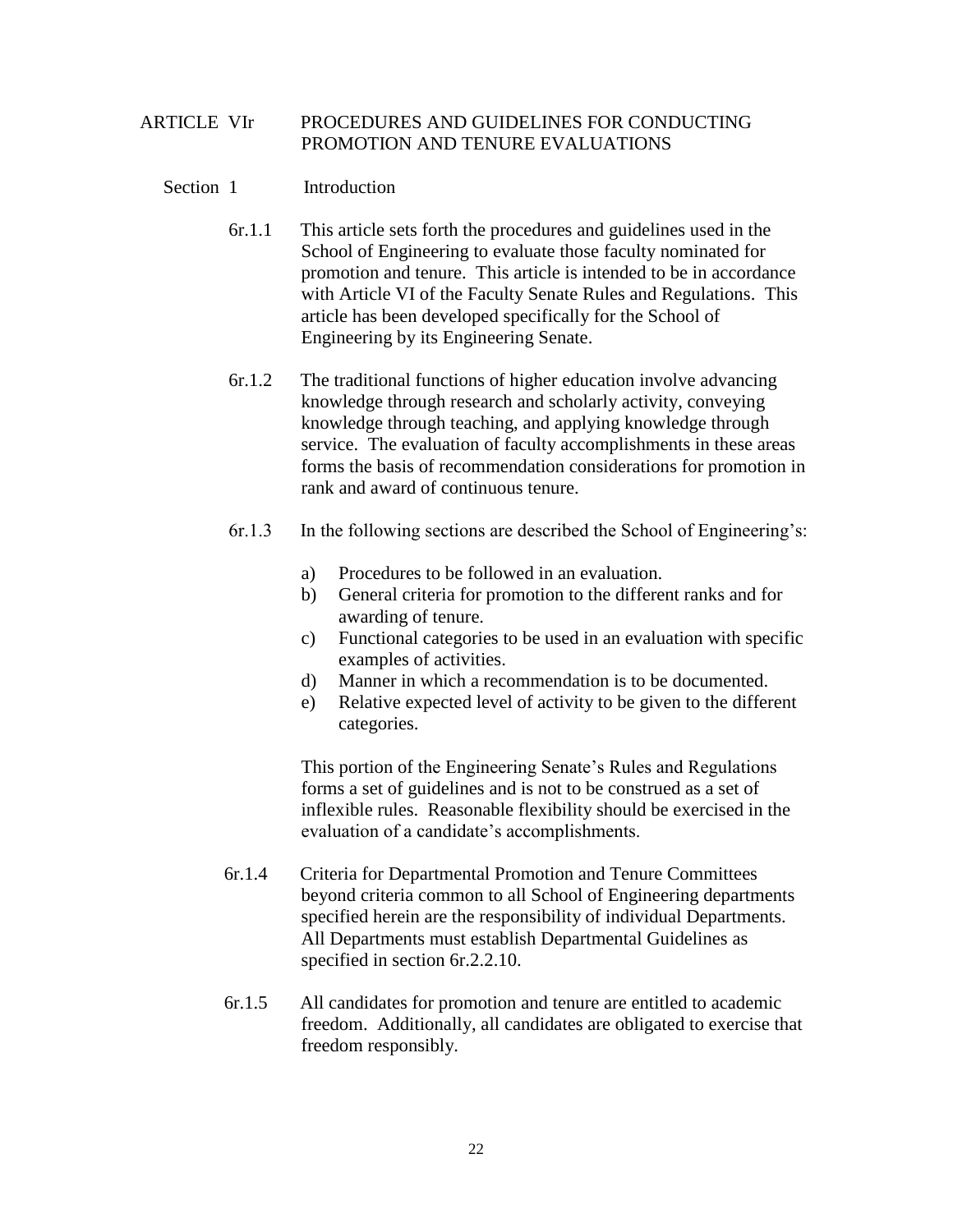- 6r.1.6 Consideration and evaluation of a candidate's record is a confidential personnel matter. The School and Department procedures shall comply with relevant University regulations and policies to ensure confidentiality.
- Section 2 Procedures of the Evaluation Process
	- 6r.2.1 Constitution of Promotion and Tenure Committees

Department Promotion and Tenure Committees are constituted in the same fashion by all School of Engineering Departments. They are subject to the same Conflict of Interest Management Plan, Membership and Voting restrictions as the Engineering Senate Promotion and Tenure Committee. Any additional requirements for Department Committees are defined by individual Departments and must satisfy University requirements.

The Engineering Senate Promotion and Tenure Committee is constituted by the Departments. It is subject to the Conflict of Interest Management Plan, Membership and Voting restrictions described below.

6r.2.1.1 Department Promotion and Tenure Committee Membership

For candidates aspiring to the rank of Associate Professor, the Department Promotion and Tenure Committee shall comprise all tenured members of the faculty in that department at the rank of Associate Professor or Professor.

For candidates aspiring to the rank of Professor, the Department Promotion and Tenure Committee shall comprise all tenured members of the faculty in that department at the rank of Professor.

#### 6r.2.1.2 Engineering Senate Promotion and Tenure Committee Membership

The Engineering Senate Promotion and Tenure Committee shall consist of tenured members of the faculty of the School of Engineering. Committee members shall hold the rank of Associate Professor or Professor with the provision that at least a majority of the members shall hold the rank of Professor. The committee shall have one member from each of the School's departments that have faculty who are qualified to serve on this committee. Members shall hold two-year overlapping terms, and shall not serve if seeking promotion during their terms. Members shall be selected by their respective departments.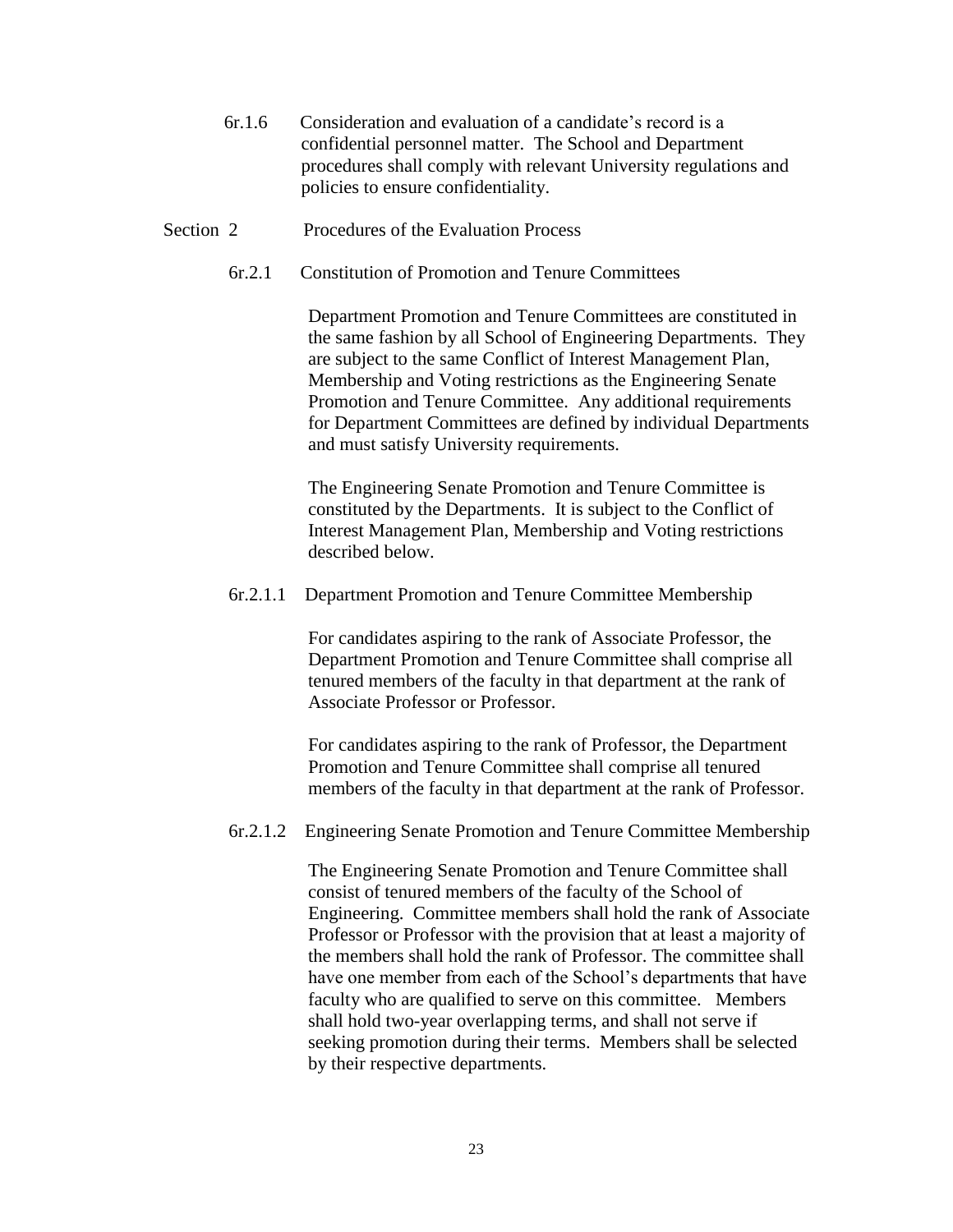The Committee shall select a Chair, a Vice Chair, and a Secretary from among its members at its first meeting each academic year.

Upon completion of a two-year term as a committee member, a faculty member is eligible for additional terms if selected by his or her department. The selection shall be made no later than the end of the third week of the Fall semester of each academic year.

#### 6r.2.1.3 Committee Membership and Voting Restrictions

No students or untenured faculty members with the exception of unclassified academic staff with rank equivalent or higher than associate professor, shall serve on any promotion and tenure committee or vote on any recommendation concerning promotion and tenure. Furthermore, all committee members voting on any recommendation for a candidate must be at or above the rank to which candidate is aspiring.

#### 6r.2.1.4 Committee Conflict of Interest Management

No person shall participate in any aspect of the promotion and tenure process concerning a candidate when participation would create a conflict of interest or compromise the impartiality of an evaluation or recommendation.

A faculty member with a potential conflict of interest shall disclose the potential conflict of interest to both the Departmental and the Engineering Senate Promotion and Tenure committees. If either committee decides by majority vote that a conflict of interest exists for a particular candidate, the faculty member will not be allowed to participate in promotion and tenure decisions for that candidate.

If a candidate believes that there is a potential for conflict of interest, the candidate may petition to have that faculty member recuse him/herself. The petition will be considered by both the Departmental and the Engineering Senate Promotion and Tenure committees. If either committee decides by majority vote that the petition is valid and a conflict of interest exists, the faculty member will not be allowed to participate in promotion and tenure decisions for the candidate.

- 6r.2.2 Annual Nominations for Promotion and/or Tenure
- 6r.2.2.1 Chronology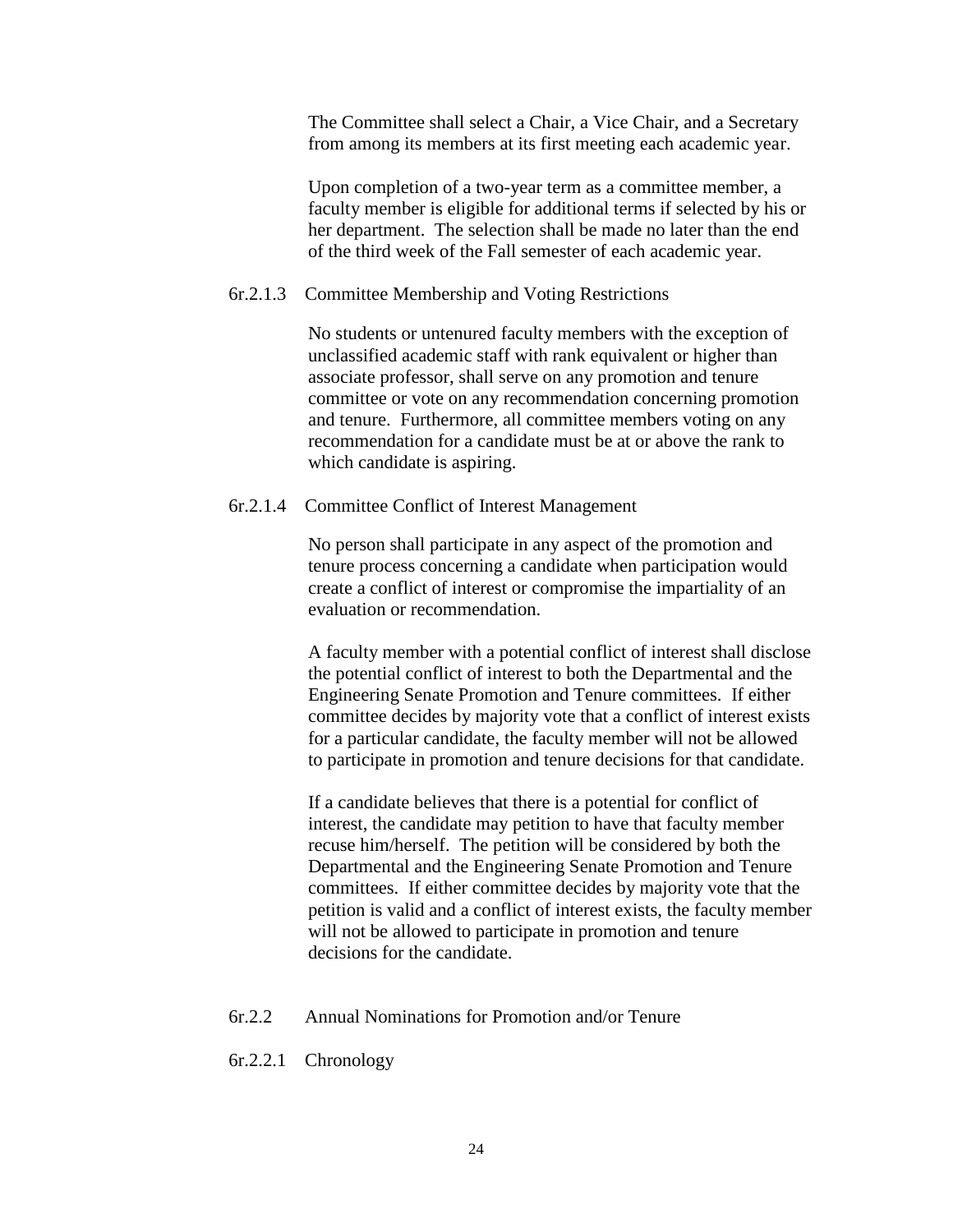The Chronology defines the sequence of events taken by Department Promotion and Tenure Committees and the Engineering Senate Promotion and Tenure Committee leading to a Promotion and Tenure recommendation by The School of Engineering. Department Promotion and Tenure Committee requirements are defined here only in so much as they initiate the Promotion and Tenure process and interact with the Engineering Senate Promotion and Tenure Committee. All other requirements are defined by the Department Committees and must meet University requirements.

 The timing of the several steps described below shall be determined by the Dean. This must be done as soon as possible each Fall after it is known when recommendations will be due to the Office of Academic Affairs, and the schedule shall then be promptly announced to the faculty by the Dean.

### 6r.2.2.2 Nominations within a Department

The Department Committee shall contact each potential candidate for promotion and/or tenure to determine whether that person wishes to proceed through the process or to defer consideration of the matter to another year. The person's decision in this matter shall be honored. However, a mandatory tenure review will be made for any tenure-track appointment during the mandatory tenure review year, which is recorded and maintained by the Provost's Office.

#### 6r.2.2.3 Nomination Outside a Department

An individual faculty member shall always be entitled to recommend himself or herself, or others, for promotion and/or tenure outside the regular departmental review procedure. The rules governing this are detailed in the Rules and Regulations of the Faculty Senate.

#### 6r.2.2.4 Dossiers

Once a person has agreed to become a candidate for promotion and/or tenure, it is the candidate's responsibility to work with their Department to assemble a dossier meeting all University requirements.

6r.2.2.5 Departmental Committee Recommendations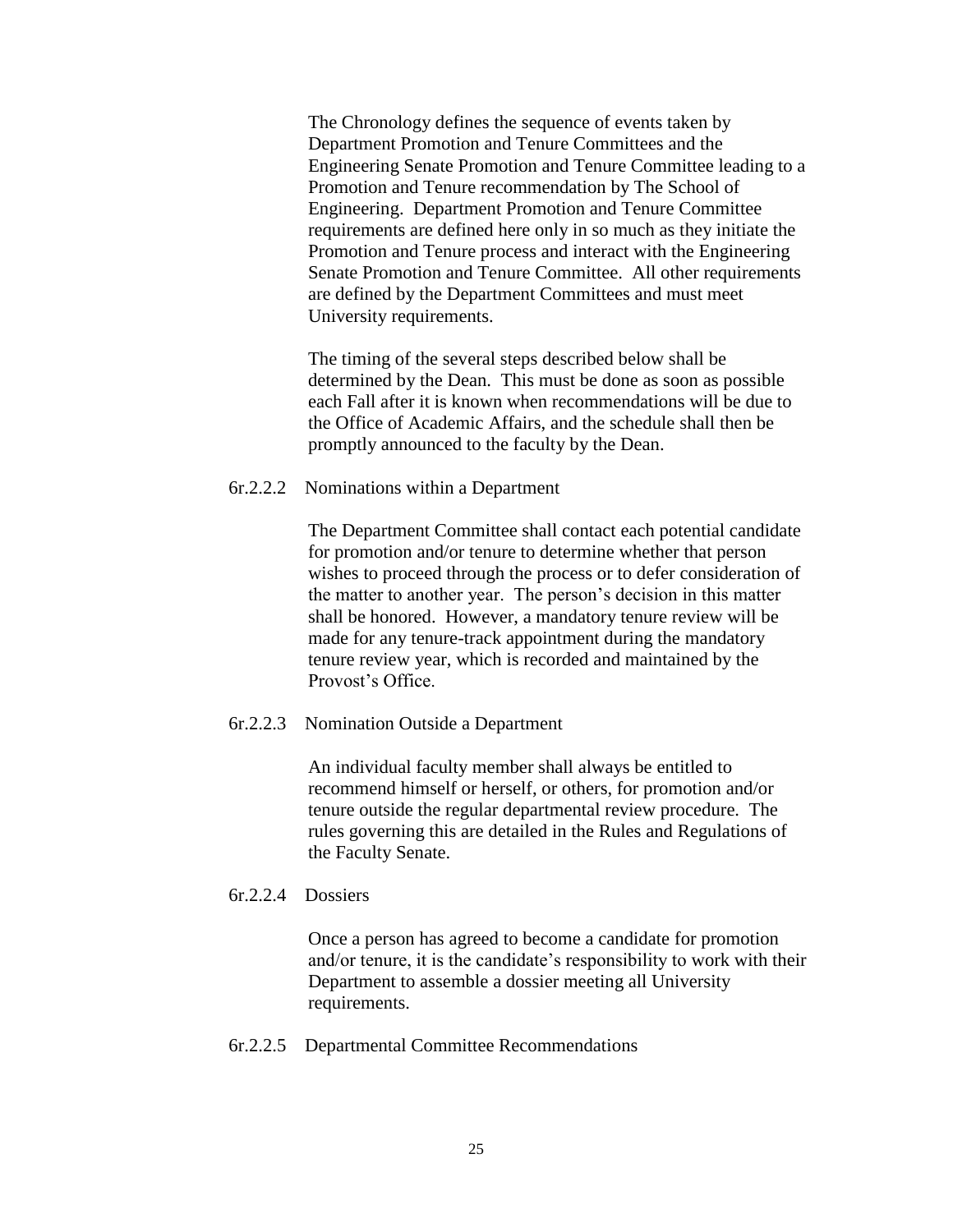The Department Promotion and Tenure Committee shall review the assembled dossier, provide the evaluations requested in the University's forms, and determine whether promotion and/or tenure should be recommended affirmatively in accordance with departmental criteria. If the Department Promotion and Tenure Committee, by majority vote of its members, gives an affirmative recommendation, it shall via the Department Chair, automatically forward its recommendation on the University form, along with the dossier, to the Engineering Senate's Promotion and Tenure Committee. Action to be taken in the event of a negative recommendation is specified in Section 6r.2.2.7.

After arriving upon recommendations, the Department Committee, shall forward its recommendations as required by the University to the Department Chair for his/her concurrence. The Department Chair shall provide written feedback to all candidates on the committee's recommendation, ratings, and rationale for ratings.

#### 6r.2.2.6 Engineering Senate P&T Committee Recommendations

 Upon receiving the recommendation from the Department Promotion and Tenure Committee, the Engineering Senate Promotion and Tenure committee shall independently evaluate the dossier according to these School of Engineering criteria and criteria established by the candidate's department to establish whether the candidate's teaching, research and service are "excellent", "very good", "good", "marginal" or "poor", and determine whether promotion and/or tenure should be recommended affirmatively. If the Committee, by majority vote of its members, gives an affirmative recommendation, it shall forward its recommendation and the supporting materials to the Dean for subsequent forwarding to the University Committee on Promotion and Tenure (UCPT). Action to be taken in the event of a negative recommendation is specified in Section 6r.2.2.7.

After arriving upon recommendations, the Engineering Senate Committee, shall forward its recommendations as required by the University to the Dean for his/her concurrence. The Dean shall provide written feedback to all candidates on the committee's recommendation, ratings, and rationale for ratings.

#### 6r.2.2.7 Failure to Receive Affirmative Recommendation; Withdrawal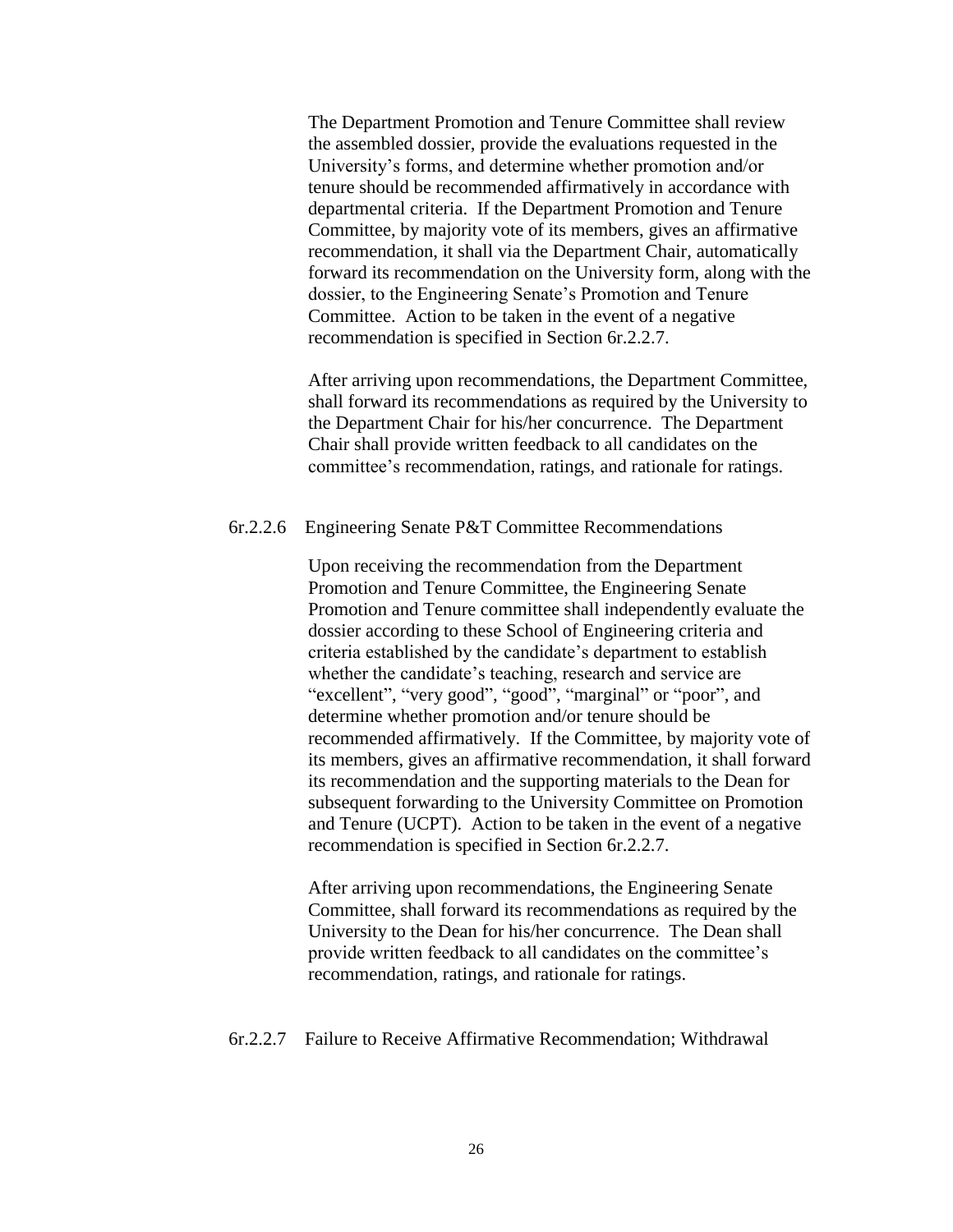If the nominee fails to receive an affirmative recommendation by the Departmental Promotion and Tenure Committee or the Engineering Senate Promotion and Tenure Committee, he or she shall be promptly informed in writing by that Chair or Dean that their dossier will be forwarded for consideration to, respectively, the Engineering Senate Promotion and Tenure Committee or the Dean and subsequently the UCPT only if the nominee specifically so requests except in the case of the mandatory review year for tenure. Even in a case of affirmative recommendation by the Department Promotion and Tenure Committee or the Engineering Senate Promotion and Tenure Committee, the nominee may at any time request that the nomination be withdrawn except in the case of the mandatory review year for tenure. In the mandatory review year for tenure, the dossier will be automatically forwarded to the next level of review.

#### 6r.2.2.8 Request for Information from a Higher Committee

Should the Engineering Senate or Department Promotion and Tenure Committee receive a request for information letter (formerly "checkback") from a higher level committee, the committee shall provide a copy of the request to the candidate and invite the candidate to assist with the response and to include his or her own response. This request for information should be specific about the information sought and the reasons for the request.

In the event of a negative recommendation at the intermediate level or a recommendation that differs from the recommendation of the department or administrative unit, a request for information is required. The request shall state the reasons for the negative recommendation.

#### 6r.2.2.9 Additional Information

No new information may be added to the initial review except for the inclusion of a written statement by the candidate and/or in response to a request for information from the intermediate review committee.

If a candidate receives a negative recommendation or a final rating of teaching, research or service below the level of "good", the candidate can submit a written response to the next level of review to be added to the dossier.

#### 6r.2.2.10 Departmental Criteria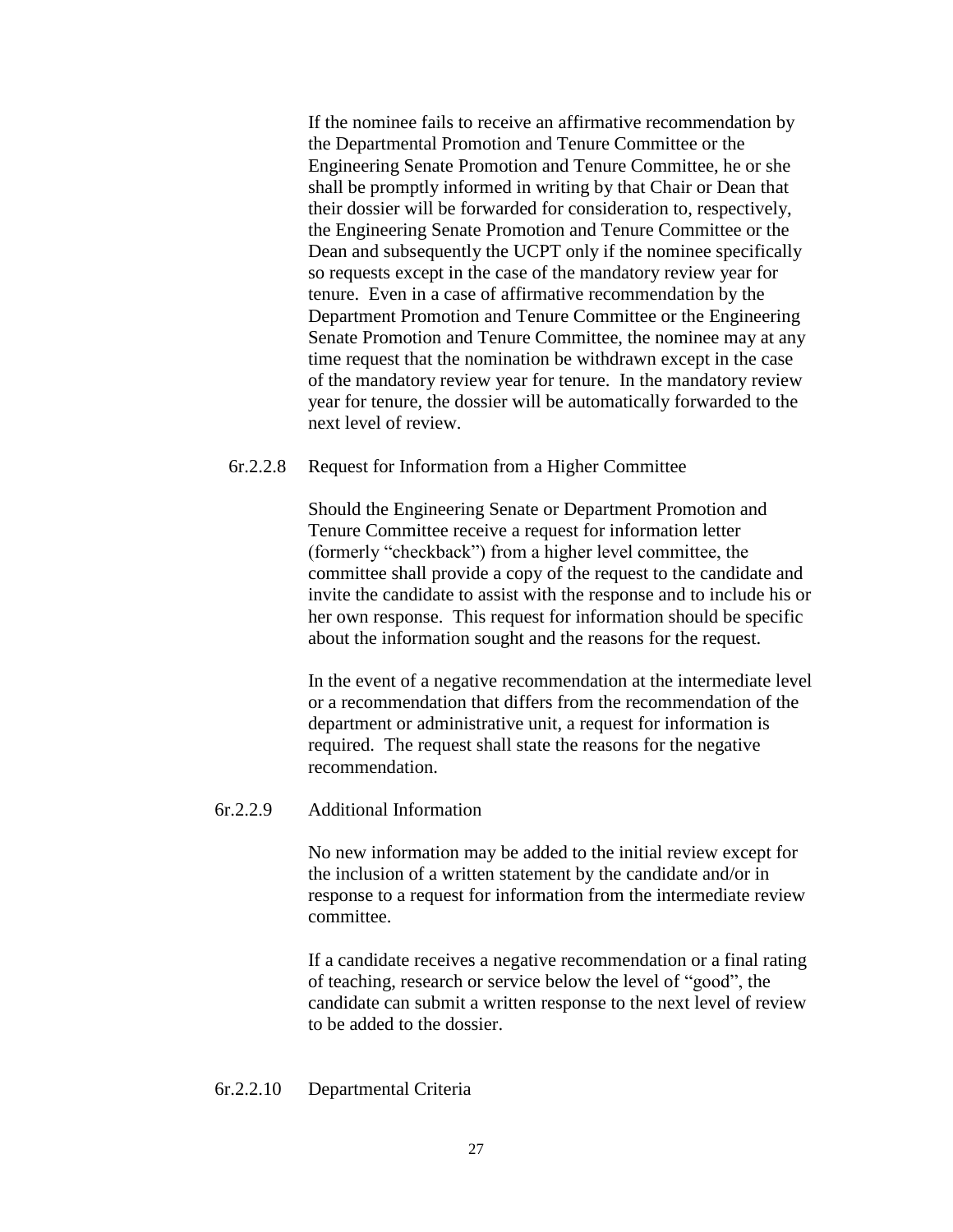All departments shall develop and distribute to their faculty criteria for promotion and tenure specific to that department. Department criteria shall be evaluated and approved by Engineering Senate or its designate and the Dean of the School of Engineering. Departmental criteria may add to School of Engineering criteria, but may not replace or otherwise weaken School of Engineering criteria specified herein. Furthermore, Departmental criteria must satisfy University requirements.

## Section 3 General Criteria for Promotion

#### 6r.3.1 Promotion to Associate Professor

Because the rank of Associate Professor represents one of the higher levels of academic rank, a person promoted to this position shall have demonstrated a successful, developing scholarly career in a declared area of specialty within the broader scope of his or her program.

Specialization is not to be construed as "narrowness" at the expense of isolating a teacher's scholarly activities from the practical applications of their interest to the broader teaching spectrum. Rather, specialization is to signify in-depth awareness, scholarship, and learning in a manner in which the person's teaching ability is enhanced. Demonstrated teaching ability, based on such in-depth understanding, is a requirement for promotion to Associate Professor.

At the time of consideration for promotion to Associate Professor, a candidate must have demonstrated sound research capability and potential for continued growth in research and/or professional development activities. The research capability and potential for continued growth may be demonstrated in collaborative disciplinary, interdisciplinary or trans-disciplinary scholarship as well as in individual scholarship.

Further, for promotion to Associate Professor, a candidate should have demonstrated successful and sustained service efforts to the Department, School, University, his or her profession, and/or the external community.

#### 6r.3.2 Promotion to Professor

Because the title of Professor represents the highest level of academic rank, it should be reserved for a person who has demonstrated mastery of a specialty in his or her program, in the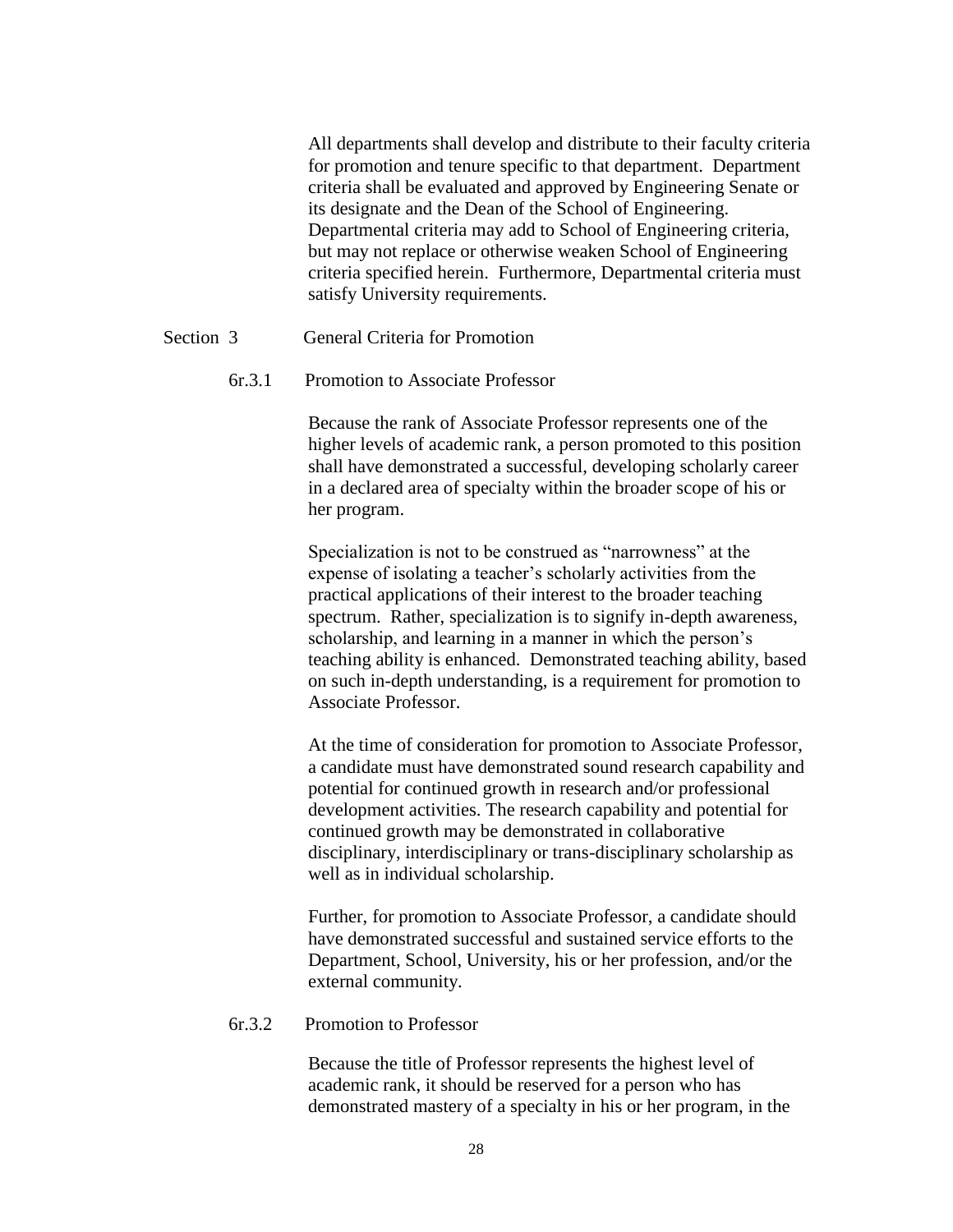sense specialty is defined under the Associate Professor requirements.

The candidate should have clearly demonstrated competence as a teacher. Further, the candidate should be a positive contributor to faculty and student morale and spirit, and have shown leadership in the development of an atmosphere which promotes the pursuit of creative and intellectual learning.

A candidate for the rank of Professor should have been engaged in significant research and publication or other scholarly activities which further the knowledge of the profession, and/or have engaged in significant professional activities which have established their position as a leader in the profession. The significant research may be evident in collaborative disciplinary, interdisciplinary or trans-disciplinary research accomplishments as well as in individual accomplishments.

The candidate should also have demonstrated a continued contribution by way of substantial service to the Department, School, University, his or her profession, and/or the community at large.

#### 6r.3.3 Awarding of Tenure

Normally, the awarding of tenure will be done concurrently with promotion to the rank of Associate Professor. Therefore, the criteria for awarding of tenure are generally the same as those for promotion to Associate Professor.

#### 6r.3.4 Time in Academic Rank

General guidelines for time in academic rank are five to six years between appointment as an Assistant Professor and promotion to Associate Professor, and five or six years from Associate Professor to full Professor.

Prior service, either at another university or in an industry or government professional position, should be considered for timein-grade purposes toward promotion. The time-in-grade credit will be negotiated by the candidate and the Provost at the initial hire and will be documented in the official offer signed by the Provost.

The Department Committee on Promotion and Tenure shall make a recommendation for time-in-grade credit for prior service. The Engineering Senate Committee on Promotion and Tenure shall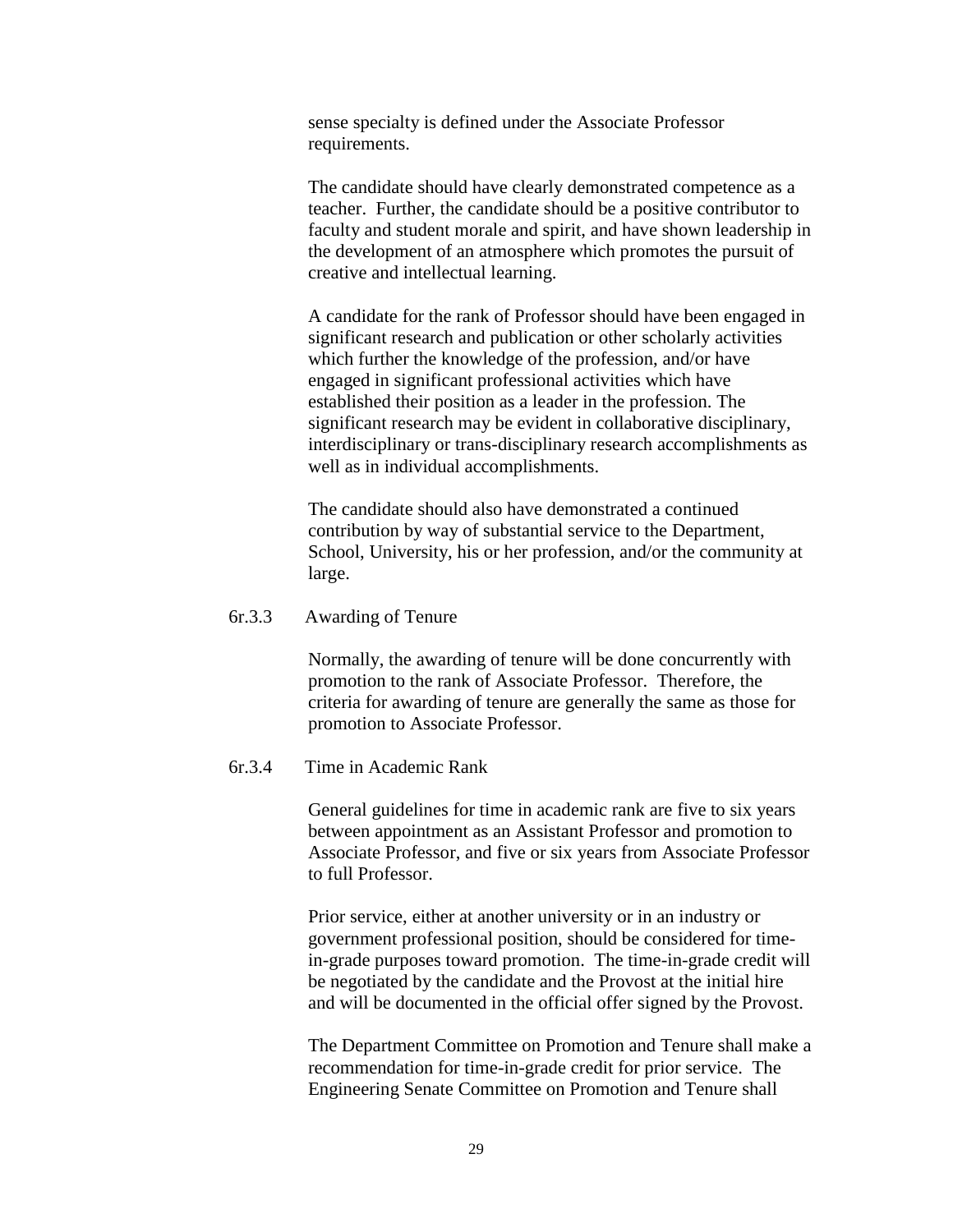consider this recommendation and concur or make an alternate recommendation. These recommendations for credit shall be forwarded with the promotion dossier.

The School of Engineering encourages the development of a faculty which has professional experience in industry or government. Further, the Accreditation Board for Engineering and Technology (ABET), the accreditation body for engineering degree programs in the U.S. and elsewhere, strongly recommends that a significant portion of the engineering faculty have industrial experience.

## Section 4 Categories of Evaluation

#### 6r.4.1 Introduction

The categories of professional activity which are to be evaluated in the process of consideration for promotion and/or award of tenure are:

- a) Teaching
- b) Research and Scholarship
- c) Service and Administration

These categories are defined in what follows and a listing of activities within each are presented. Because professional development can relate to teaching, research, scholarship, and service activities, it is included as a component within each of the three categories given above. The listing in each is intended to represent examples and is not exhaustive. Thus, where appropriate, additional activities should be documented and evaluated.

Each candidate shall receive a rating of "excellent", "very good", "good", "marginal", or "poor" in each evaluation category. Absent exceptional circumstances, successful candidates for promotion and tenure will meet disciplinary expectations in all categories while strong candidates are likely to exceed expectations in one or more categories.

#### 6r.4.2 Teaching

#### 6r.4.2.1 General Statement

Teaching refers to classroom instructional activities and to small group or individual activities related to classroom instruction.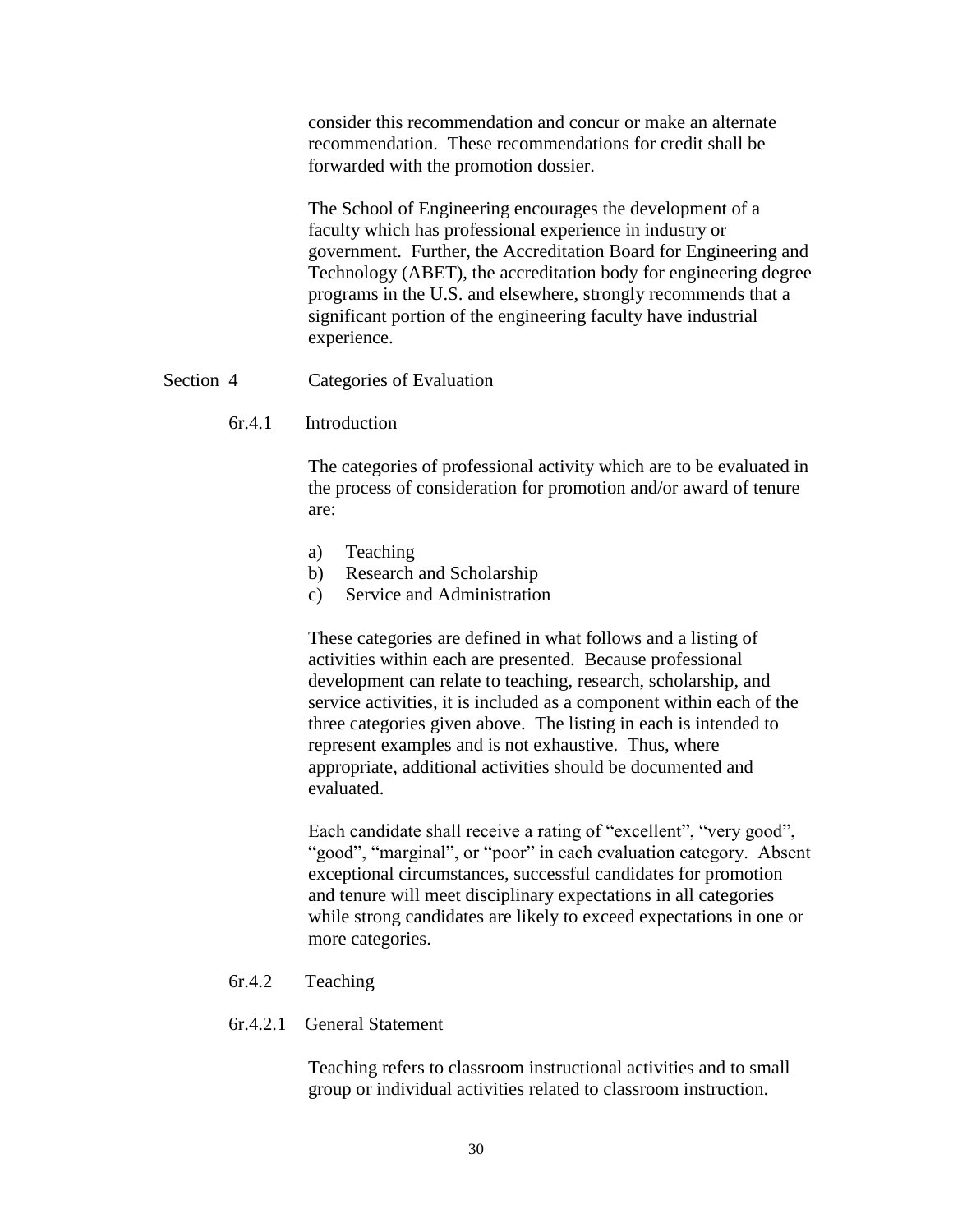Student advising is also considered a part of the teaching function. At the graduate level, teaching is defined additionally to include supervision of theses and dissertations, direction of individual studies, graduate student committee membership, and student evaluation activities such as Ph.D. qualification and comprehensive examinations. Activities which involve the development of teaching aids and materials such as course syllabi, textbooks, class notes, etc., are also a part of the teaching function.

Professional practice is an important part of the preparation and continuing development of a School of Engineering faculty member. Past and continuing industrial experience and consulting are not only recognized, but in fact emphasized by the engineering accrediting agency.

6r.4.2.2 Example Teaching Activities

Teaching activities considered in the evaluation may include, but are not limited to:

- a) Teaching of undergraduate courses.
- b) Teaching of graduate courses.
- c) Direction of graduate students' non-thesis reports, theses, and dissertations.
- d) Teaching special problems courses.
- e) Teaching short courses.
- f) New course development.
- g) Textbook or other educational publications.
- h) Student advising.
- i) Significant course modification.
- j) Development or utilization of innovative teaching methods.
- k) Laboratory development.
- l) Preparation of proposals for improvement of instruction.
- m) Enhancement of instruction using examples and case studies obtained through professional practice.
- n) Doctoral and master's committee membership.
- o) Participation in oral examinations.
- p) Preparation and grading of special graduate examinations.
- q) Attending teaching effectiveness seminars and/or short courses.
- 6r.4.3 Research and Scholarship Activities

## 6r.4.3.1 General Statement

Research and scholarship refer to activities related to the discovery and interpretation of facts, critical evaluation of available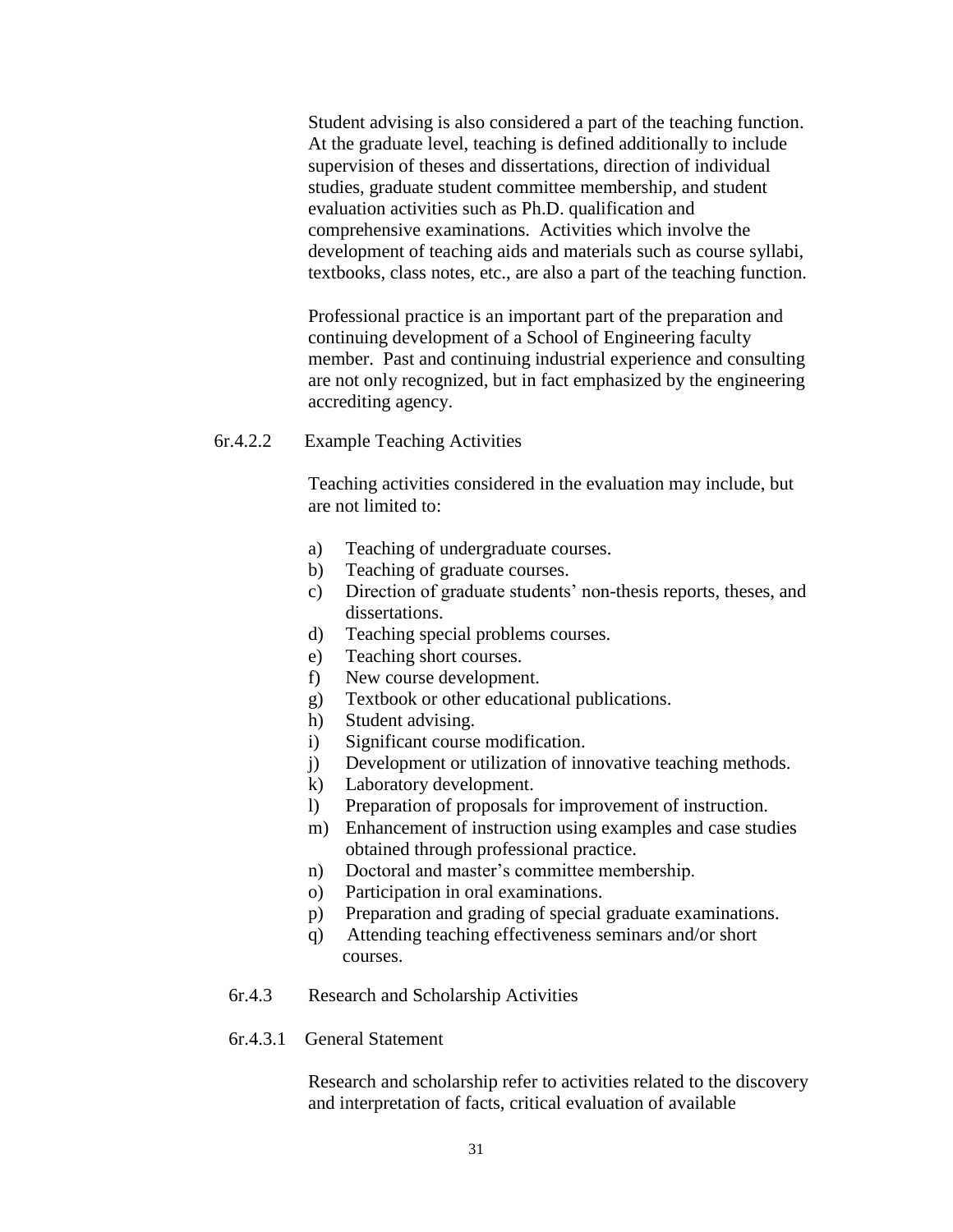information, design, and creativity. Activities concerned with the communication of research findings and/or scholarly ideas are a part of this category. Such communication takes the form of publication in scholarly books or journals, presentation at professional meetings, technical reports, etc. Professional practice that extends and develops an individual's research development and productivity are also included in this category. When the research activities are the result of collaborative disciplinary, interdisciplinary or trans- disciplinary efforts, the record should document the faculty member's unique contribution to those efforts and its significance

### 6r.4.3.2 Extramural Funding

The candidate shall demonstrate the ability to obtain extramural funding to sustain and grow their research activities. All candidates seeking promotion must demonstrate identifiable, independent, and essential research contributions to funded projects. Evidence for such contributions include but are not limited to:

- a) Serving as a Principal Investigator or Co-PI
- b) Significant contributions to research publications
- c) Advising and graduating PhD students
- d) Supporting statements from collaborating investigators
- e) Supporting statements in external review letters.

Candidates seeking promotion to professor must additionally demonstrate the ability to independently obtain extramural funding.

Collaborative and interdisciplinary research is strongly encouraged with the candidate clearly identifying their contributions to projects in the dossier.

## 6r.4.3.3 Research Publication Practices

Publication practices vary widely among engineering disciplines and sub-disciplines. Thus, Departmental P&T Guidelines shall describe research publication practices for disciplines represented by their departments. Additional detail and clarification may be provided in individual dossiers by the candidate, by those responsible for the initial review, and in external review letters. Candidates are encouraged to describe their role in major publications in their dossier as they deem necessary.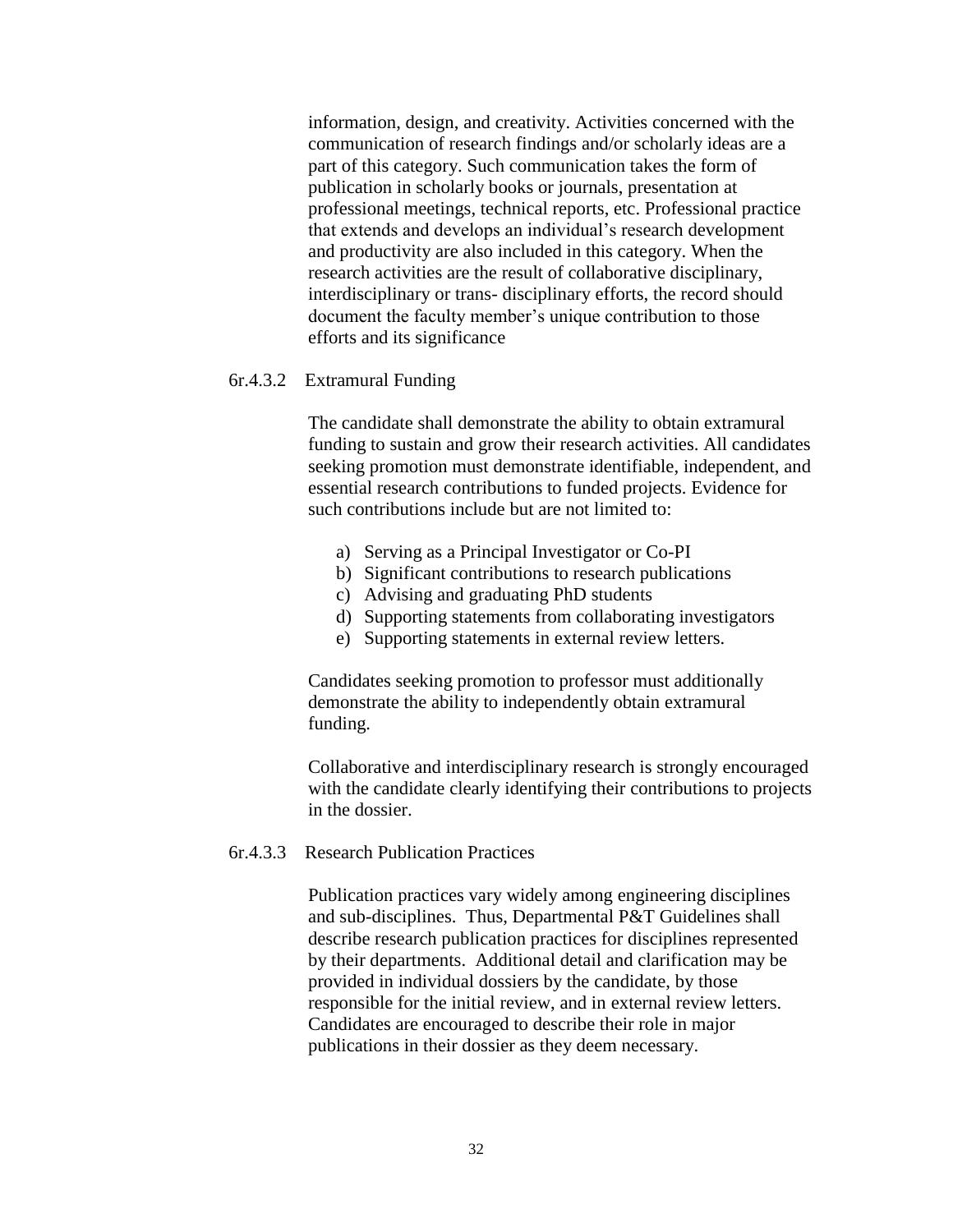Collaborative and interdisciplinary research is strongly encouraged with the candidate clearly identifying their contributions to publications in the dossier.

6r.4.3.4 Example Research and Scholarship Activities.

Research and scholarly activities considered in the evaluation may include, but are not limited to:

- a) Preparation and submission of research project proposals to funding agencies.
- b) Supervision of funded and/or unsponsored research projects.
- c) Advising graduate students, completed or in progress.
- d) Contributions to research publications
- e) Presentation of papers and seminars at national or international professional conferences.
- f) Presentation of invited lectures.
- g) Receipt of special honors, fellowships, lectureships, etc.
- h) Receipt of patents.
- i) Publication of external technical reports.
- j) Research development through professional practice, sabbaticals, participation in courses, schools, etc.
- k) Presentation of papers and seminars at local meetings.
- 6r.4.4 Service and Administration
- 6r.4.4.1 General Statement

Service includes professionally related activities that are of benefit to University, local, state, national, or international communities, but which are not teaching, research, or scholarship. Professional practice which does not directly and demonstrably enhance teaching or research productivity is considered a service activity.

Service in an administrative position that is related to the academic and/or research mission of the University is included in this category.

6r.4.4.2 Example Service and Administration Activities

Service and Administration Activities considered in the evaluation may include, but are not limited to:

a) Service to professional and academic societies (officer, major committees, program chair, etc.).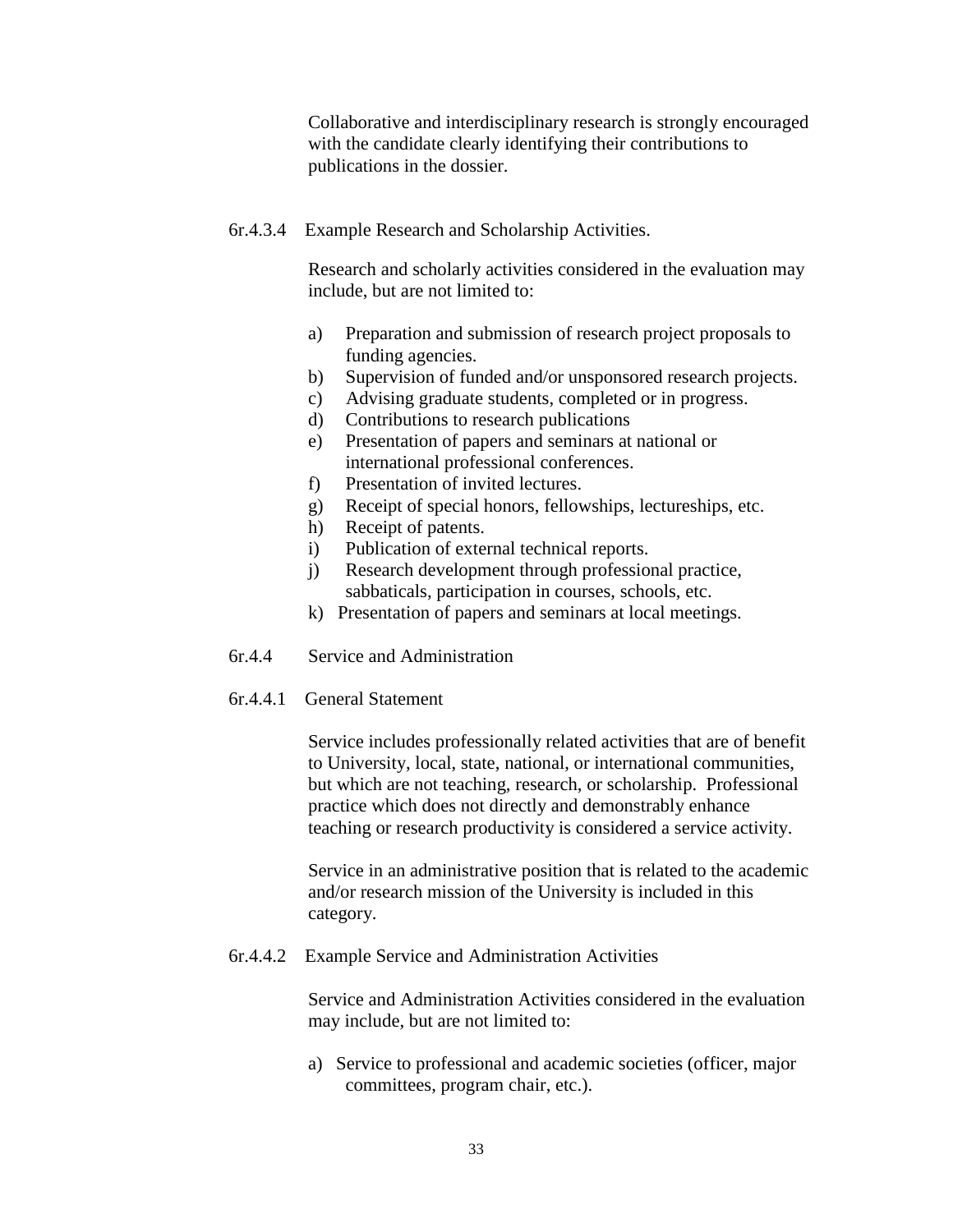- b) Service as a member of the editorial board of professional journals.
- c) Service on local, state, national, and international committees.
- d) Service on major departmental, school, or university committees.
- e) Service as a program director for conferences, institutes, short courses, etc.
- f) Service in a major academic administrative position.
- g) Service in a major research administrative position (director of laboratory or institute, etc.).
- h) Service in major department administrative positions.
- i) Service as an advisor to student professional and academic societies
- j) Service on minor committees.
- k) Service in professional and academic societies
- l) Participation in KU Speaker's Bureau
- m) Speak at civic organization meetings
- n) Reviews of others' books, articles, reports and proposals.
- Section 5 Documentation of the Evaluation
	- 6r.5.1 General Statement

The three main categories of evaluation for promotion and tenure are listed in Section 6r.4.1 as teaching, research and scholarship, and service and administration. Each candidate and department should present as much information as possible in the dossier to document the candidate's performance in each area. The information should be well-organized, concise, complete, and easily understood in its basic form with appendices providing more detail as necessary.

Documentation of performance for a person who holds a joint appointment in two or more University units should receive special attention by the candidate and the units to ensure that all pertinent information is presented. The Department Promotion and Tenure Committee of the candidate's primary department normally should be responsible for organizing the unit-related documentation. Every effort should be made to coordinate the evaluation activities with the units in which the joint appointment is held.

Particular items of documentation for evaluation of candidates for promotion and tenure are suggested in the subsections that follow.

Section 6 Documentation of Teaching, Research, and Service Performance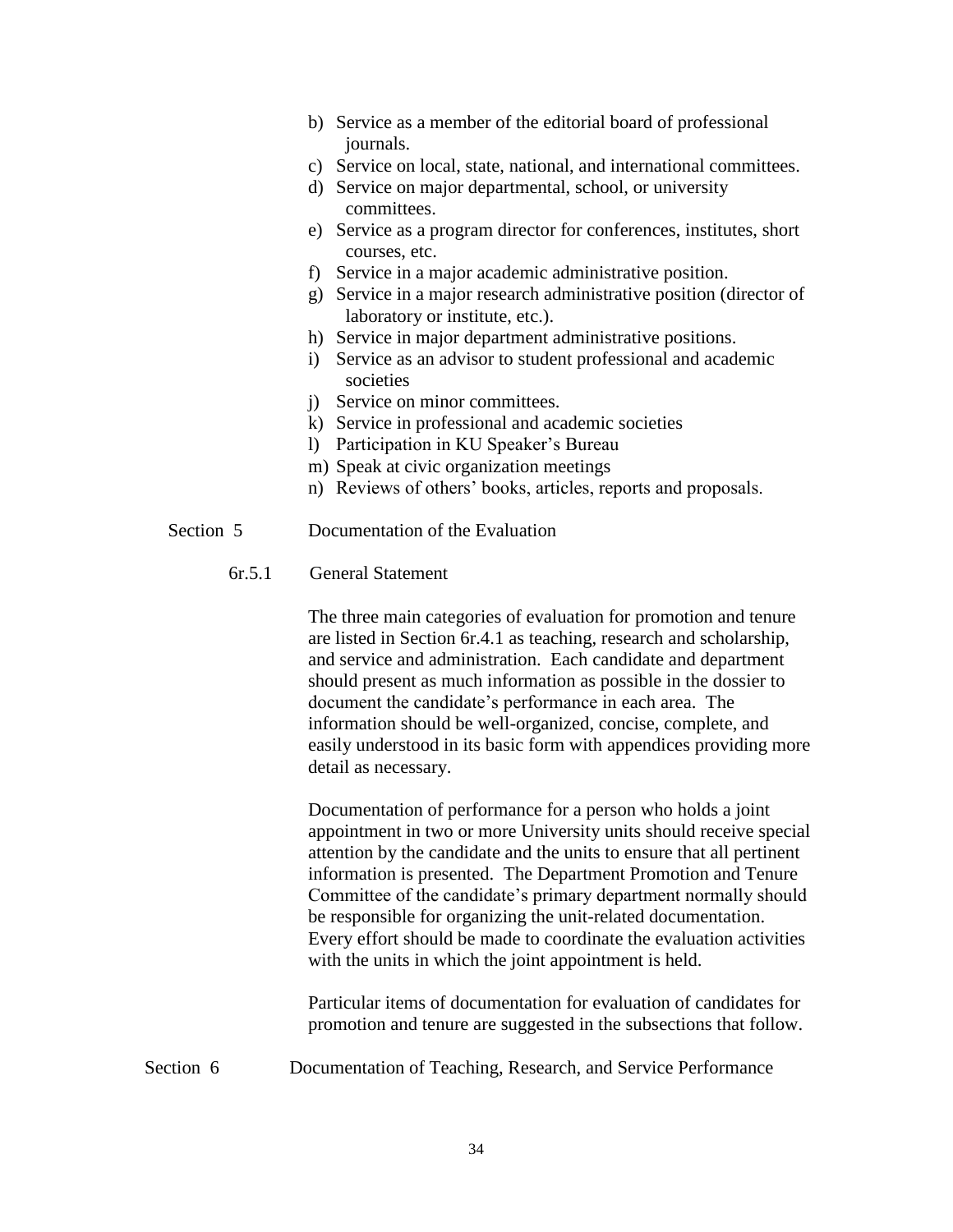#### 6r.6.1 Documenting Teaching Performance

Effective teaching is often difficult to document in a recommendation for promotion or tenure. It is important that a variety of factors be considered and it is incumbent on the evaluators to develop means of objectively assessing teaching competence. Factors in addition to classroom performance, as indicated in Section 6r.4, are relevant in the evaluation procedure.

Suggested items of documentation to be used in the evaluation of teaching follow.

#### 6r.6.1.1 Documentation Directly Related to Classroom Teaching

- a) Semester-by-semester listing of courses and numbers of students taught.
- b) School, university, regional, national, or international awards for teaching excellence.
- c) Reporting and assessment of current and past student evaluations.
- d) Solicited or unsolicited statements by current and past students.
- e) Solicited or unsolicited statements by alumni (this may be particularly important for some faculty members whose contributions are better recognized by students after they graduate than while the students are in school).
- f) Statements by peers, within and outside of the School of Engineering, relating to the:
	- i) Faculty member's instructional performance.
	- ii) Faculty member's depth of understanding a particular field.
	- iii) Ability to relate the field of specialization to other areas.
- g) Statements by the departmental Chair regarding teaching ability.
- 6r.6.1.2 Specific Evaluation of Graduate Teaching
	- a) Evaluation by graduate students. This may be done better on an individual basis than by surveys where the number of graduate students per class is small.
	- b) Documentation of quantity of individual student guidance (problem courses, master's theses, dissertations).
	- c) A measure of the quality of individual student guidance. This may be provided by peers or by careful evaluation of the student comments.
	- d) Evaluation of the quality of theses, dissertations, and master's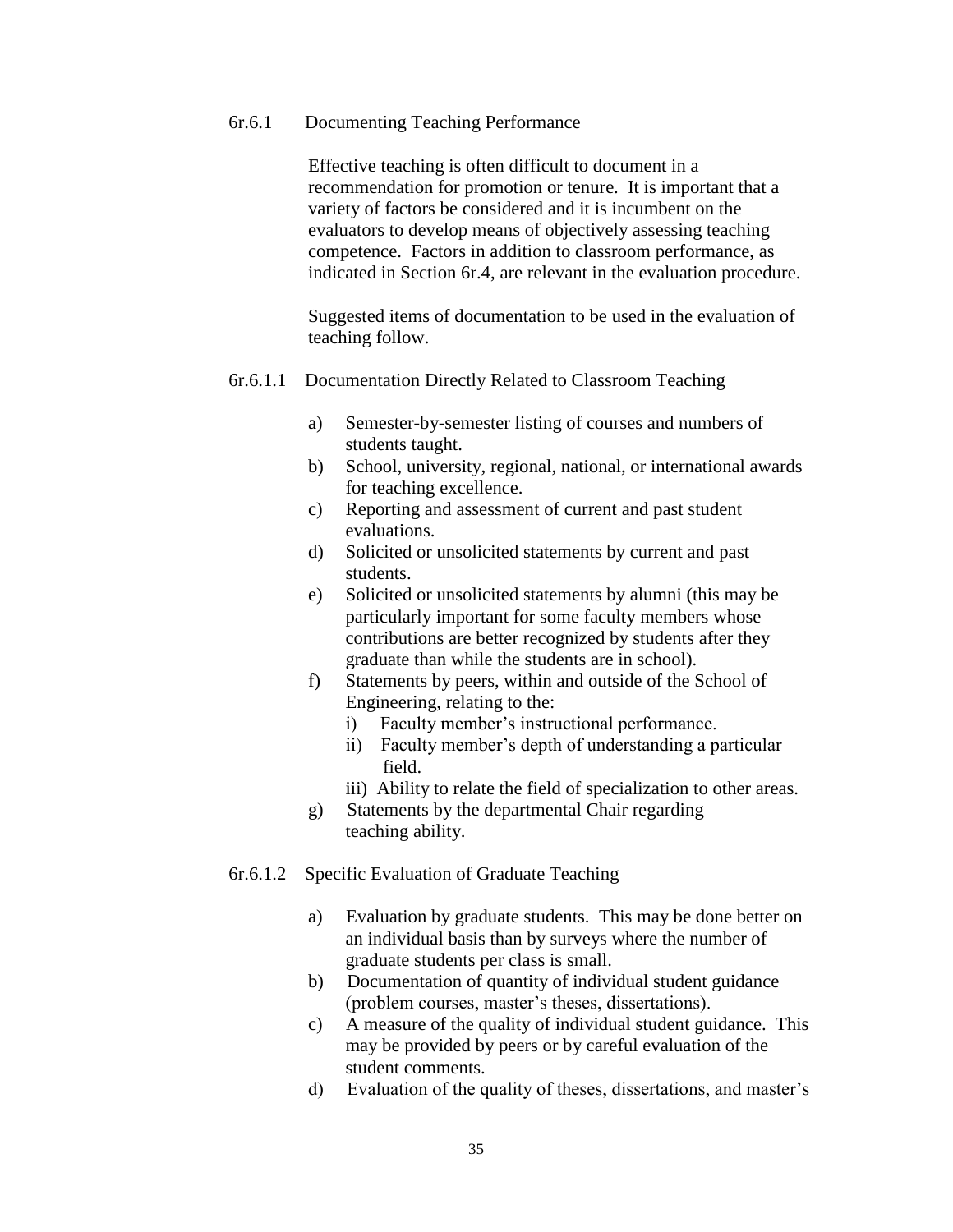non-thesis problem work.

 e) Statements by the department's Chair or other faculty on the performance of the individual as a member of graduate student committees and an examiner in oral examinations for graduate students.

## 6r.6.1.3 Other Teaching Activities

- a) Documentation of contributions to the development of new textbooks or courses including information as to the quality, originality, and amount of effort involved.
- b) Statements by the department on the breadth of courses taught by the individual and the importance of this breadth to the department.
- c) Description of short courses and seminars, including evaluations where appropriate.
- d) Description of innovative teaching methods with comments as to quantity and quality of effort.
- e) Documentation of development of new laboratories or improvements of existing laboratories.
- f) Statements relative to special advising activities.
- 6r.6.2 Documentation of Performance in Research, Scholarship, and Professional Development

 In this documentation, emphasis should be given to the levels of excellence and the contributions to knowledge due to the candidate's work. Specifically, documentation of the following type should be considered.

## 6r.6.2.4 Technical Papers

- a) Listing of peer-reviewed papers, including an indication of the type and prestige of the journal or other publication venue, the type of paper (e.g., letter to editor, review or invited paper, new material).
- b) Listing of papers submitted for peer review but not yet accepted (rejected papers must not be included), with a review by School or other peers if possible.
- c) Listing of non-peer reviewed presentations and publications including an indication of the prestige of the venue, method of selection of papers, etc.
- 6r.6.2.5 Research Reports
	- a) Listing of reports, including an indication of the newness and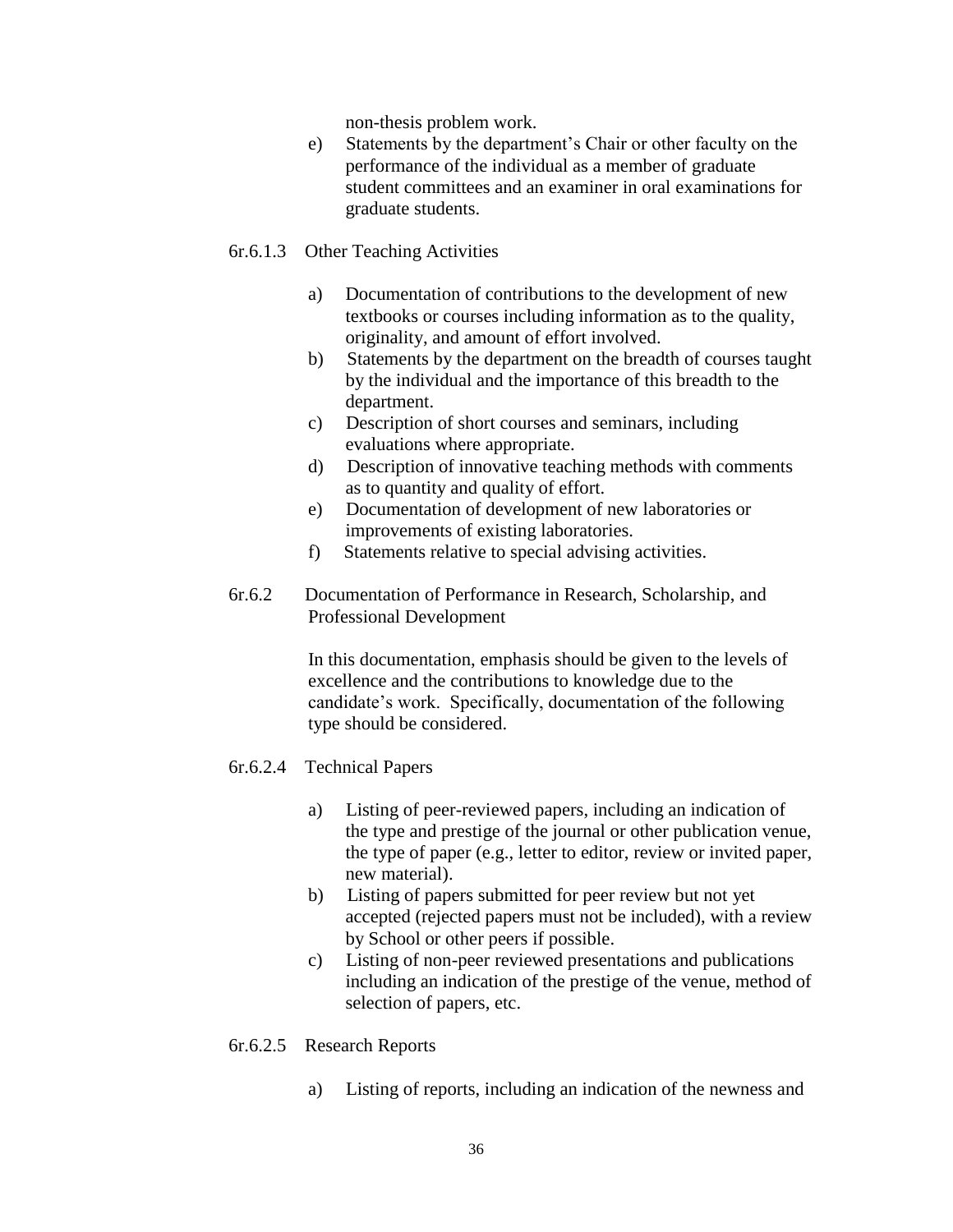importance of the material, thoroughness of treatment, breadth of distribution, extent of review by research sponsor or others, and candidate's contribution in the case of a report with multiple authors.

- b) Listing of reports published as a government document or a part of a report series.
- c) Indication of references made to candidate's reports by other researchers.

## 6r.6.2.6 Books

Listing of research or scholarly books, including an indication of the prestige of or the "series" of which the book is a part, and extent of adoption by other universities or other research or scholarly organizations. Textbooks or other educational materials are to be documented in the teaching portion of the candidate's dossier.

## 6r.6.2.7 Patents

Listing of patents and a statement by peers as to the importance of the patents.

## 6r.6.2.8 Research Projects

- a) Listing of submitted research project proposals indicating titles, funding agencies, requested amounts, whether awarded or not, and the participation of the candidate in preparation of the proposal (e.g., PI, Co-PI, Co-I, etc.).
- b) Listing of completed and ongoing research project titles including, where appropriate, an indication of the quality of work, dollar amount of projects, number of students working on and funded by the projects, and degree of satisfaction by the sponsor, and the participation of the candidate in completion of the project.
- c) Statement of the relation of the research to the frontier of knowledge (i.e., position in the spectrum of research from conventional to frontier).
- d) Statement, where appropriate, regarding national and international cooperation involved in the candidate's research.
- e) Statement regarding the degree to which the candidate cooperated with other faculty in his or her research.

## 6r.6.2.9 Awards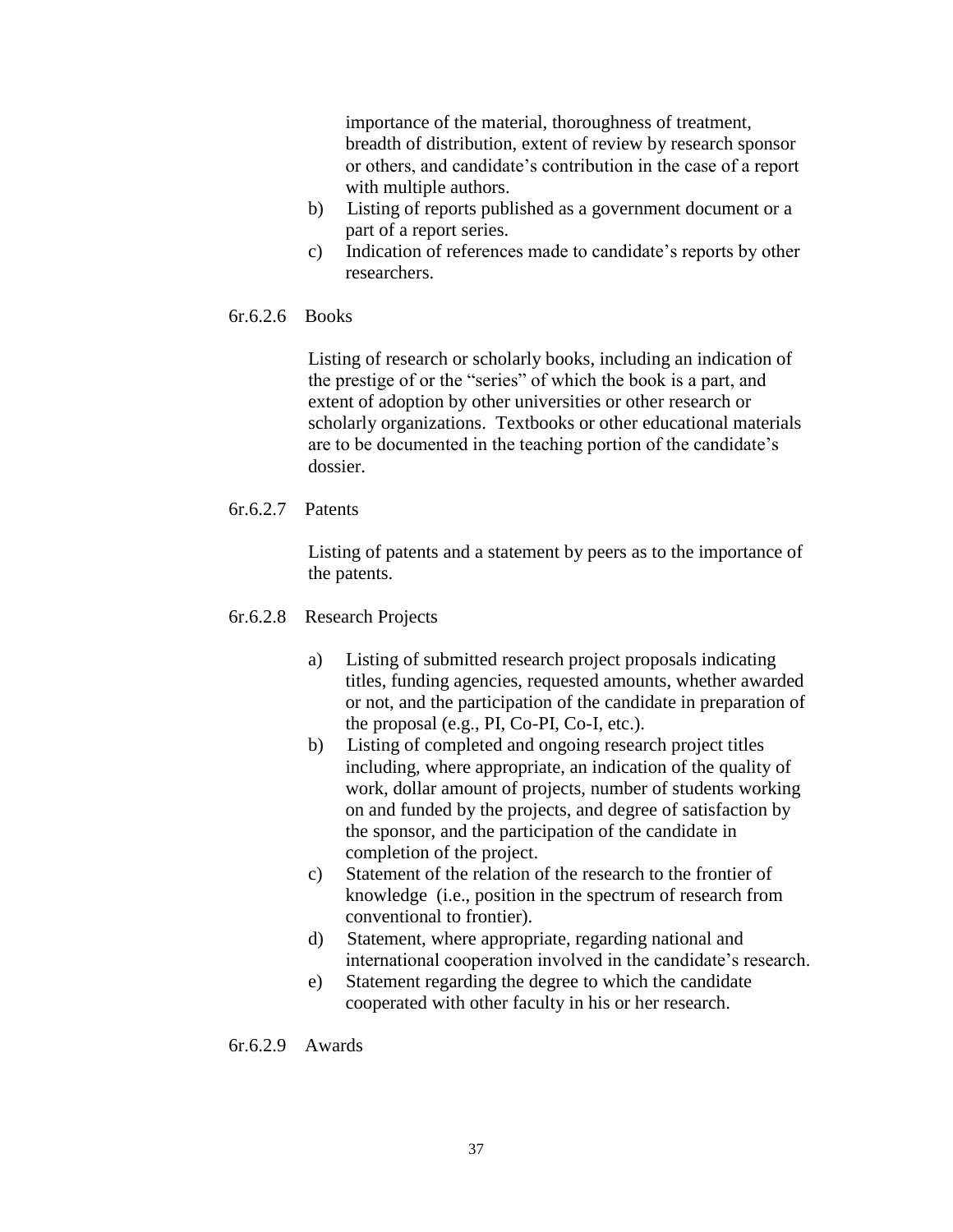A listing of any awards received by the candidate for papers, research projects, or general research, scholarly, or related professional development merit.

## 6r.6.2.10 Consulting

- a) A statement relative to the quality of the consulting. This probably will require exterior judgment by someone associated with the work.
- b) Statement as to whether the consulting is routine or involves frontier areas of knowledge.
- c) Statement regarding any publications that resulted from the consulting.
- d) Statement as to whether the consulting enhances teaching and research, and if so, in what way.
- 6r.6.2.11 Prior Industrial Service and Industrial Leave

 Prior industrial service or industrial service during leave is of great importance to the School of Engineering faculty. However, this must be evaluated to the extent possible. Documentation might include the following:

- a) Statement from appropriate outside persons regarding both the quality and the level of the work.
- b) Statement as to whether the industrial work is, in some manner, equivalent to a comparable amount of teaching and research at a university. This is important because of the need to evaluate equivalent times spent in universities and industrial or government organizations.
- c) Statement regarding the importance of the position held by the candidate, preferably supported by referees external to the University.
- d) Statement regarding the relevance of the outside work to the University position held by the candidate.
- 6r.6.3 Documentation of Service and Administration

Service activities are often diffuse and/or "taken for granted" and therefore may require particular care in their documentation. Accomplishments in the performance of major administrative duties should be described as the time commitment is often substantial. Examples of types of acceptable documentation of service and administration follow.

6r.6.3.1 General Service to the University Community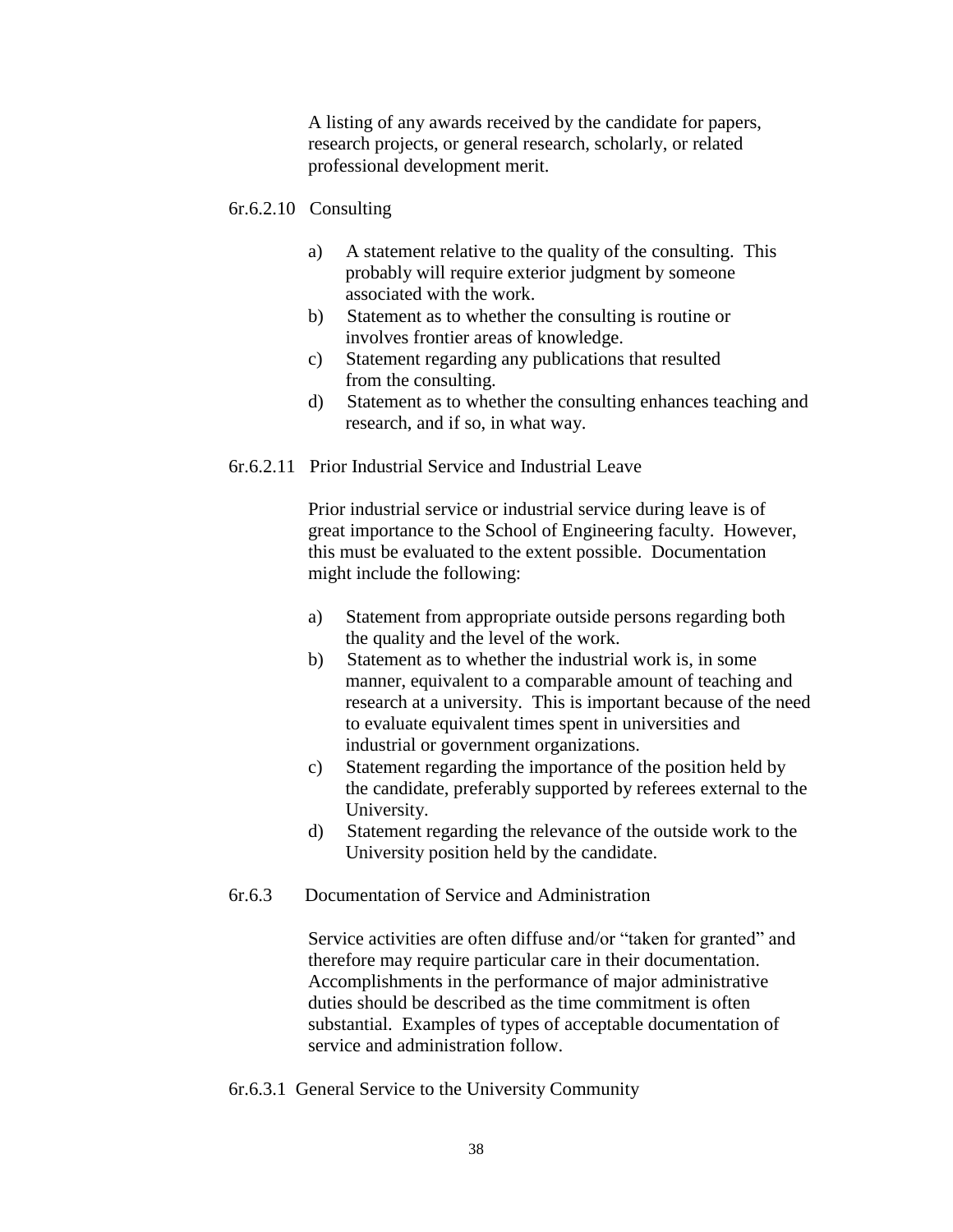- a) Specification of committee work with statements highlighting special accomplishments (e.g., indication of committee responsibility such as Chair, Secretary, etc.).
- b) Service for student organizations with supporting statements from students or peers where appropriate.
- c) Documentation of minor administrative responsibilities.
- 6r.6.3.2 Service to Local, State, National, or International Community
	- a) Specification of the nature and value of the service.
	- b) Statement, from persons outside the University, indicating the importance of the service and the time commitment.
	- c) Documentation of special professional society service, such as committee activities, program and/or conference organization, etc.
- 6r.6.3.3 Major University Administrative Service
	- a) Documentation of the nature of the administrative position, including primary responsibilities and time commitment.
	- b) Evaluations of performance by the person's supervisor and others who dealt with him or her in their administrative capacity. Special accomplishments should be described.
- Section 7 Relative Percent Effort of the Categories of Evaluation
	- 6r.7.1 The relative importance of the different categories (teaching; research and scholarship; service and administration) is variable by Department, individual, and by rank. Normal ranges of weighting for each category are set forth in this document to provide guidelines. The weightings are to serve as a general guide in assessing a relative importance to be placed on each category.

Individual departments may set their own guidelines as expressed in their Faculty Evaluation Plan.

- 6r.7.2 In addition, the percent effort are set forth for the following purposes:
	- a) To encourage a certain minimum effort in all three categories.
	- b) To recognize, insofar as reasonable, variation of individual capabilities and/or interests.
	- c) To encourage the development of teaching effectiveness by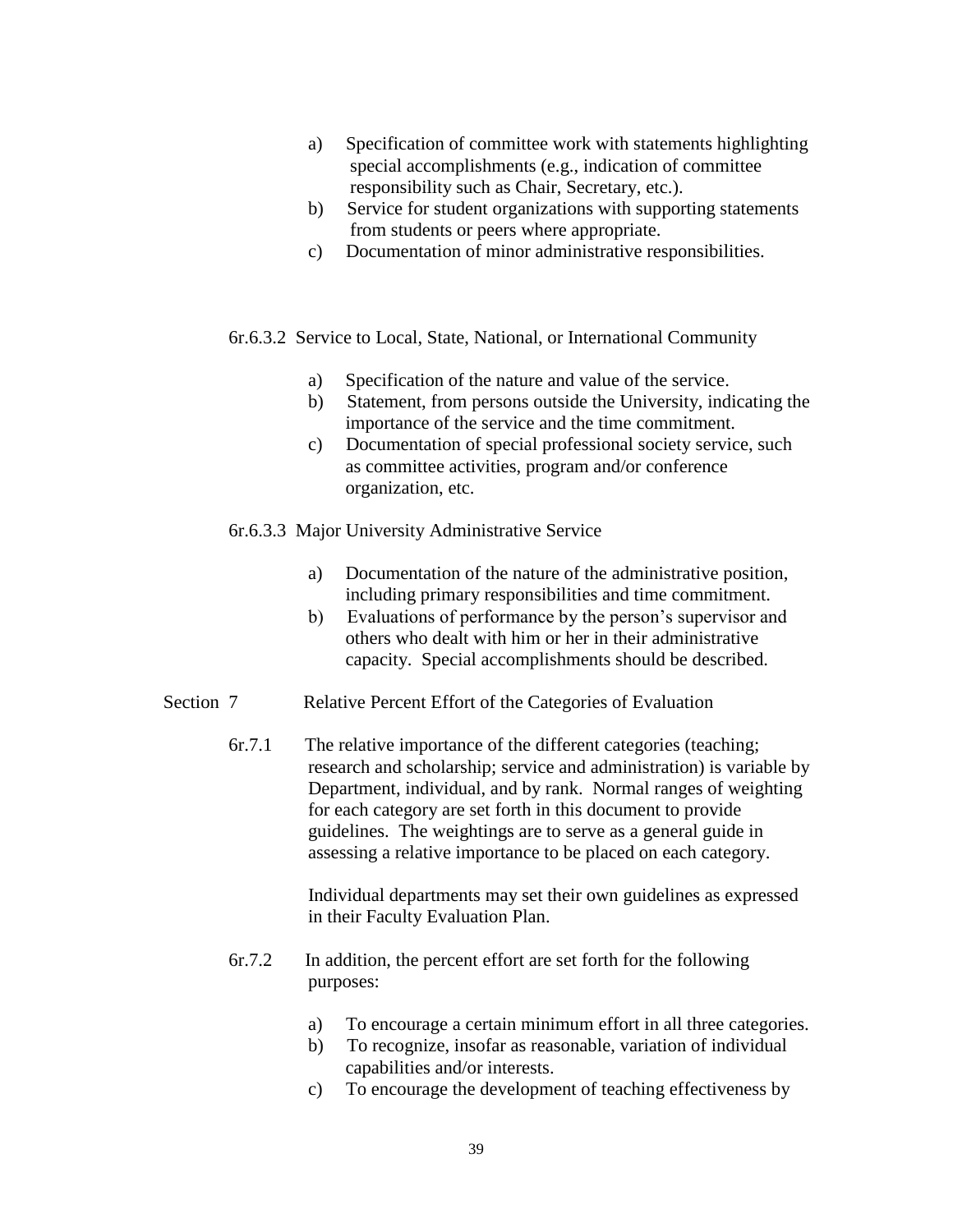junior members of the faculty and an increasingly broad range of activities on the part of senior members.

Table 6r.7.2 provides guidance for the expected range of Percent Effort for promotion to each rank.

|                                   | <b>Promotion to</b>        |                  |  |  |  |
|-----------------------------------|----------------------------|------------------|--|--|--|
| Category                          | <b>Associate Professor</b> | <b>Professor</b> |  |  |  |
| <b>Teaching</b>                   | 40-60%                     | 30-50%           |  |  |  |
| <b>Research and Scholarship</b>   | 30-50%                     | 30-50%           |  |  |  |
| <b>Service and Administration</b> | 10-30%                     | 10-40%           |  |  |  |

Table 6r.7.2 Typical Percent Effort for Promotion to Each Rank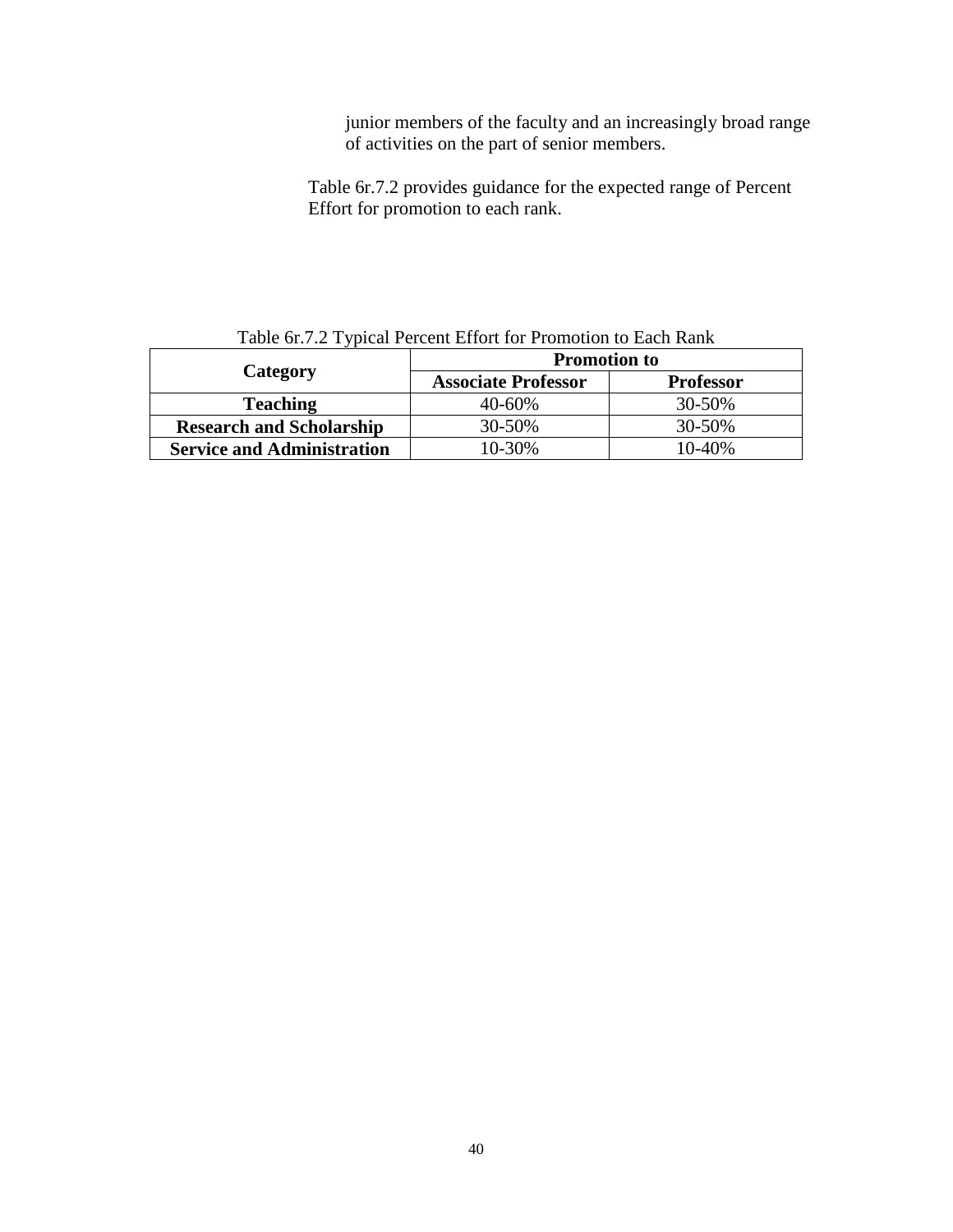## ARTICLE VIIr SABBATICAL LEAVES

- Section 1 Policy
	- 7r.1.1 The general policies and procedures found in Article VIII of the Rules and Regulations of the University Faculty Senate shall govern.

## Section 2 Procedure

- 7r.2.1 A peer-group evaluation of each sabbatical leave application shall be performed by the standing committee of the Engineering Senate on Sabbatical Leave.
- 7r.2.2 This committee shall be constituted each year and consist of one member from each department in the School. The Dean of the School will ask each of the departments to provide a member. Each department will select its representative in whatever fashion it deems appropriate. The committee shall elect from its members a Chair.
- 7r.2.3 The committee shall evaluate each sabbatical leave application and send its evaluations and recommendations to the Dean of the School. The requests will be ranked in order and those judged unworthy of a favorable recommendation noted.
- 7r.2.4 The Departmental Chair shall also prepare an evaluation of the merit of any applicant in his or her department and forward it to the Dean of the School.
- 7r.2.5 The Dean of the School of Engineering shall also prepare evaluations of the merit of the applications and send them together with the Departmental or Program Chairs' and Engineering Senate committee's evaluations to the Provost. The file on each applicant will then be evaluated by the University Committee on Sabbatical Leaves and its recommendations made to the Chancellor.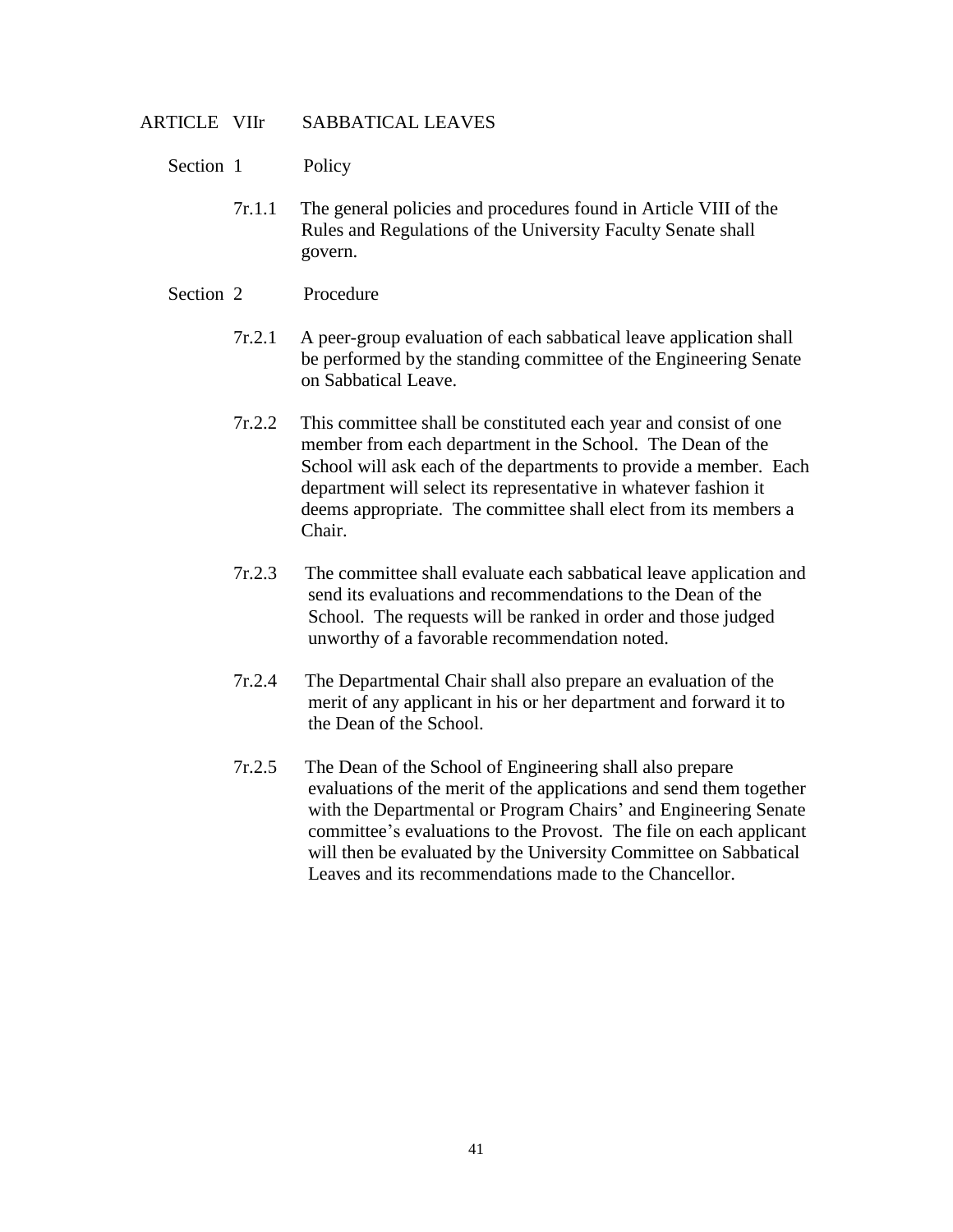## ARTICLE VIIIr GRIEVANCE PROCEDURE

Pursuant to Article XI of the University Senate Code and Articles V and VI of the University Senate Rules and Regulations of the University of Kansas, the School of Engineering establishes the following procedure for the hearing of grievances within the unit. This procedure shall be the sole procedure available to unit members at the unit level. However, if a grievance is against the Dean of Engineering, the grievance procedures of the Office of the Vice Provost for Faculty Development will be used. No person shall be subjected to discharge, suspension, discipline, harassment, or any form of discrimination for having utilized or having assisted others in the utilization of grievance procedures.

#### Section 1 Committee Formation

- 8r.1.1 A Grievance Committee for a specific grievance is formed by the Engineering Senate's Faculty, Rights, Privileges, and Responsibilities Committee (FRPR). The Grievance Committee for the specific purpose of hearing the grievance shall be constituted as the tenured members of the FRPR Committee except those who are Department Chairs. The minimum number of members on the Grievance Committee shall be four. Members of the Grievance Committee shall elect its Chair at its first meeting. In the event that there are less than four members of the Grievance Committee, the necessary additional members will be selected by the Grievance Committee from those holding Chaired Professorships in the School of Engineering who are not Department Chairs. Information concerning the Grievance Committee designated to hear grievance and the grievance procedure adopted by the unit shall be easily available to all persons employed in or using the services of the unit.
- 8r.1.2 The Grievance Committee's term of service ends when FRPR and the Grievance Committee are notified in writing by the Dean of Engineering that a final decision has been made concerning the recommendation of the Grievance Committee. In the event that the School of Engineering Grievance Procedure is changed during the processing of a grievance, the procedure in effect when the grievance is filed will be used to process the grievance. The membership of a Grievance Committee remains the same until the Grievance Committee is disbanded unless it is necessary to add members to meet the minimum of four.
- 8r.1.3 The Grievance Committee may hold closed meetings as necessary to insure prompt and fair consideration of a grievance. This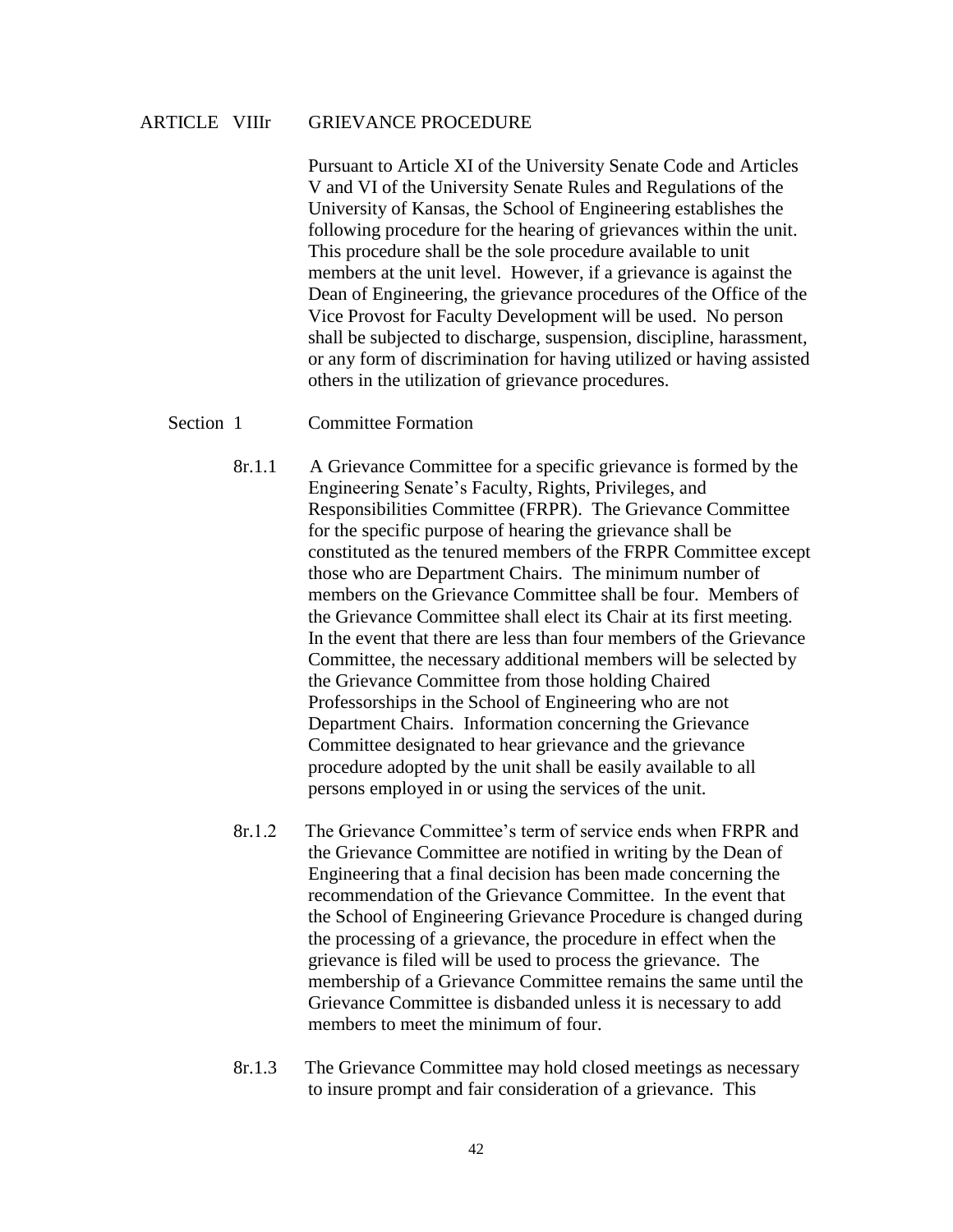includes, but is not limited to, election of a Chair, evaluation of the grievance to determine if a hearing should be held, organization of hearings, and deliberations leading to the recommendation of the committee.

#### Section 2 Policy and Procedure

- 8r.2.1 Because the Grievance Committee has the responsibility to hear grievances, it cannot function to develop evidence on behalf of either complainant or respondent. It is appropriate, however, for the Office of the Dean of the School of Engineering, in its administrative capacity, to consider complaints before scheduling a grievance hearing, to interview parties, to secure documents, and to seek a conciliatory solution. If the problem is not solved in this fashion, the Dean of Engineering shall refer the complainant to FRPR for the formation of a Grievance Committee, or if appropriate, to the University Senate's Judicial Board. If a Grievance Committee is formed, the Office of the Dean of Engineering shall make available to the Grievance Committee that information which it has developed concerning the complaint. This shall not be construed, however, to deny the right of an individual to file a complaint directly with the FRPR Committee.
- 8r.2.2 The Grievance Committee may establish procedures in addition to those listed in this document concerning the operation of the Grievance Committee's activities. The basic requirements of the grievance procedure as stated here, however, may not be altered by the Grievance Committee's procedures. All procedures shall ensure prompt and fair handling of complaints but shall attempt to minimize the formalism of legal process. Should the Grievance Committee adopt procedures in addition to those presented here or should it propose any change or amendment to this procedure, it shall submit those procedures or changes or amendments to the General Counsel of the University and notify the faculty of the School of Engineering. Unless the General Counsel determines that the procedures or changes or amendments as submitted are in conflict with existing law, rules of the Kansas Board of Regents, or rules or regulations of the University, the procedures or changes or amendments shall become effective 30 days after such submission.
- 8r.2.3 The Grievance Committee shall not entertain a grievance that was filed after either six months have elapsed since the action or event complained of, or six months after the complainant knew of or reasonably could have known of the action or event.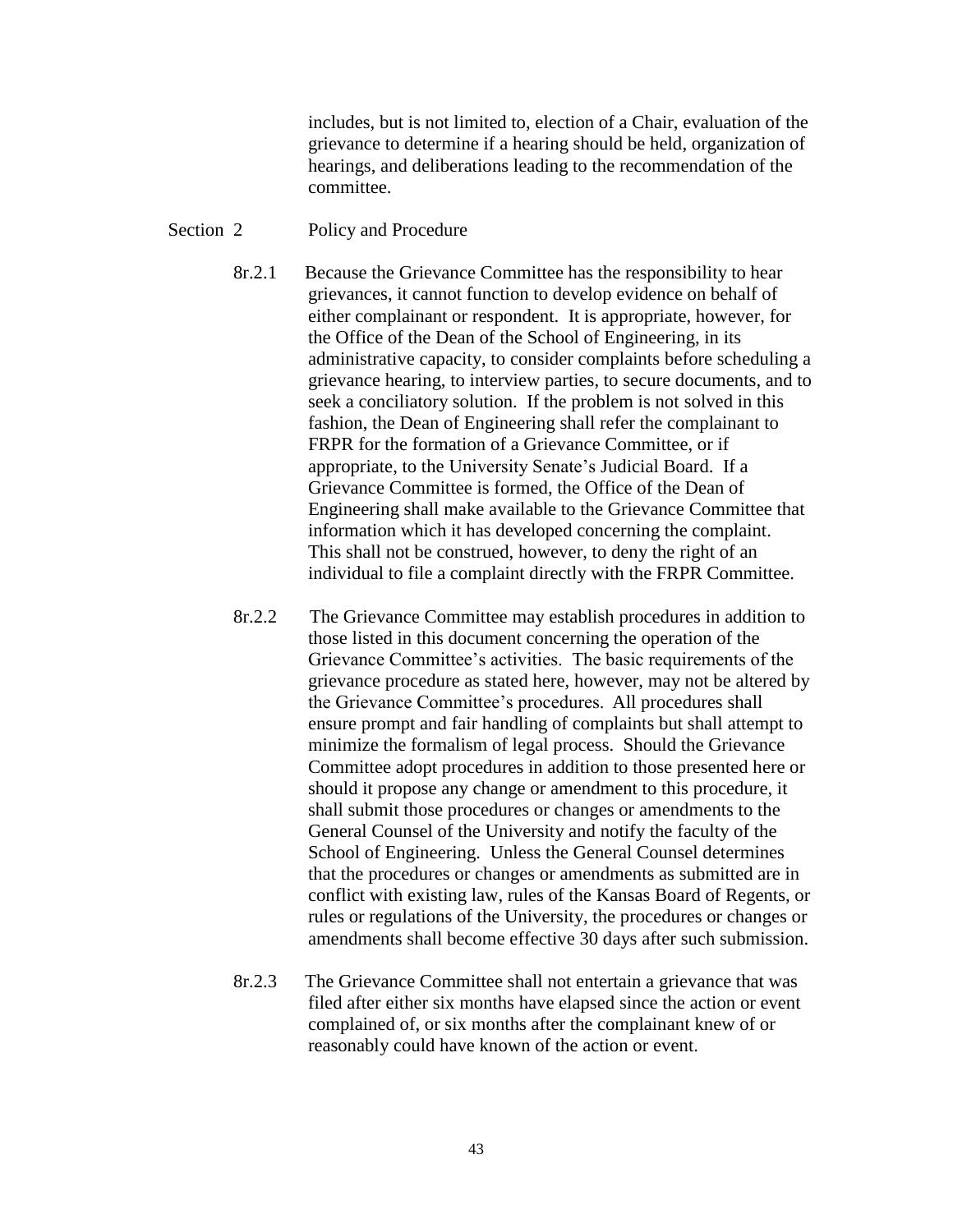A complaint must be submitted in writing to the Grievance Committee and a copy sent to the respondent. The written statement of the complaint or grievance shall set forth the facts upon which the complaint or grievance is based and shall indicate the provision or provisions of the university rules and regulations alleged to have been violated, or the acts of established university bodies or officials alleged to have been unlawful, arbitrary, or capricious. The complainants and respondents must share copies of materials to be used in evidence and names of witnesses with each other and the Grievance Committee before a hearing of the complaint or grievance.

- 8r.2.4 The Grievance Committee shall schedule a hearing within two weeks of the submission of a complaint or grievance unless the Grievance Committee determines that there is good cause to schedule the hearing later.
- 8r.2.5 No member of the Grievance Committee for whom hearing a complaint constitutes a conflict of interest shall sit with the Grievance Committee while that complaint is being heard nor shall any party involved in the complaint participate in the rendering of any decision on the complaint or grievance.
- 8r.2.6 Except when all parties agree that the hearing before the Grievance Committee shall be public, all proceedings and related documents provided for in this grievance procedure shall be closed and considered confidential. All parties involved, their counsel or advisor, the Grievance Committee, and the Dean of Engineering shall be provided with a copy of the original grievance. Public reports by the Grievance Committee may refer to the types of cases heard, but no mention may be made of the names of the parties nor any reference made which would permit their identification.
- 8r.2.7 A party against whom a complaint or grievance is brought shall have the privilege of remaining silent and refusing to give evidence. He or she shall be informed of this privilege during the initial stage of the proceeding.
- 8r.2.8 Each party to a proceeding shall be entitled to a full examination of the evidence presented by the other party, including the opportunity to cross-examine witnesses. To this end, the complainants and respondent shall provide each other with copies of materials to be used in evidence and names or witnesses at least one week before a hearing by the Grievance Committee of the complaint or grievance.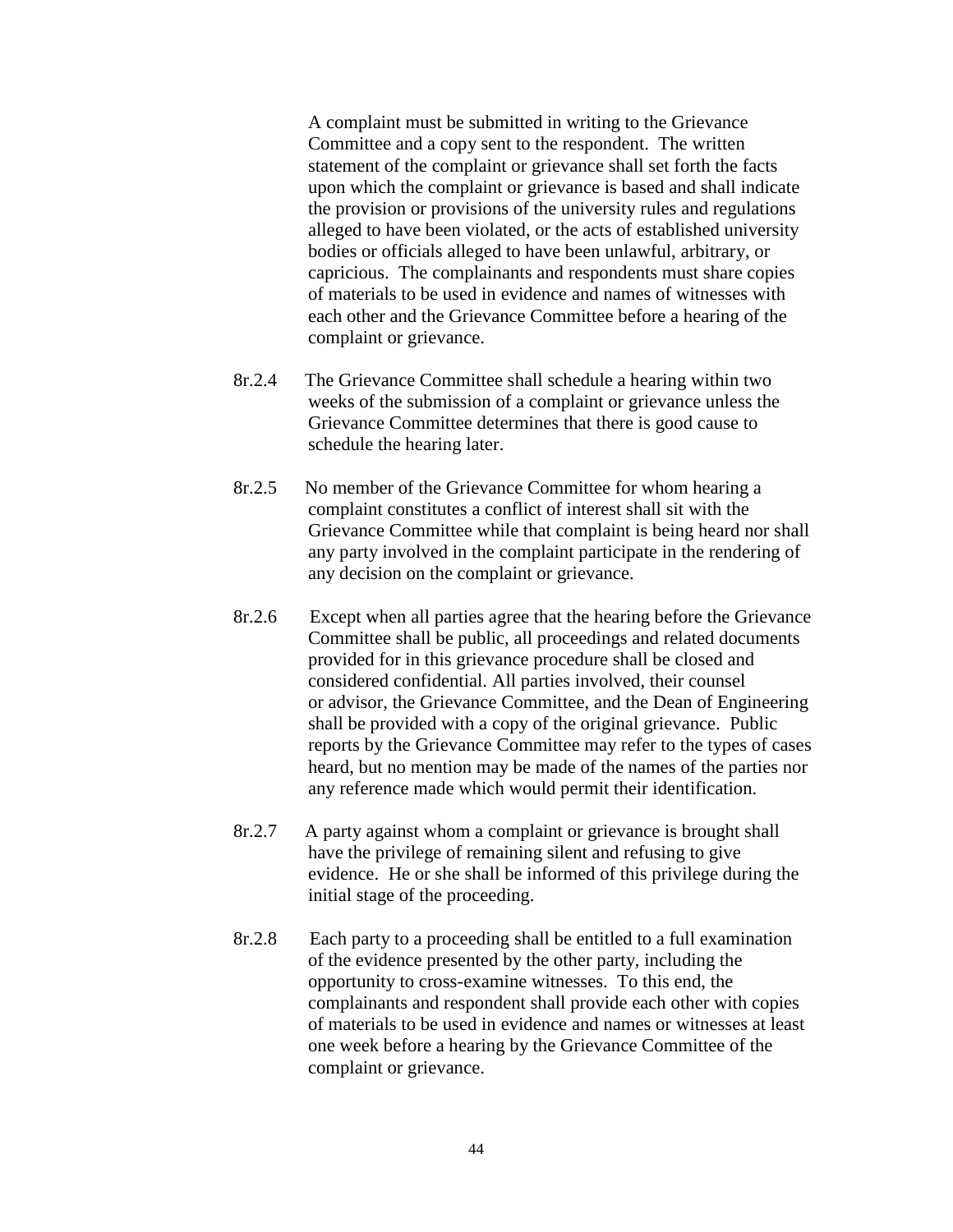- 8r.2.9 The complainant shall bear the burden of proof unless the action complained of is the result of disciplinary proceedings. In such situations, the party supporting the application of sanctions to individual members of the university community shall have the burden of persuading the Grievance Committee of the facts upon which the applications of sanctions must be based.
- 8r.2.10 The Chair of the Grievance Committee shall have the power to keep order, rule on questions of procedure, relevance, and evidence, and shall possess other powers normal and necessary for a fair and orderly hearing.
- 8r.2.11 The grievance proceedings shall be as informal as possible. Therefore, while each party to a proceeding may represent his- or herself, or be represented by an advisor or counsel of his or her choice, representation by legal counsel is not encouraged. Hearings shall be closed except as provided in Section 8r.2.6, rules of evidence which govern court proceedings shall not apply, there shall be no permanent recording of proceedings, and no permanent record shall be kept. A temporary file of the documents associated with the grievance shall be maintained by the Chair of the FRPR committee for a period of one calendar year after the decision of the Dean of Engineering concerning the recommendation of the Grievance Committee.
- 8r.2.12 After hearing the evidence and arguments presented concerning each complaint, the Grievance Committee shall deliberate and decide, by majority vote, whether or not to uphold each complaint and shall include such decisions with any recommendation to the Dean of the School of Engineering. The Dean of Engineering shall be provided with a copy of the original grievance. The Grievance Committee has no enforcement powers and does not command sanctions. Each party to the proceeding shall receive prompt, written notice of the decision and any recommendation of the Grievance Committee and of the decision of the Dean of the School of Engineering concerning the Committee's recommendation. The FRPR committee shall be notified by the Dean of Engineering that a final decision has been made concerning the recommendation of the Grievance Committee.
- 8r.2.13 Appeals of the decision of the Dean of the School of Engineering concerning the Grievance Committee's recommendation shall be made in writing to the University Senate's Judicial Board no more than 30 days after the aggrieved party has been advised in writing of the decision of the Dean of the School of Engineering.